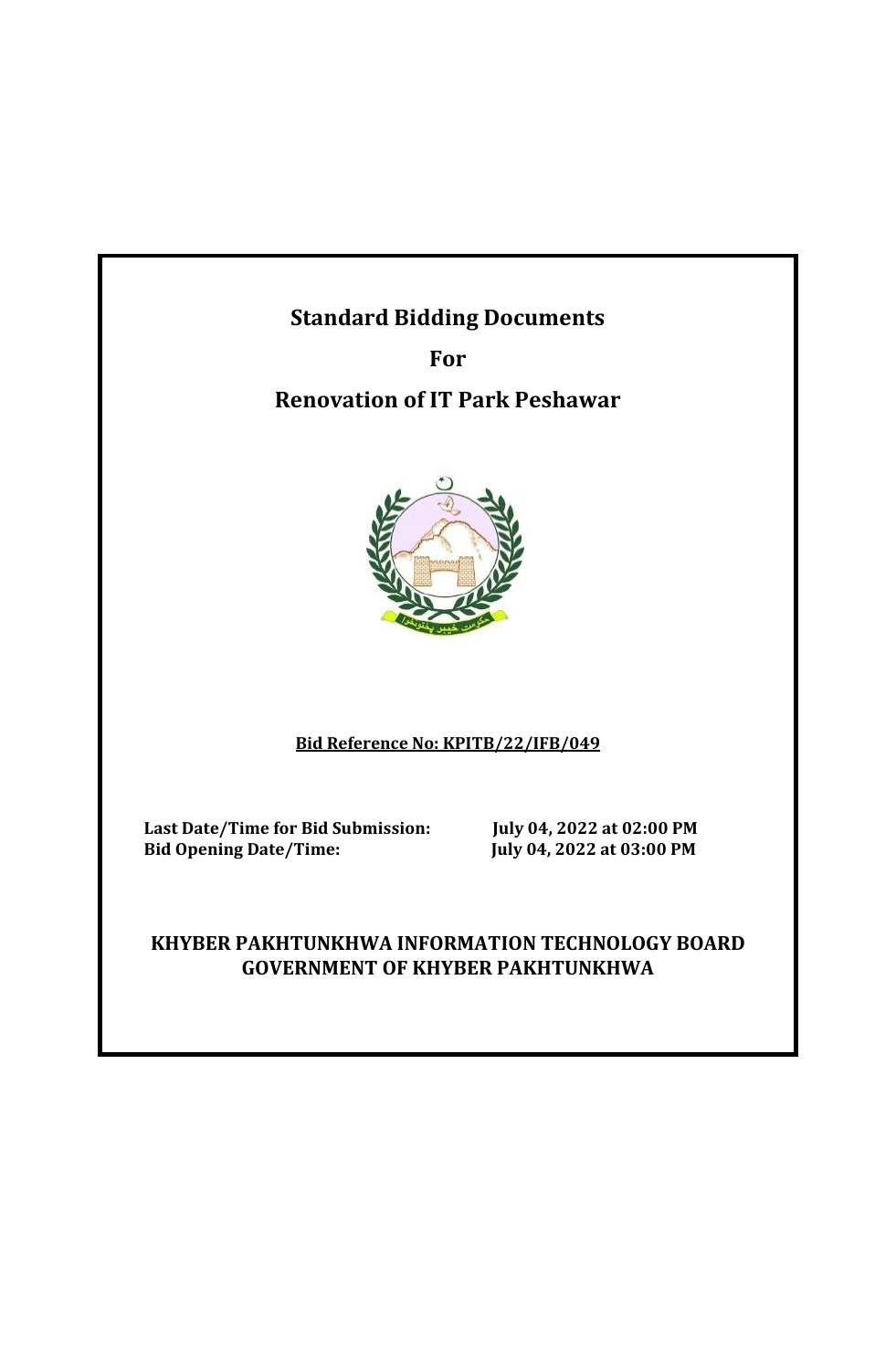#### **SUMMARY OF CONTENTS**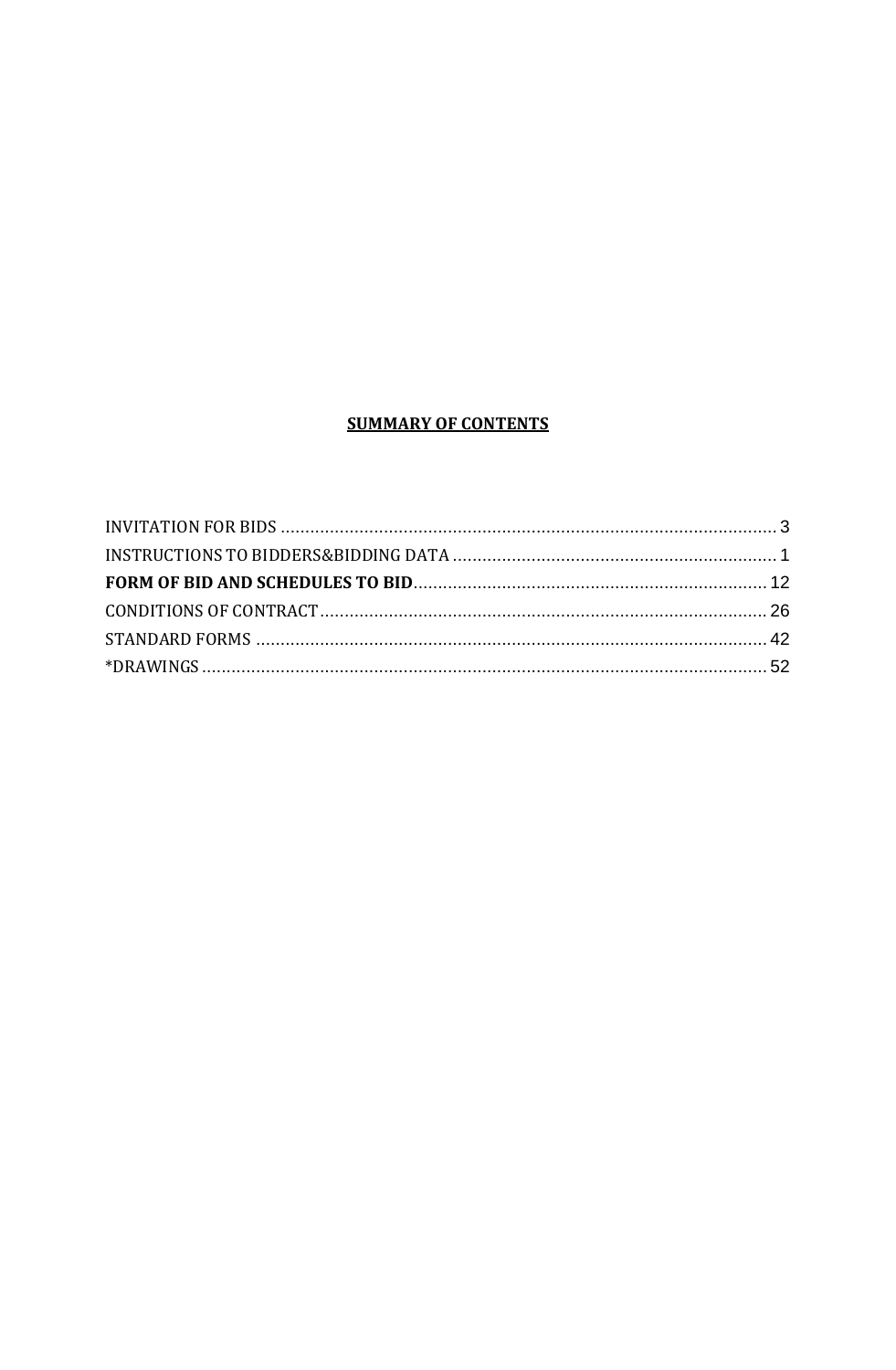#### **INVITATION FOR BIDS**

#### **Date: June 17, 2022 Bid Reference No: KPITB/22/IFB/049**

- <span id="page-2-0"></span>**1.** The Procuring Entity, Khyber Pakhtunkhwa Information Technology Board- KPITB, invites sealed bids under **single stage one envelope procedure** from eligible firms licensed by the Pakistan Engineering Council in the appropriate category for the **Renovation of IT Park Peshawar**. The project involves renovation work according to the BOQ and layout which shall be completed in **02 months.**
- 2. All bids must be accompanied by 2% Bid Security of the total quoted amount and must be delivered to Khyber Pakhtunkhwa Information Technology Board- KPITB, Plot # 134, Industrial Estate, Hayatabad, Peshawar, on or before **02:00 PM, on July 04, 2022**. Bids will be opened at **03:00 PM** on the same day in the presence of bidders' representatives who choose to attend, at the same address.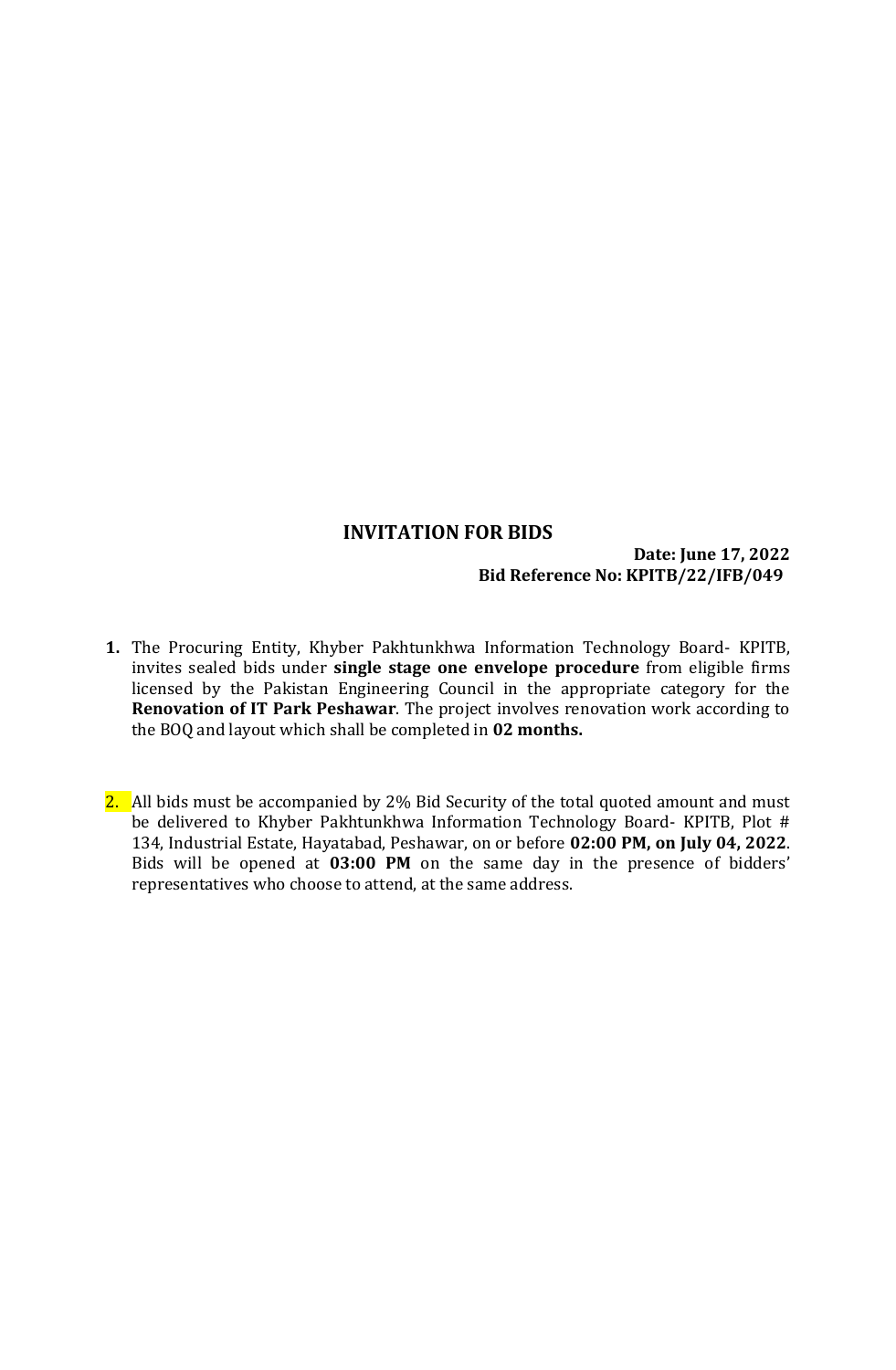# **INSTRUCTIONS TO BIDDERS&BIDDING DATA**

#### **TABLE OF CONTENTS**

#### **INSTRUCTIONS TO BIDDERS**

<span id="page-3-0"></span>

| Clause No.                                                                                           | <b>Description</b>                                                                                                                                                                                                                                                                                                                       | Page No.                                  |
|------------------------------------------------------------------------------------------------------|------------------------------------------------------------------------------------------------------------------------------------------------------------------------------------------------------------------------------------------------------------------------------------------------------------------------------------------|-------------------------------------------|
| A. GENERAL                                                                                           |                                                                                                                                                                                                                                                                                                                                          |                                           |
| IB.1<br>IB.2<br>IB.3                                                                                 | Scope of Bid & Source of Funds<br>Eligible Bidders<br>Cost of Bidding                                                                                                                                                                                                                                                                    | 7<br>7<br>7                               |
|                                                                                                      | <b>B. BIDDING DOCUMENTS</b>                                                                                                                                                                                                                                                                                                              |                                           |
| IB.4<br>IB.5<br>IB.6                                                                                 | <b>Contents of Bidding Documents</b><br><b>Clarification of Bidding Documents</b><br><b>Amendment of Bidding Documents</b>                                                                                                                                                                                                               | 7<br>8<br>8                               |
|                                                                                                      | <b>C- PREPARATION OF BID</b>                                                                                                                                                                                                                                                                                                             |                                           |
| IB.7<br>IB.8<br>IB.9<br><b>IB.10</b><br><b>IB.11</b><br><b>IB.12</b><br><b>IB.13</b><br><b>IB.14</b> | Language of Bid<br>Documents Comprising the Bid<br>Sufficiency of Bid<br>Bid Prices, Currency of Bid & Payment<br>Documents Establishing Bidder's Eligibility and Qualifications<br>Documents Establishing Works Conformity to Bidding Documents<br><b>Bidding Security</b><br>Validity of Bids, Format, Signing and Submission of Bids. | 9<br>9<br>9<br>10<br>10<br>10<br>10<br>11 |
|                                                                                                      | <b>D-SUBMISSION OF BID</b>                                                                                                                                                                                                                                                                                                               |                                           |
| IB.15                                                                                                | Deadline for Submission, Modification & Withdrawal of Bids.                                                                                                                                                                                                                                                                              | 12                                        |
|                                                                                                      | E. BID OPENING AND EVALUATION                                                                                                                                                                                                                                                                                                            |                                           |
| IB.16<br>IB.17                                                                                       | Bid Opening, Clarification and Evaluation<br>Process to be Confidential                                                                                                                                                                                                                                                                  | 12<br>15                                  |
| <b>IB.18</b><br>IB.19<br><b>IB.20</b>                                                                | <b>F. AWARD OF CONTRACT</b><br>Qualification<br>Award Criteria & Procuring Entity's Right<br>Notification of Award & Signing of Contract Agreement                                                                                                                                                                                       | 15<br>15<br>16                            |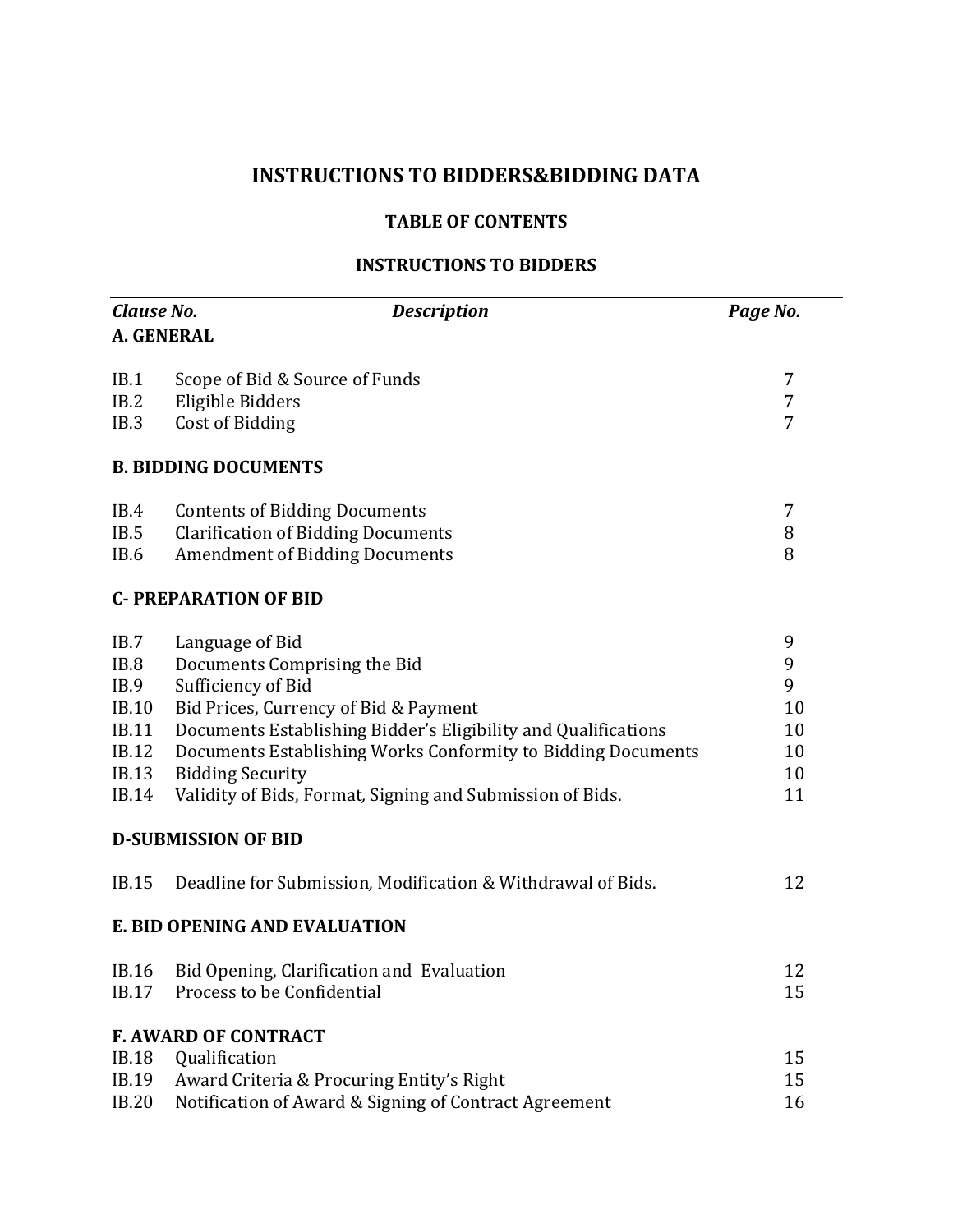#### **INSTRUCTIONS TO BIDDERS**

#### **A. GENERAL**

#### **IB.1 Scope of Bid & Source of Funds**

#### **1.1 Scope of Bid**

The Procuring Entity as defined in the Bidding Data (hereinafter called "the Procuring Entity") wishes to receive Bids for the Works summarized in the Bidding Data (hereinafter referred to as "the Works").

Bidders must quote for the complete scope of work. Any Bid covering partial scope of work will be rejected as non-responsive.

#### **1.2 Source of Funds**

The Procuring Entity is an autonomous public sector body funded by the Khyber Pakhtunkhwa Government.

#### **IB.2 Eligible Bidders**

2.1 Bidding is open to all firms who are registered with PEC in the relevant category and also registered with income tax and service tax departments.

#### **IB.3 Cost of Bidding-**

3.1 The bidder shall bear all costs including costs associated with the preparation and submission of its bid and the Procuring Entity will in no case be responsible or liable for those costs, regardless of the conduct or outcome of the bidding process.

#### **B. BIDDING DOCUMENTS**

#### **IB.4 Contents of Bidding Documents**

- 4.1 In addition to Invitation for Bids, the Bidding Documents are those stated below, and should be read in conjunction with any Addendum issued in accordance with Sub-Clause IB.6.1.
	- 1. Instructions to Bidders & Bidding Data
	- 2. Form of Bid & Schedules to Bid Schedules to Bid comprise the following:
		- (i) Schedule A: Schedule of Prices
		- (ii) Schedule B: Specific Works Data
		- (iii) Schedule C: Proposed Program of Works
		- (iv) Schedule D: Method of Performing Works
	- 3. Conditions of Contract & Contract Data
	- 4. Standard Forms:
		- (i) Form of Bid Security
		- (ii) Form of Performance Security
		- (iii) Form of Contract Agreement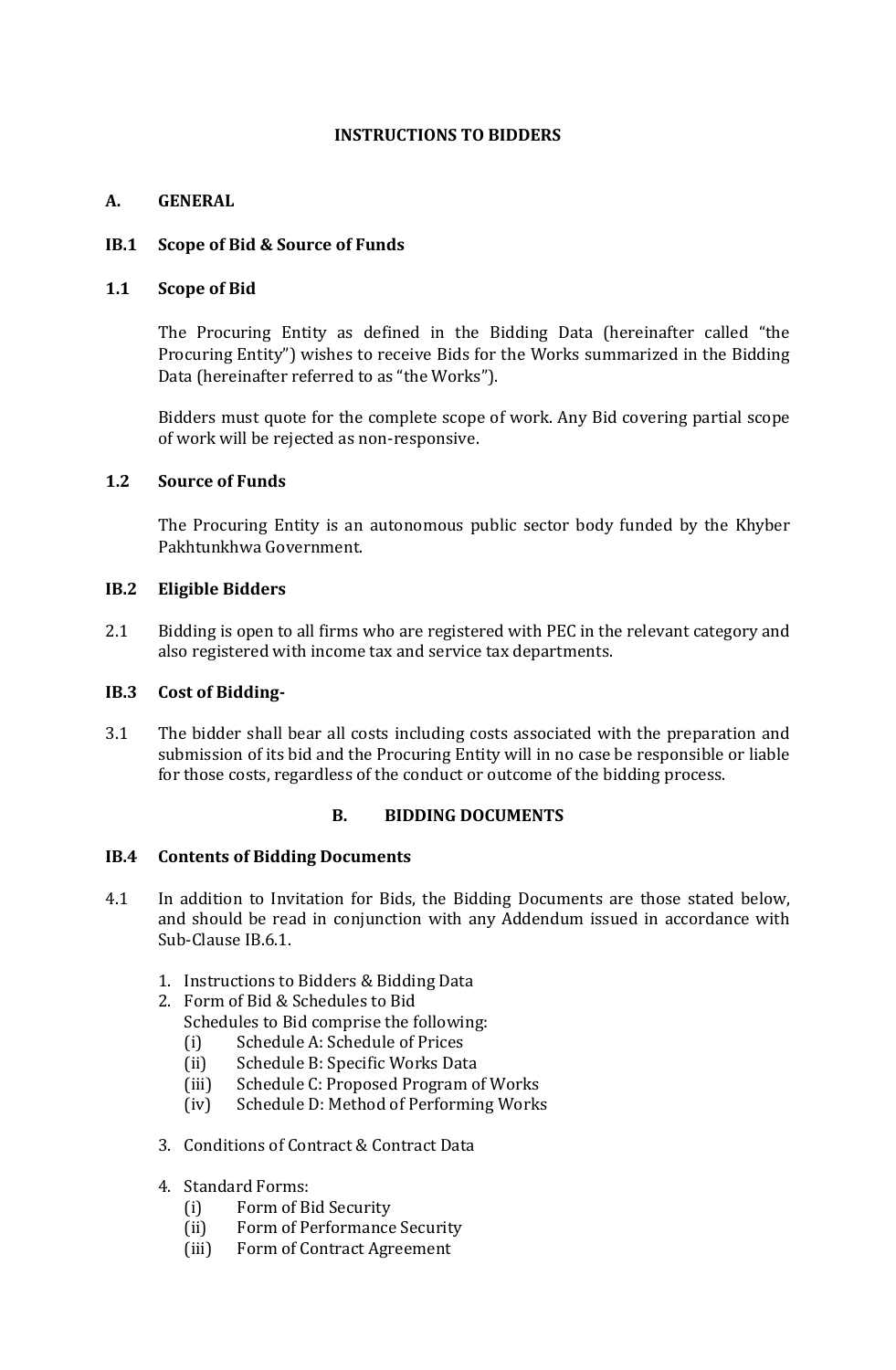- (iv) Form of Bank Guarantee for Advance Payment
- 5. Specifications
- 6. Drawings, if any

#### **IB.5 Clarification of Bidding Documents**

- 5.1 A prospective bidder requiring any clarification(s) in respect of the Bidding Documents may notify the Engineer/Procuring Entity at the Procuring Entity's**/**Engineer's address indicated in the Bidding Data.
- 5.2 The Engineer/Procuring Entity will respond to any request for clarification which it receives earlier than seven (07**)** days prior to the deadline for the submission of Bids. Copies of the Engineer/Procuring Entity's response will be forwarded to all prospective bidders, at least five (5) days prior to deadline for submission of Bids, who have received the Bidding Documents including a description of the inquiry but without identifying its source.

#### **IB.6 Amendment of Bidding Documents**

- 6.1 At any time prior to the deadline for submission of Bids, the Procuring Entity may, for any reason, whether at his own initiative or in response to a clarification requested by a prospective bidder, modify the Bidding Documents by issuing addendum.
- 6.2 Any addendum thus issued shall be part of the Bidding Documents pursuant to Sub-Clause 6.1 hereof, and shall be communicated in writing to all purchasers of the Bidding Documents. Prospective bidders shall acknowledge receipt of each addendum in writing to the Procuring Entity.
- 6.3 To afford prospective bidders reasonable time in which to take an addendum into account in preparing their Bids, the Procuring Entity may at its discretion extend the deadline for submission of Bids.

#### **C. PREPARATION OF BIDS**

#### **IB.7 Language of Bid**

7.1 The bid prepared by the bidder and all correspondence and documents relating to the Bid, exchanged by the bidder and the Procuring Entity shall be written in the English language, provided that any printed literature furnished by the bidder may be written in another language so long as accompanied by an English translation of its pertinent passages in which case, for purposes of interpretation of the Bid, the English translation shall govern.

#### **IB.8 Documents comprising the Bid**

- 8.1 The bid prepared by the bidder shall comprise the following components:
- (a) Covering Letter
- (b) Form of Bid duly filled, signed and sealed, in accordance with Sub-Clause IB.14.3.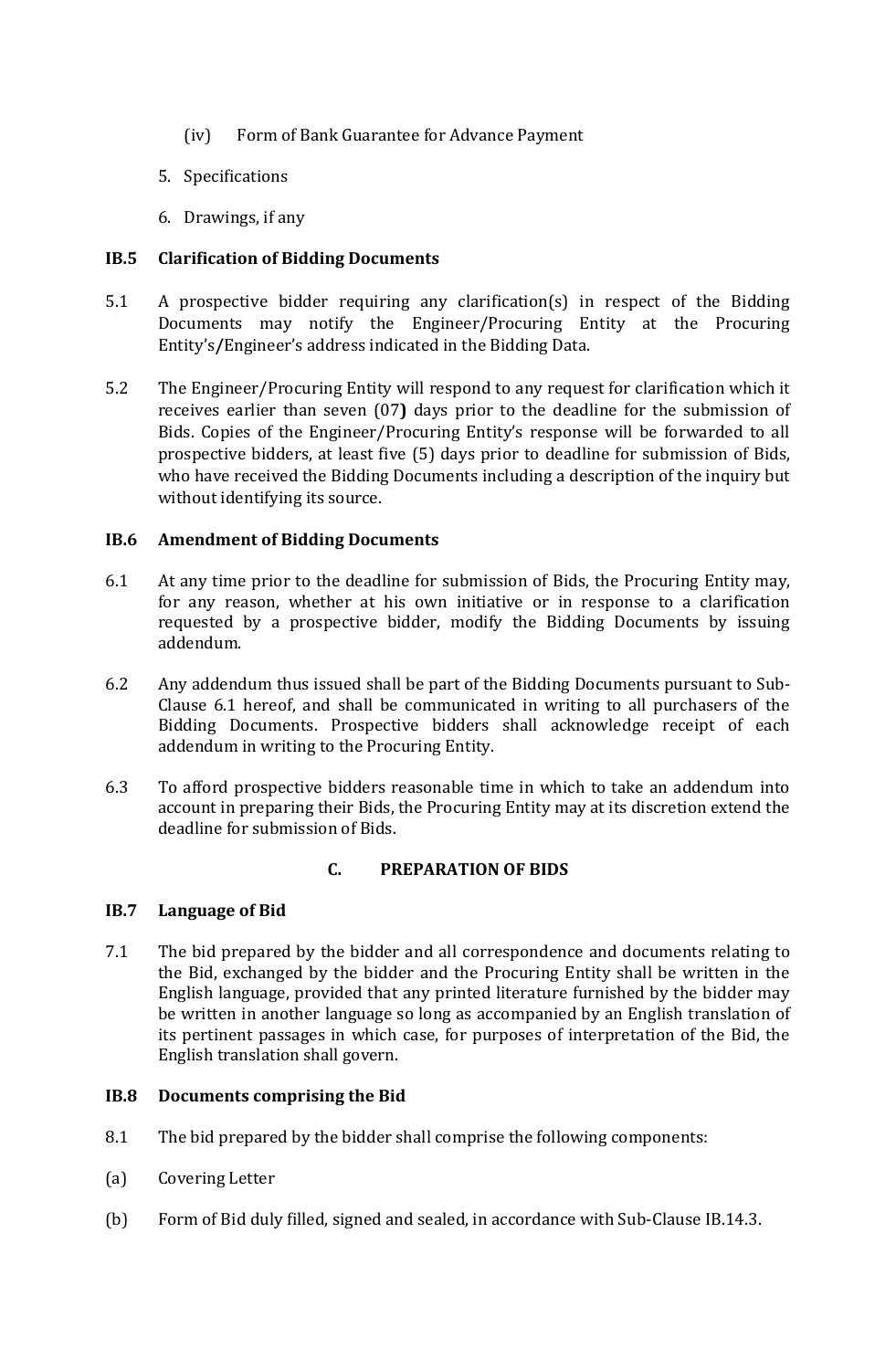(c) Schedules (A to F) to Bid duly filled and initialed, in accordance with the instructions contained therein & in accordance with Sub-Clause IB14.3.

(d) Bid Security furnished in accordance with Clause IB.13 as well as bid solicitation documents fee as per Clause IB 3.1.

- (e) Power of Attorney in accordance with Sub-Clause IB 14.5.
- (f) Documentary evidence in accordance with Clause IB.11
- (g) Documentary evidence in accordance with Clause IB.12.

#### **IB.9 Sufficiency of Bid**

- 9.1 Each bidder shall satisfy himself before bidding as to the correctness and sufficiency of his Bid and of the rates and prices entered in the Schedule of Prices, which rates and prices shall except in so far as it is otherwise expressly provided in the Contract, cover all his obligations under the Contract and all matters and things necessary for the proper completion of the Works.
- 9.2 The bidder is advised to obtain for himself at his own cost and responsibility all information that may be necessary for preparing the bid and entering into a Contract for execution of the Works.

#### **IB.10 Bid Prices, Currency of Bid and Payment**

- 10.1 The bidder shall fill up the Schedule of Prices (Schedule A to Bid) indicating the unit rates and prices of the Works to be performed under the Contract. Unit rate offered for an item shall be considered up to two significant decimal places for evaluation purposes by the Procuring Entity. Prices in the Schedule of Prices shall be entered keeping in view the instructions contained in the Preamble to Schedule of Prices.
- 10.2 Unless otherwise stipulated in the Conditions of Contract, prices quoted by the bidder shall remain fixed during the bidder's performance of the Contract and not subject to variation on any account.
- 10.3 The unit rates and prices in the Schedule of Prices shall be quoted by the bidder in the currency as stipulated in Bidding Data.

#### **IB.11 Documents Establishing Bidder's Eligibility and Qualifications**

- 11.1 Pursuant to Clause IB.8, the bidder shall furnish, as part of its bid, documents establishing the bidder's eligibility to bid and its qualifications to perform the Contract if its bid is accepted.
- 11.2 Bidder/Manufacturer must possess and provide evidence of its capability and the experience as stipulated in Bidding Data and the Qualification Criteria stipulated in the Bidding Documents.

#### **IB.12 Documents Establishing Works' Conformity to Bidding Documents**

12.1 The documentary evidence of the Works' conformity to the Bidding Documents may be in the form of literature, drawings and data and the bidder shall furnish documentation as set out in Bidding Data.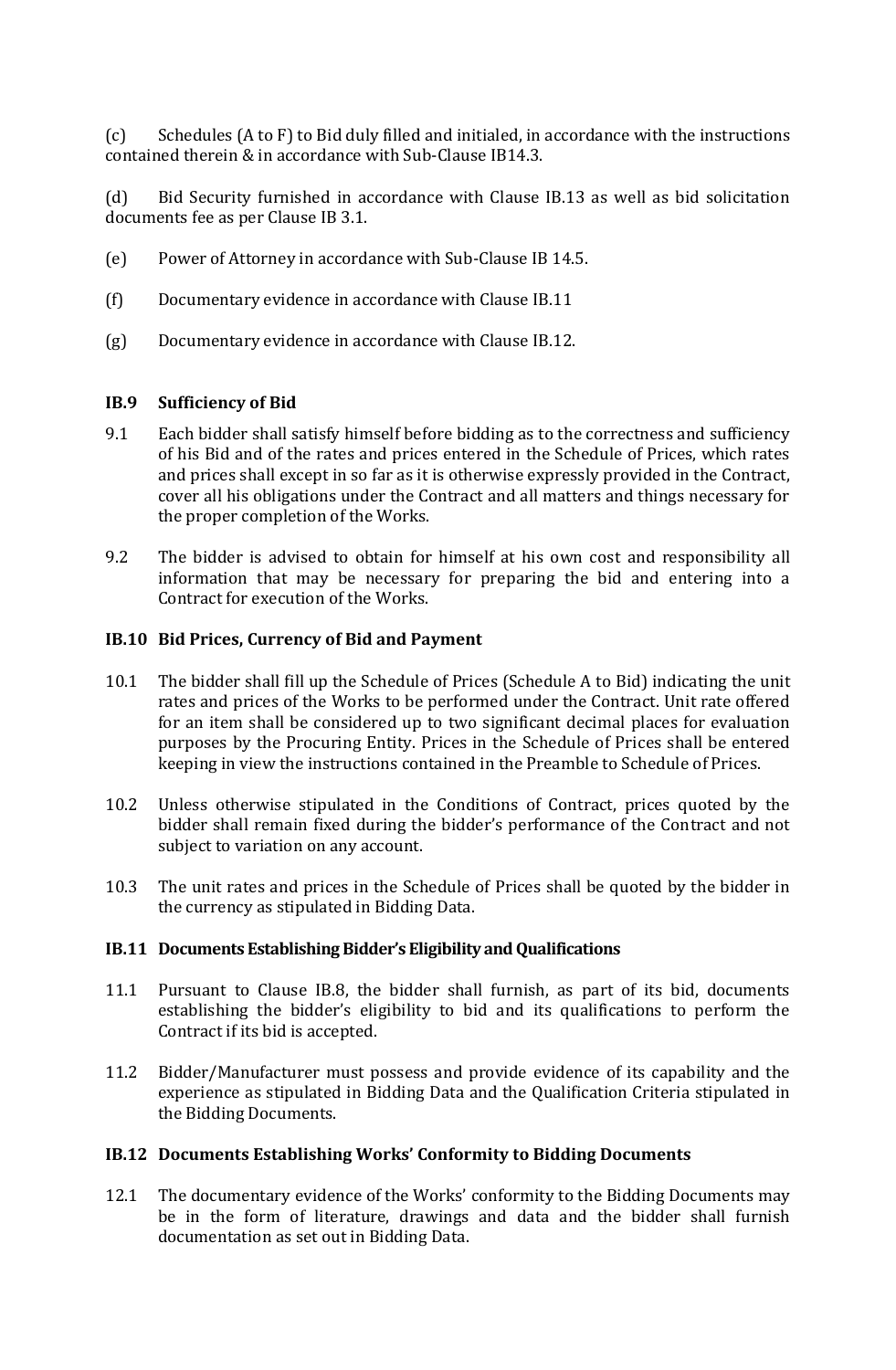12.2 The bidder shall note that standards for workmanship, material and equipment and references to brand names or catalogue numbers if any*,* designated by the Procuring Entity in the Technical Provisions are intended to be descriptive only and not restrictive.

#### **IB.13 Bid Security**

- 13.1 Each bidder shall furnish, as part of his bid, at the option of the bidder, a Bid Security in the amount stipulated in Bidding Data in Pak. Rupees in the form of Deposit at Call or a Bank Guarantee issued by a Scheduled Bank in Pakistan in favor of the Procuring Entity valid for a period up to twenty eight (28) days beyond the bid validity date. [The bid security shall be submitted from the account of the firm/bidder/contractor who submits the bid]
- 13.2 Any bid not accompanied by an acceptable Bid Security shall be rejected by the Procuring Entity as non-responsive.
- 13.3 The bid securities of unsuccessful bidders will be returned upon award of contract to the successful bidder or on the expiry of validity of Bid Security whichever is earlier.
- 13.4 "The bid security of successful bidder be retained with the Procuring Entity till completion of the defect liability period and the amount of guarantee will be reduced by an equivalent amount".
- 13.5 The Bid Security may be forfeited:
	- (a) If a bidder withdraws his bid during the period of bid validity; or
	- (b) If a bidder does not accept the correction of his Bid Price, pursuant to Sub-Clause 16.4 (b) hereof; or
	- (c) In the case of a successful bidder, if he fails to:
- (i) furnish the required Performance Security in accordance with Clause IB.21, or
- (ii) sign the Contract Agreement, in accordance with Sub-Clauses IB.20.2 & 20.3.

#### **IB.14 Validity of Bids, Format, Signing and Submission of Bid**

- 14.1 Bids shall remain valid for the period stipulated in the Bidding Data after the date of bid opening.
- 14.2 All Schedules to Bid are to be properly completed and signed.
- 14.3 No alteration is to be made in the Form of Bid except in filling up the blanks as directed. If any alteration be made or if these instructions be not fully complied with, the bid may be rejected.
- 14.4 Each bidder shall prepare Original and number of copies specified in the Bidding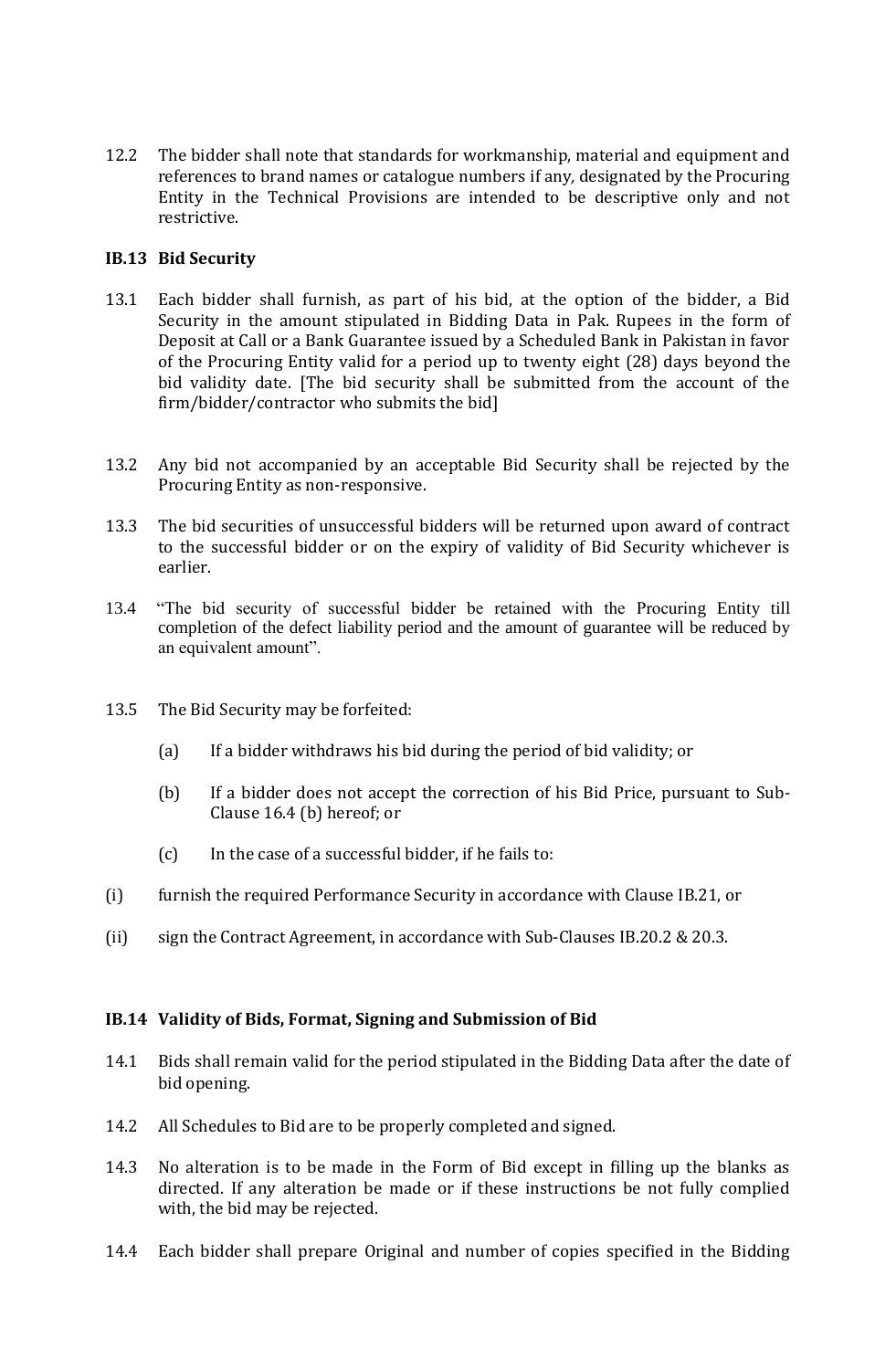Data of the documents comprising the bid as described in Clause IB.8 and clearly mark them "ORIGINAL" as appropriate. In the event of discrepancy between them, the original shall prevail.

- 14.5 The bid shall be typed or written in indelible ink and shall be signed by a person or persons duly authorized to sign (in the case of copies, Photostats are also acceptable). This shall be indicated by submitting a written Power of Attorney authorizing the signatory of the bidder to act for and on behalf of the bidder. All pages of the bid shall be initialed and official seal be affixed by the person or persons signing the bid.
- 14.6 The Bid shall be delivered in person, through courier service or sent by registered mail, or as specifically instructed by the Procuring Entity otherwise, at the address to Procuring Entity as given in Bidding Data.

#### **D. SUBMISSION OF BID**

#### **IB.15 Deadline for Submission, Modification & Withdrawal of Bids**

- 15.1 Bids must be received by the Procuring Entity at the address/provided in Bidding Data not later than the time and date stipulated therein. In the event of the specified date for the submission of bids declared a holiday for the Employer, the Bids will be received up to the appointed time on the next working day.
- 15.2 Bids submitted through telegraph, telex, fax or e-mail shall not be considered.
- 15.3 Any bid received by the Procuring Entity after the deadline for submission prescribed in Bidding Data will be returned unopened to such bidder.
- 15.4 Any bidder may modify or withdraw his bid after bid submission provided that the modification or written notice of withdrawal is received by the Procuring Entity prior to the deadline for submission of bids.
- 15.5 Withdrawal of a bid during the interval between the deadline for submission of bids and the expiration of the period of bid validity specified in the Form of Bid may result in forfeiture of the Bid Security pursuant to Sub-Clause IB.13.5(a).

#### **E. BID OPENING AND EVALUATION**

#### **IB.16 Bid Opening, Clarification and Evaluation**

- 16.1 The Procuring Entity will open the bids , in the presence of bidders' representatives who choose to attend, at the time, date and location stipulated in the Bidding Data.
- 16.2 The bidder's name, Bid Prices, any discount, the presence or absence of Bid Security, and such other details as the Procuring Entity at its discretion may consider appropriate, will be announced by the Procuring Entity at the bid opening. The Procuring Entity will record the minutes of the bid opening. Representatives of the bidders who choose to attend shall sign the attendance sheet.

Any Bid Price or discount which is not read out and recorded at bid opening will not be taken into account in the evaluation of bid.

16.3 To assist in the examination, evaluation and comparison of Bids the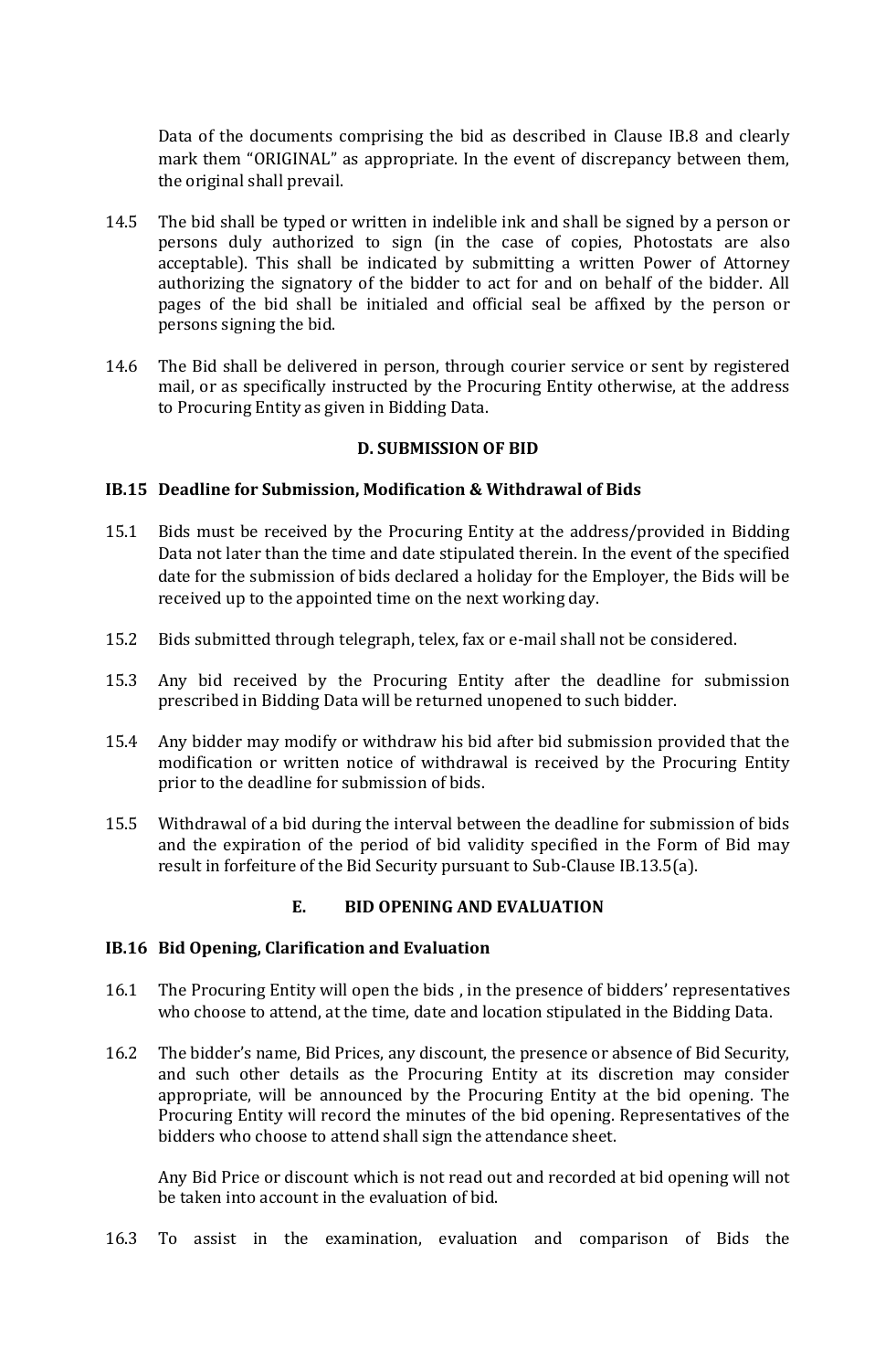Engineer/Procuring Entity may, at its discretion, ask the bidder for a clarification of its Bid. The request for clarification and the response shall be in writing and no change in the price or substance of the Bid shall be sought, offered or permitted.

- 16.4 (a) Prior to the detailed evaluation, pursuant to Sub-Clauses IB.16.7 to 16.9, the Engineer/Procuring Entity will determine the substantial responsiveness of each bid to the Bidding Documents. For purpose of these Clauses, a substantially responsive bid is one which conforms to all the terms and conditions of the Bidding Documents without material deviations. It will include to determine the requirements listed in Bidding Data.
	- (b) Arithmetical errors will be rectified on the following basis:

If there is a discrepancy between the unit price and total price that is obtained by multiplying the unit price and quantity, the unit price shall prevail and the total price shall be corrected. If there is a discrepancy between the words and figures the amount in words shall prevail. If there is a discrepancy between the Total Bid price entered in Form of Bid and the total shown in Schedule of Prices-Summary, the amount stated in the Form of Bid will be corrected by the Procuring Entity in accordance with the Corrected Schedule of Prices.

If the bidder does not accept the corrected amount of Bid, his Bid will be rejected and his Bid Security shall be forfeited.

- 16.5 A Bid determined as substantially non-responsive will be rejected and will not subsequently be made responsive by the bidder by correction of the nonconformity.
- 16.6 Any minor informality or non-conformity or irregularity in a Bid which does not constitute a material deviation may be waived by Procuring Entity, provided such waiver does not prejudice or affect the relative ranking of any other bidders.
- 16.7 The Engineer/Procuring Entity will evaluate and compare only the bids previously determined to be substantially responsive pursuant to Sub-Clauses IB.16.4 to 16.6 as per requirements given hereunder. Bids will be evaluated for complete scope of works. The prices will be compared on the basis of the Evaluated Bid Price pursuant to Sub-Clause 16.8 herein below.
	- (a) Technical Evaluation

It will be examined in detail according to Technical Evaluation criteria whether the Works offered by the bidder complies with the Technical Provisions of the Bidding Documents. For this purpose, the bidder's data submitted with the bid in Schedule B to Bid will be compared with technical features/criteria of the Works detailed in the Technical Provisions. Other technical information submitted with the bid regarding the Scope of Work will also be reviewed.

(b) Financial Evaluation

It will be examined in detail whether the bids comply with the commercial/contractual conditions of the Bidding Documents. It is expected that no material deviation/stipulation shall be taken by the bidders.

16.8 Evaluated Bid Price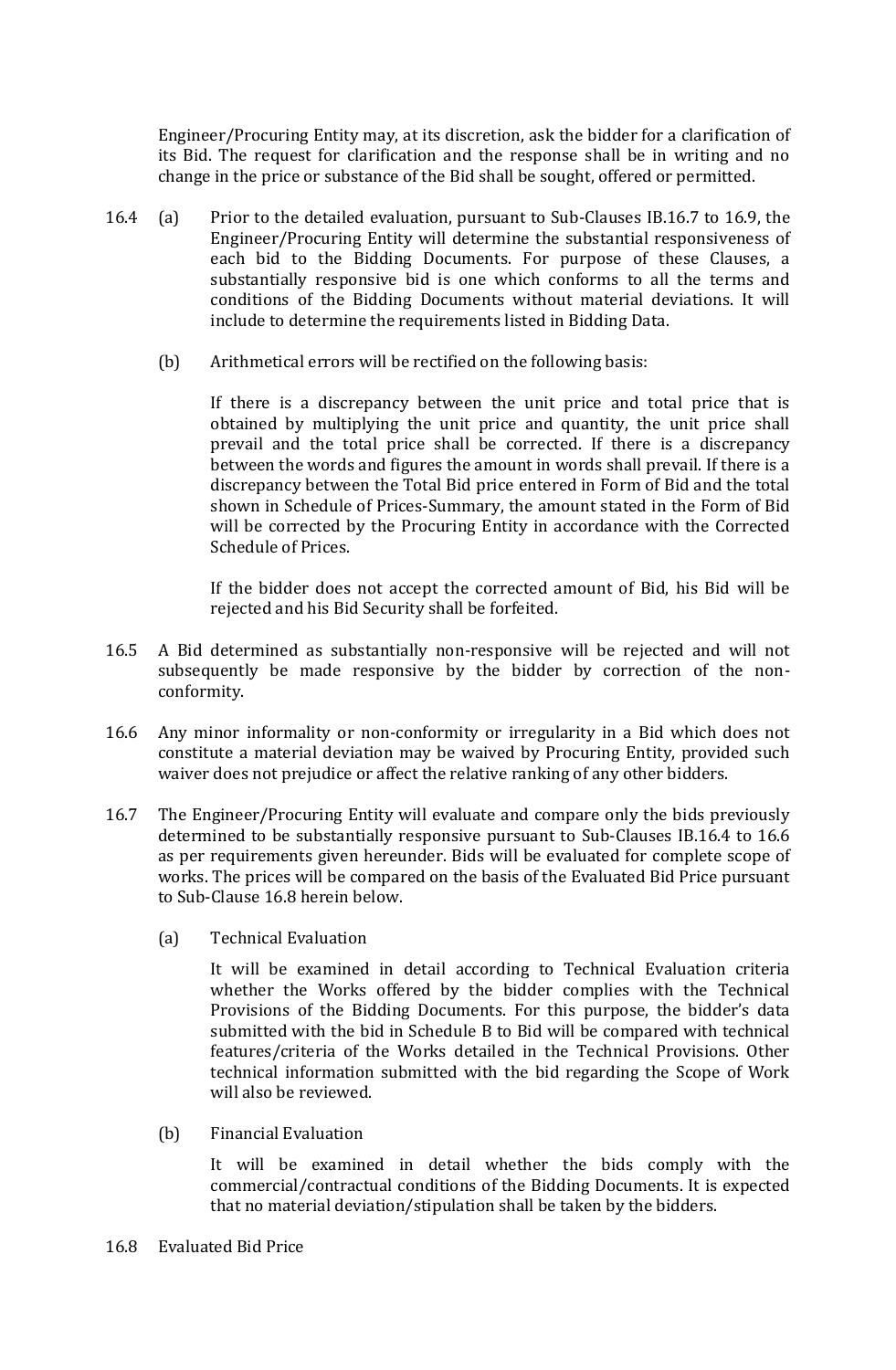In evaluating the bids, the Engineer/Procuring Entity will determine for each bid in addition to the Bid Price, the following factors (adjustments) in the manner and to the extent indicated below to determine the Evaluated Bid Price:

(i) making any correction for arithmetic errors pursuant to Sub-Clause 16.4 hereof.

- (ii) making an appropriate price adjustment for any other acceptable variation or deviation.
- (iii) making an appropriate price adjustment for deviations in terms of Payments (if any and acceptable to the Procuring Entity).
- (iv) discount, if any, offered by the bidders as also read out and recorded at the time of bid opening.
- 16.9 Evaluation Methods

Pursuant to Sub-Clause 16.8, Para (ii), and (iii) following evaluation methods for price adjustments will be followed:

(i) Price Adjustment for Technical Compliance

The cost of making good any deficiency resulting from technical noncompliance will be added to the Corrected Total Bid Price for comparison purposes only. The adjustments will be applied taking the highest price quoted by other bidders being evaluated in detail in their original Bids for corresponding item. In case of non-availability of price from other bidders, the price will be estimated by the Engineer/Procuring Entity.

(ii) Price Adjustment for Commercial Compliance

The cost of making good any deficiency resulting from any quantifiable variations and deviations from the Bid Schedules and Conditions of Contract, as determined by the Engineer/Procuring Entity will be added to the Corrected Total Bid Price for comparison purpose only. Adjustment for commercial compliance will be added to the Corrected Total Bid Prices.

(iii) Price Adjustment for Deviation in Terms of Payments Refer to Bidding Data

#### **IB.17 Process to be Confidential**

- 17.1 Subject to Sub-Clause IB.16.3 heretofore, no bidder shall contact Engineer/Procuring Entity on any matter relating to its Bid from the time of the Bid opening to the time the bid evaluation result is announced by the Procuring Entity. The evaluation result shall be announced at least ten (10) days prior to award of Contract. The announcement to all bidders will include table(s) comprising read out prices, discounted prices, price adjustments made, final evaluated prices and recommendations against all the bids evaluated.
- 17.2 Any effort by a bidder to influence Engineer/Procuring Entity in the Bid evaluation, Bid comparison or Contract Award decisions may result in the rejection of his Bid.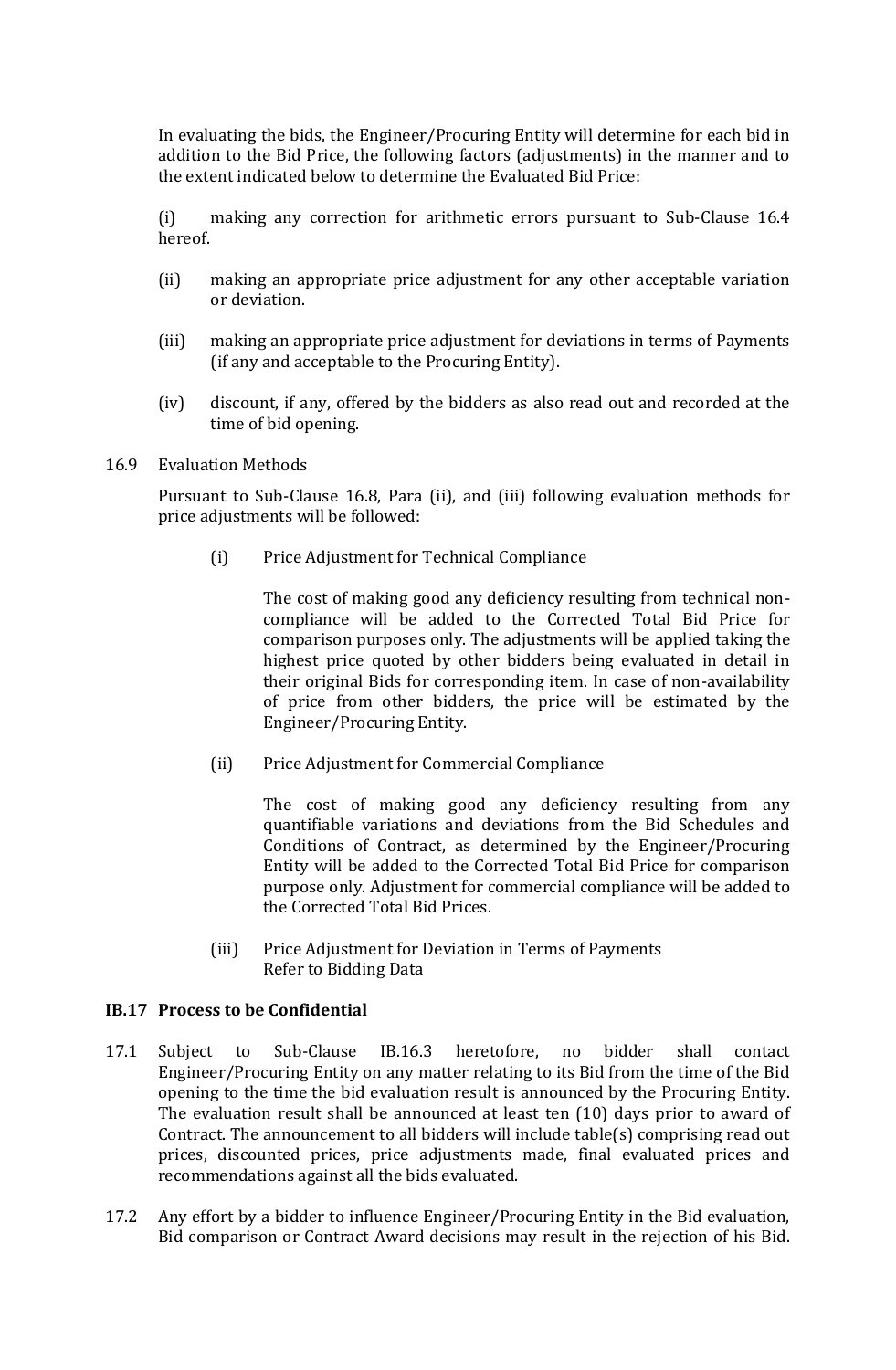Whereas, any bidder feeling aggrieved may lodge a written complaint not later than fifteen (15) days after the announcement of the bid evaluation result, however, mere fact of lodging a complaint shall not warrant suspension of procurement process.

#### **F. AWARD OF CONTRACT**

#### **IB.18. Post Qualification**

18.1 The Procuring Entity, at any stage of the bid evaluation, having credible reasons for or *prima facie* evidence of any defect in supplier's or contractor's capacities, may require the suppliers or contractors to provide information concerning their professional, technical, financial, legal or managerial competence whether already pre-qualified or not:

Provided that such qualification shall only be laid down after recording reasons therefore in writing. They shall form part of the records of that bid evaluation report.

18.2 The determination will take into account the bidder's financial and technical capabilities. It will be based upon an examination of the documentary evidence of the bidders' qualifications submitted under Clause IB.11, as well as such other information required in the Bidding Documents.

#### **IB.19 Award Criteria & Procuring Entity's Right**

- 19.1 Subject to Sub-Clause IB.19.2, the Procuring Entity will award the Contract to the bidder whose bid has been determined to be substantially responsive to the Bidding Documents and who has offered the best evaluated Bid Price.
- 19.2 Notwithstanding Sub-Clause IB.19.1, the Procuring Entity reserves the right to accept or reject any bid, and to annul the bidding process and reject all bids, at any time prior to award of Contract (acceptance of a bid or proposal rule 47(1), without thereby incurring any liability to the affected bidders or any obligation to inform the affected bidders of the grounds for the Procuring Entity's action except that the grounds for its rejection of all bids shall upon request be communicated, to any bidder who submitted a bid, without justification of the grounds. Notice of the rejection of all the bids shall be given promptly to all the bidders.

#### **IB.20 Notification of Award & Signing of Contract Agreement**

- 20.1 Prior to expiration of the period of bid validity prescribed by the Procuring Entity, the Procuring Entity will notify the successful bidder in writing ("Letter of Acceptance") that his bid has been accepted.
- 20.2 Within seven (7) days from the date of furnishing of acceptable Performance Security (if applicable) under the Conditions of Contract, the Procuring Entity will send the successful bidder the Form of Contract Agreement provided in the Bidding Documents, incorporating all agreements between the parties.
- 20.3 The formal Agreement between the Procuring Entity and the successful bidder shall be executed within seven (7) days of the receipt of Form of Contract Agreement by the successful bidder from the Procuring Entity.

#### **IB.21 Performance Security**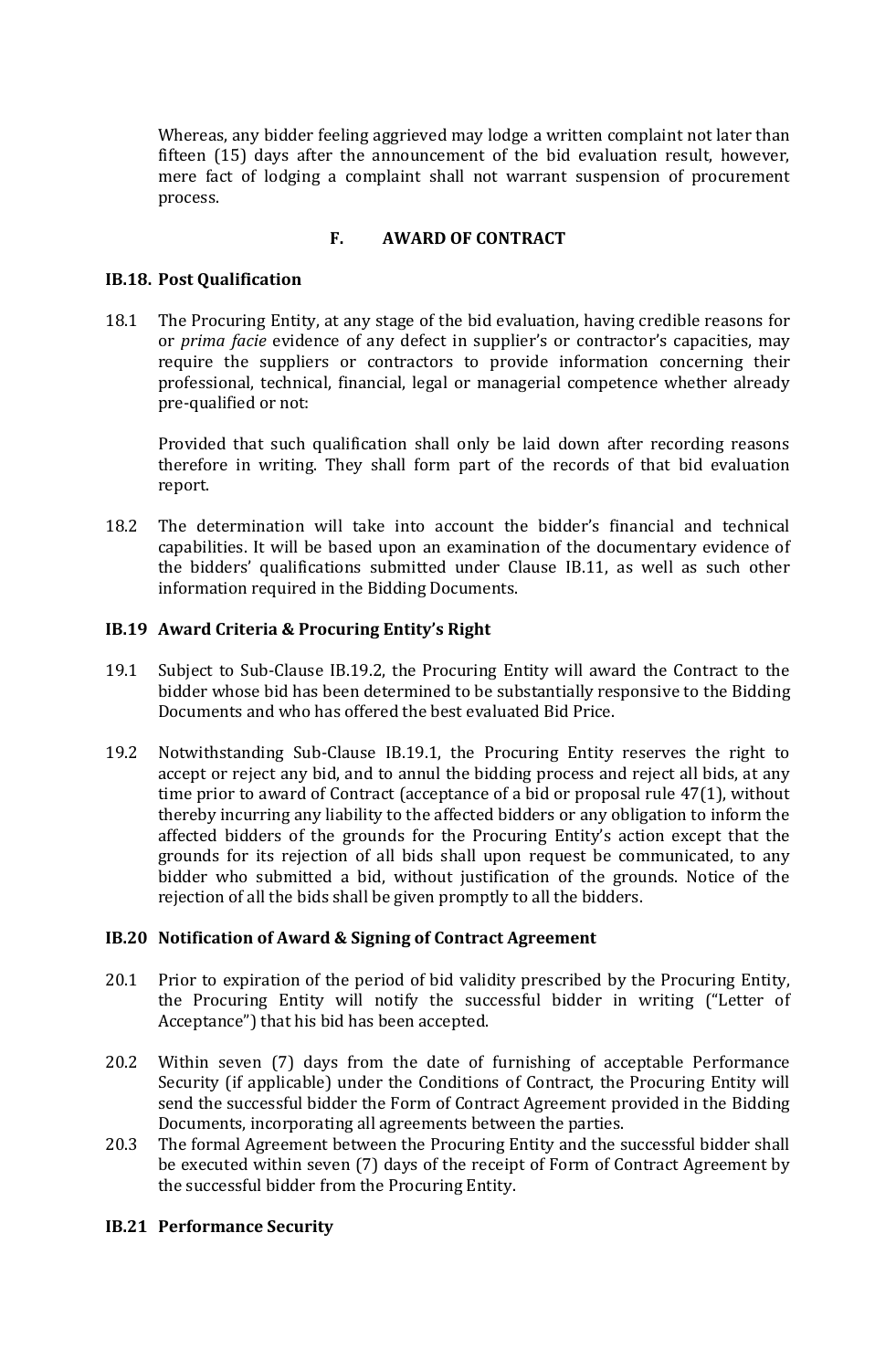- 21.1 The successful bidder shall furnish to the Procuring Entity a Performance Security in the form and the amount stipulated in the Conditions of Contract within a period of fourteen (14) days after the receipt of Letter of Acceptance.
- 21.2 Failure of the successful bidder to comply with the requirements of Sub-Clauses IB.20.2

& 20.3 or 21.1 or Clause IB.22 shall constitute sufficient grounds for the annulment of the award and forfeiture of the Bid Security.

#### **IB.22 Integrity Pact**

The Bidder shall sign and stamp the Form of Integrity Pact provided at Schedule-F to Bid in the Bidding Document for all procurement contracts exceeding Rupees ten (10) million. Failure to provide such Integrity Pact shall make the bid non-responsive.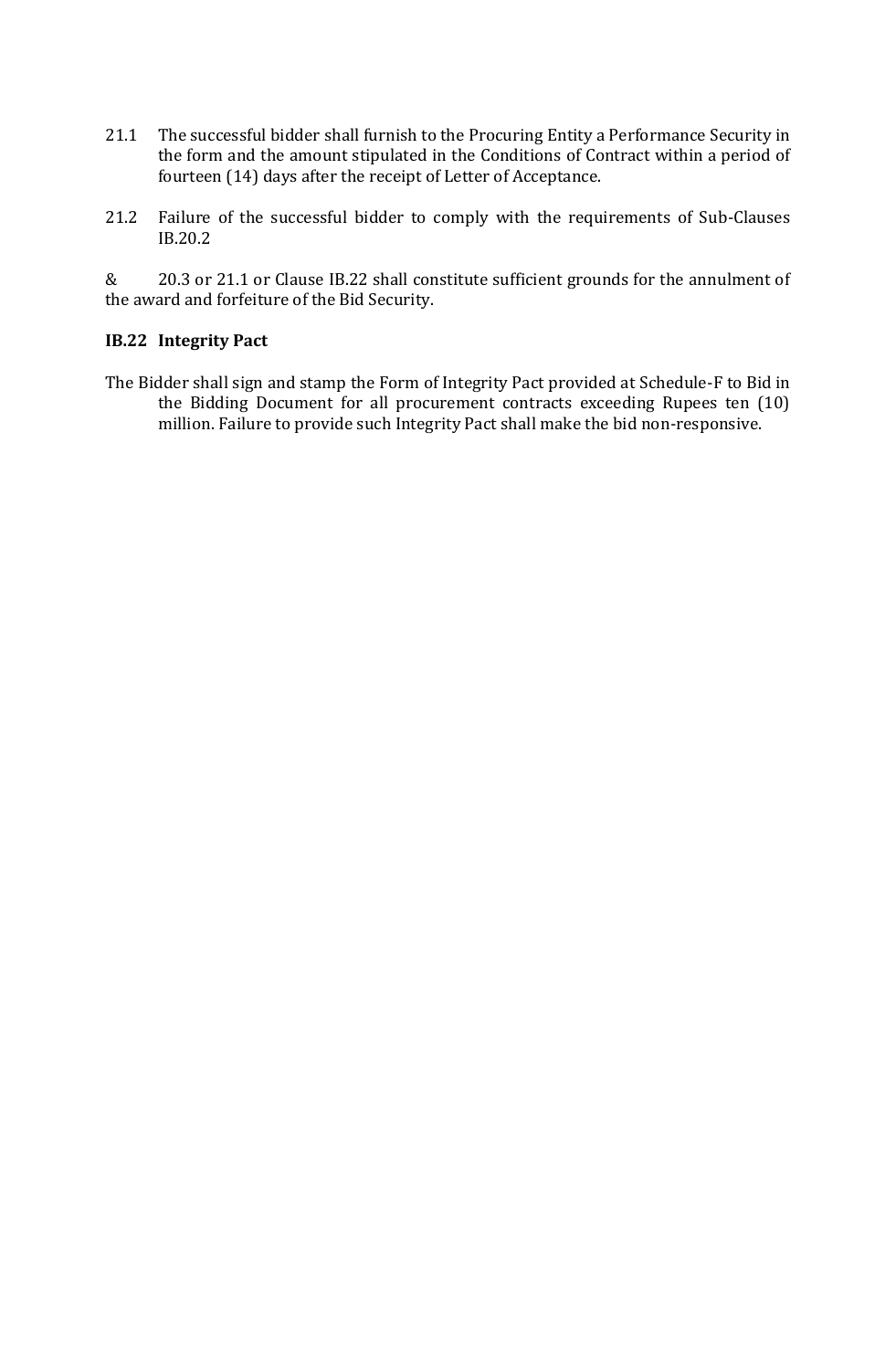#### **BIDDING DATA**

#### **Instructions to Bidders Clause Reference**

#### 1.1 **Name of Procuring Entity**

Khyber Pakhtunkhwa Information Technology Board – KPITB.

#### **Brief Description of Works**

- a) Renovation of IT Park Peshawar
- b) Site Address: University Road Near Board Bazar Peshawar
- c) Construction work shall be executed as per BOQ and design.
- 5.1 (a) Procuring Entity's address:

Plot # 134, 135 & 136 Industrial Estate, Hayatabad, Peshawar. Tel: 091-5891513, 091-5891516 Email: [mohmand.imran@kpitb.gov.pk,](mailto:mohmand.imran@kpitb.gov.pk) [afrasiyab.khan@kpitb.gov.pk](mailto:afrasiyab.khan@kpitb.gov.pk)

- 10.3 Bid shall be quoted entirely in Pak. Rupees. The payment shall be made in Pak. Rupees.
- 12.1 (a) A detailed description of the Works, essential technical and performance characteristics.
	- (b) Complete set of technical information, description data, literature and drawings as required in accordance with Schedule B to Bid, Specific Works Data. This will include but not be limited to a sufficient number of drawings, photographs, catalogues, illustrations and such other information as is necessary to illustrate clearly the significant characteristics such as general construction dimensions and other relevant information about the works to be performed.

#### 13.1 **Amount of Bid Security**

Bidders are required to submit bid security amounting to 2 % of the quoted amount in PKR in the form of Call Deposit Receipt.

In case of bid/rate quoted by the bidder more than 10% below engineer estimate, the additional bid security shall be sought from the successful bidder *only* to the extent of bid more than 10% below the engineer estimate in the form of percentage. The amount of additional bid security shall be equal to the impact of financial difference occurring in the quoted rates beyond 10% below engineer estimate

#### 14.1 **Period of Bid Validity**

Bid Submitted should be valid for 90 days, from the day of Bid Opening.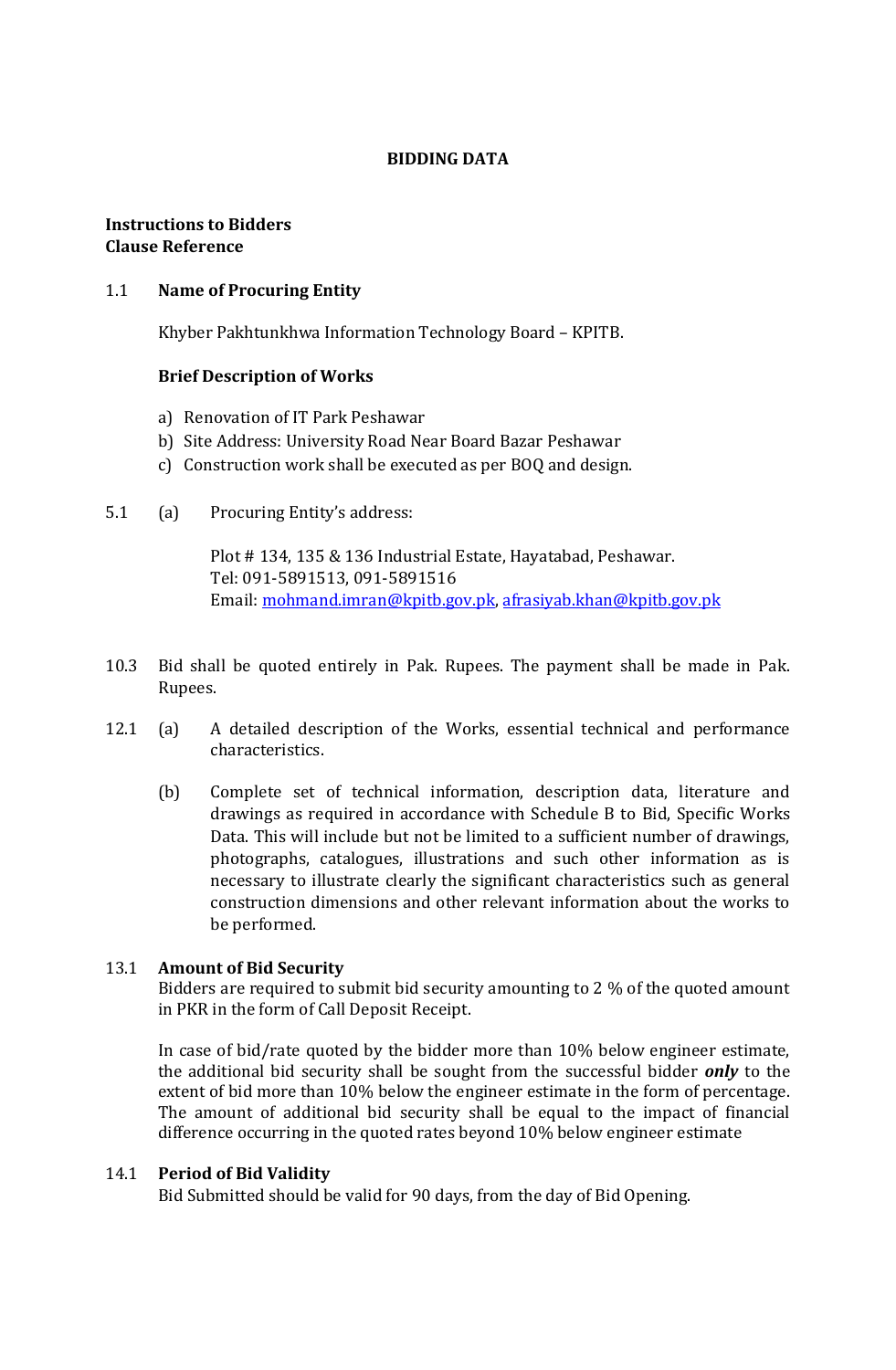#### 14.4 **Number of Copies of the Bid to be submitted** One original

#### 14.6 **(a)Procuring Entity's Address for the Purpose of Bid Submission**

Plot # 134,135 & 136, Industrial Estate, Hayatabad, Peshawar.

#### 15.1 **Deadline for Submission of Bids**

02:00 PM on July 04, 2022

#### 16.1 **Venue, Time, and Date of Bid Opening**

Venue: Plot # 134, 135 & 136, Industrial Estate, Hayatabad, Peshawar. Time: 03:00 PM Date: July 04, 2022

#### 16.4 **Responsiveness of Bids**

- i. The Bid is valid till required period,
- ii. The Bid prices are firm during currency of contract (if it is a fixed price bid)
- iii. Completion period offered is within specified limits,
- iv. The Bidder/Manufacturer is eligible to Bid and possesses the requisite experience, capability and qualification as mentioned in the mandatory criteria.
- v. The Bid does not deviate from basic technical requirements and
- vi. The Bids are generally in order, etc.

#### 16.7 **Mandatory Eligibility Evaluation Criteria:**

Each bidder shall fulfill the following eligibility criteria:

| S. No          | <b>Qualification Requirements</b>                                                                                                                                                                                        | <b>Documentary Proof</b>                           |
|----------------|--------------------------------------------------------------------------------------------------------------------------------------------------------------------------------------------------------------------------|----------------------------------------------------|
| 1              | Registration with PEC in C-6 with the following<br>code:<br>$(i)$ CE09 (Water Supply)<br>(ii) CE-10 (General Civil Engineering<br>ij<br>Works) & (General Buildings and Maintenance).                                    | Registration certificate with<br>active status.    |
| $\overline{2}$ | Registration with FBR & KPRA                                                                                                                                                                                             | Registration Certificate with<br>active status.    |
| 3              | Enlistment with C&W Department of Khyber<br>Pakhtunkhwa in PK-8 or above Category.                                                                                                                                       | Enlistment Certificate with<br>Active status.      |
| 4              | An Affidavit stating that the bidder has never been<br>blacklisted by any government/semi-government<br>organizations (procuring entity) under the<br>administrative control of the federal / provincial<br>governments. | Affidavit on judicial stamp<br>paper dually attest |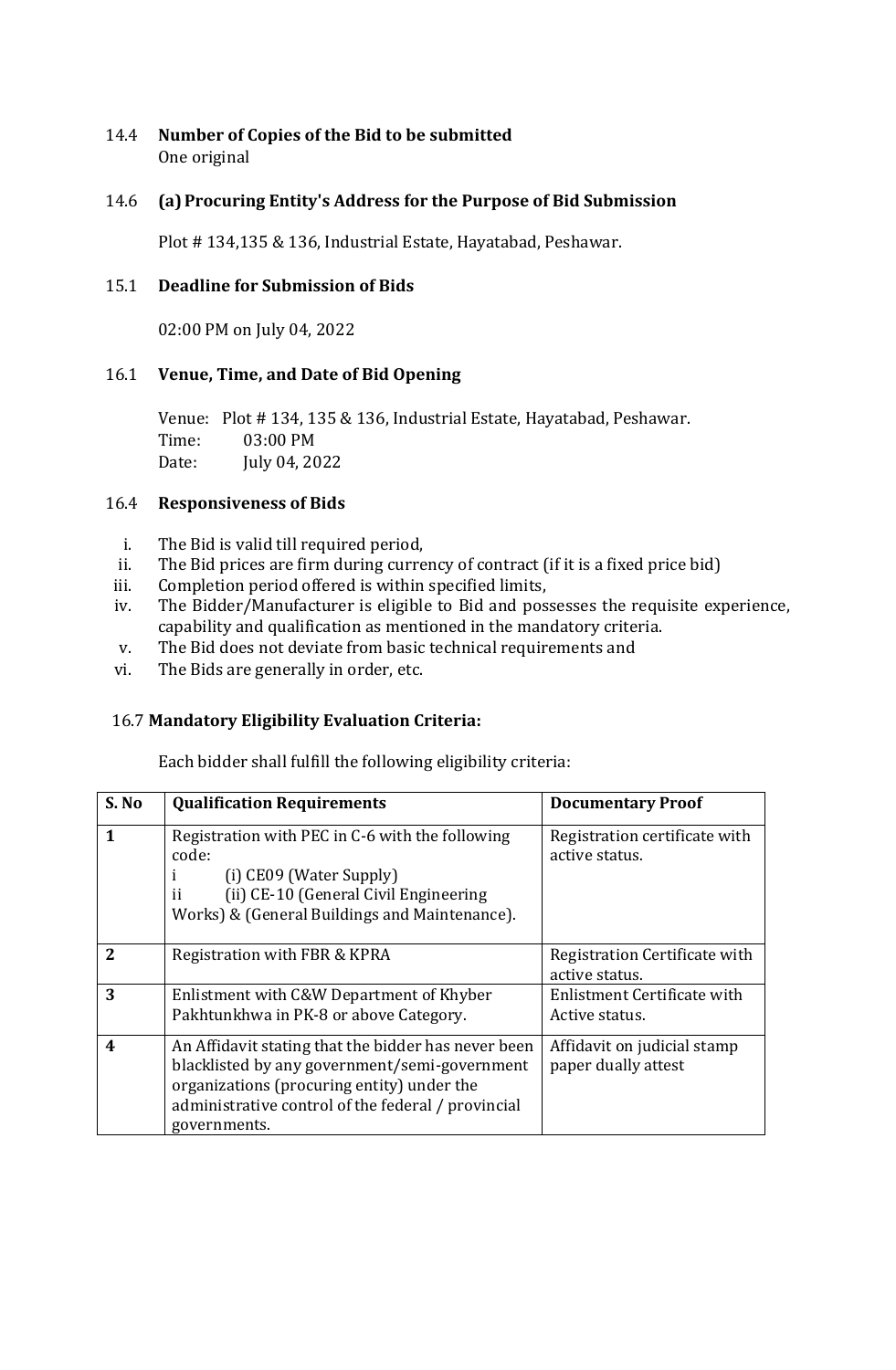# <span id="page-15-0"></span>**FORM OF BID AND SCHEDULES TO BID**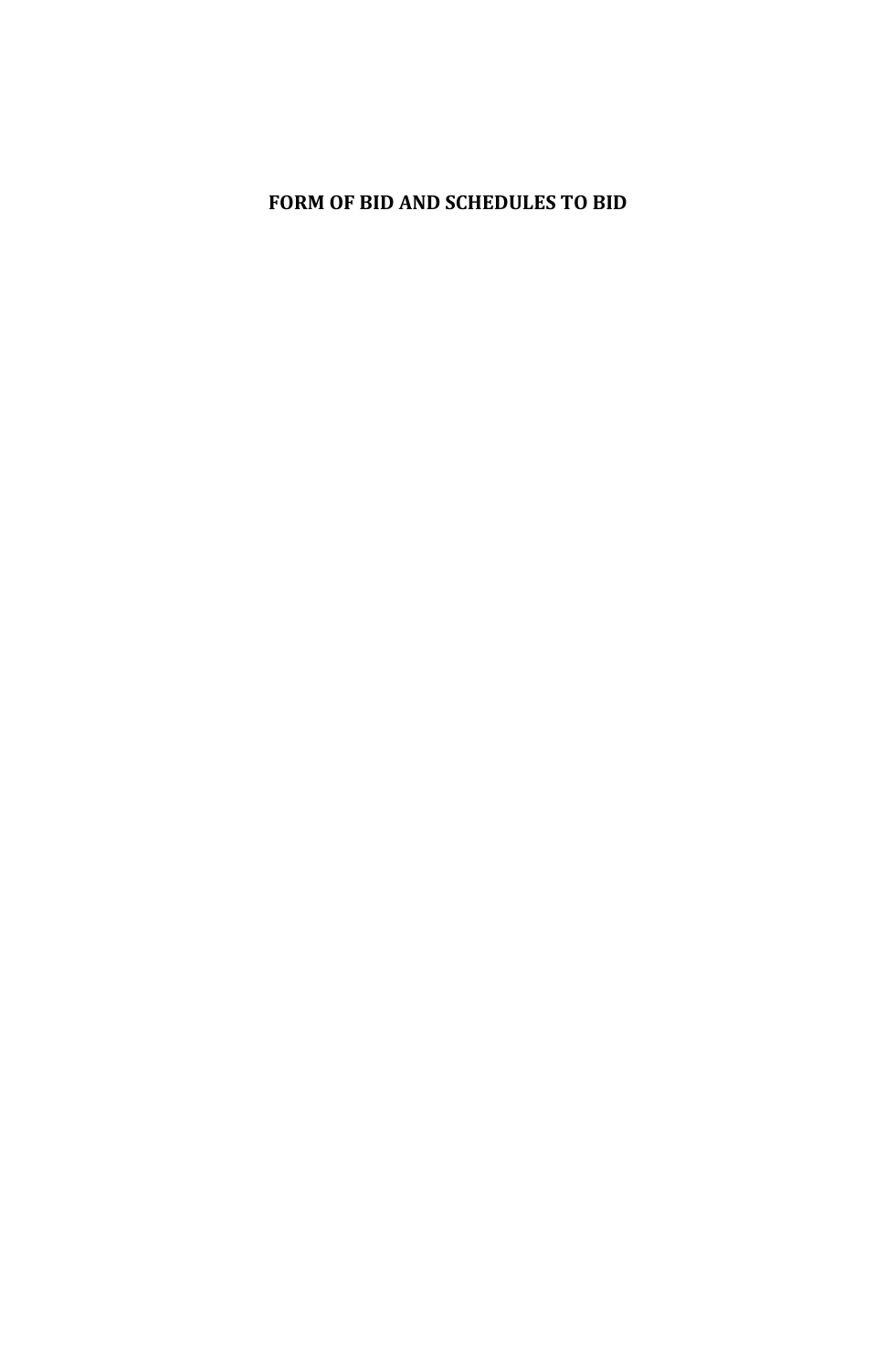#### **FORM OF BID**

#### (LETTER OF OFFER)

Bid Reference No. \_\_\_\_\_\_\_\_\_\_\_\_\_\_\_\_\_\_\_\_\_\_\_\_\_\_\_\_\_\_\_\_\_\_\_\_\_

\_\_\_\_\_\_\_\_\_\_\_\_\_\_\_\_\_\_\_\_\_\_\_\_\_\_\_\_\_\_\_\_\_\_\_\_\_ (Name of Works)

\_\_\_\_\_\_\_\_\_\_\_\_\_\_\_\_\_\_\_\_\_\_\_\_\_\_\_\_\_\_\_

\_\_\_\_\_\_\_\_\_\_\_\_\_\_\_\_\_\_\_\_\_\_\_\_\_\_\_\_\_\_\_

To:

Gentlemen,

- 1. Having examined the Bidding Documents including Instructions to Bidders, Bidding Data, Conditions of Contract, Contract Data, Specifications, Drawings, if any, Schedule of Prices and Addenda Nos. for the execution of the above-named Works, we, the undersigned, being a company doing business under the name of and address\_\_\_\_\_\_\_\_\_\_\_\_\_\_\_\_\_\_\_\_\_\_\_\_\_\_\_\_\_\_\_\_\_\_\_\_\_\_\_\_\_\_\_\_\_\_\_\_\_\_\_\_\_\_\_\_\_\_\_\_\_\_\_\_\_\_\_\_\_\_\_\_\_\_\_\_ \_\_\_\_\_\_\_\_\_\_\_\_\_\_\_\_\_\_\_\_\_\_ and being duly incorporated under the laws of Pakistan hereby offer to execute and complete such Works and remedy any defects therein in conformity with the said Documents including Addenda thereto for the Total Bid Price of Rs (Rupees and Rupees and Rupees and Rupees and Rupees and Rupees and Rupees and Rupees and Rupees and Rupees  $\int$  or such other sum as may
	- be ascertained in accordance with the said Documents.
- 2. We understand that all the Schedules attached hereto form part of this Bid.
- 3. As security for due performance of the undertakings and obligations of this Bid, we submit herewith a Bid Security in the amount of \_\_\_\_\_\_\_\_\_\_\_\_\_\_\_\_\_\_\_\_\_\_\_\_ drawn in your favour or made payable to you and valid for a period of twenty eight (28) days beyond the period of validity of Bid.
- 4. We undertake, if our Bid is accepted, to commence the Works and to deliver and complete the Works comprised in the Contract within the time(s) stated in Contract Data.
- 5. We agree to abide by this Bid for the period of 90 days from the date fixed for receiving the same and it shall remain binding upon us and may be accepted at any time before the expiration of that period.
- 6. Unless and until a formal Agreement is prepared and executed, this Bid, together with your written acceptance thereof, shall constitute a binding contract between us.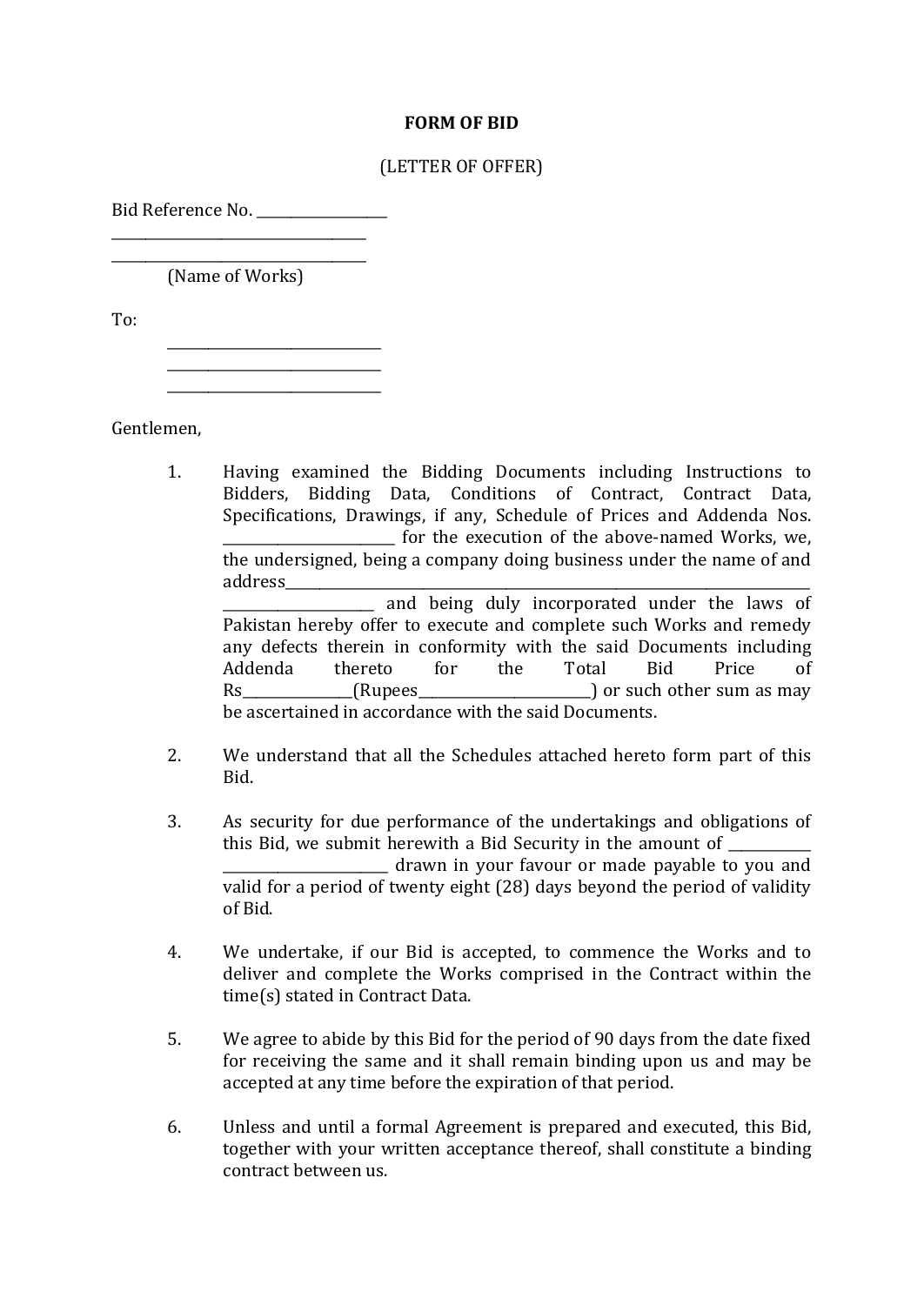- 7. We undertake, if our Bid is accepted, to execute the Performance Security referred to in Conditions of Contract for the due performance of the Contract.
- 8. We understand that you are not bound to accept the lowest or any bid you may receive.
- 9. We do hereby declare that the Bid is made without any collusion, comparison of figures or arrangement with any other person or persons making a bid for the Works.

Dated this\_\_\_\_\_\_\_\_\_\_\_\_\_\_\_ day of \_\_\_\_\_\_\_\_\_\_\_\_\_, 20

Signature \_\_\_\_\_\_\_\_\_\_\_\_\_\_\_\_

\_\_\_\_\_\_\_\_\_\_\_\_\_\_\_\_\_\_\_\_\_\_\_\_\_\_\_\_\_\_\_

in the capacity of \_\_\_\_\_\_\_\_\_\_\_\_\_duly authorized to sign bid for and on behalf of

(Name of Bidder in Block Capitals)

(Seal)

Address **and a set of the set of the set of the set of the set of the set of the set of the set of the set of the set of the set of the set of the set of the set of the set of the set of the set of the set of the set of th** 

| Witness: |           |  |
|----------|-----------|--|
|          |           |  |
|          |           |  |
|          | $NIC$ No. |  |
|          |           |  |
|          |           |  |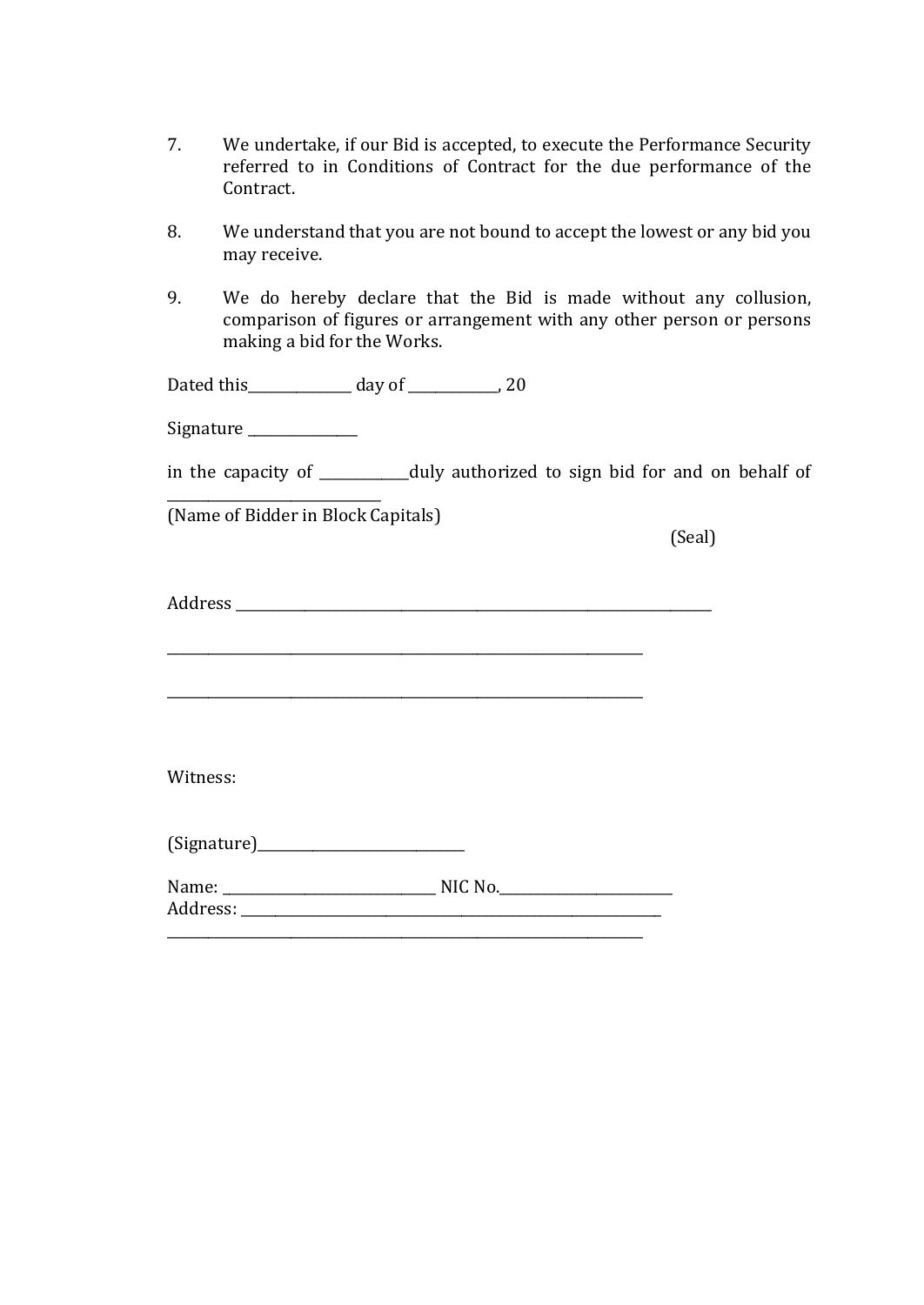#### **SCHEDULES TO BID INCLUDE THE FOLLOWING:**

- Schedule A to Bid: Schedule of Prices
- Schedule B to Bid: Specific Works Data
- Schedule D to Bid: Proposed Program of Works
- Schedule E to Bid: Method of Performing Works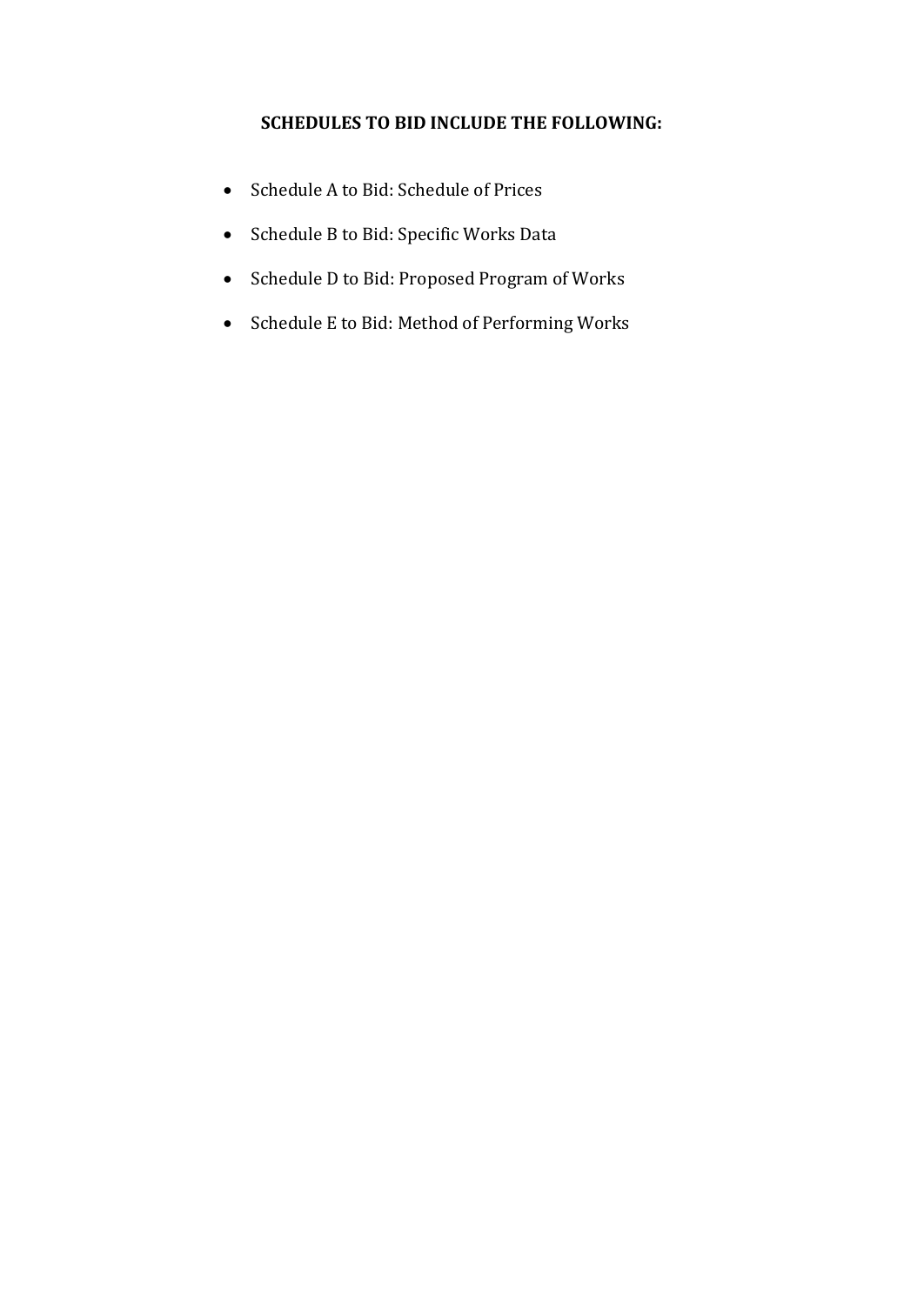#### **SCHEDULE – A TO BID**

#### **SCHEDULE OF PRICES**

# **Sr. No. Page No.** 1. Preamble to Schedule of Prices 218 2. Schedule of Prices 21 \*(a) Summary of Bid Prices

\* (b) Detailed Schedule of Prices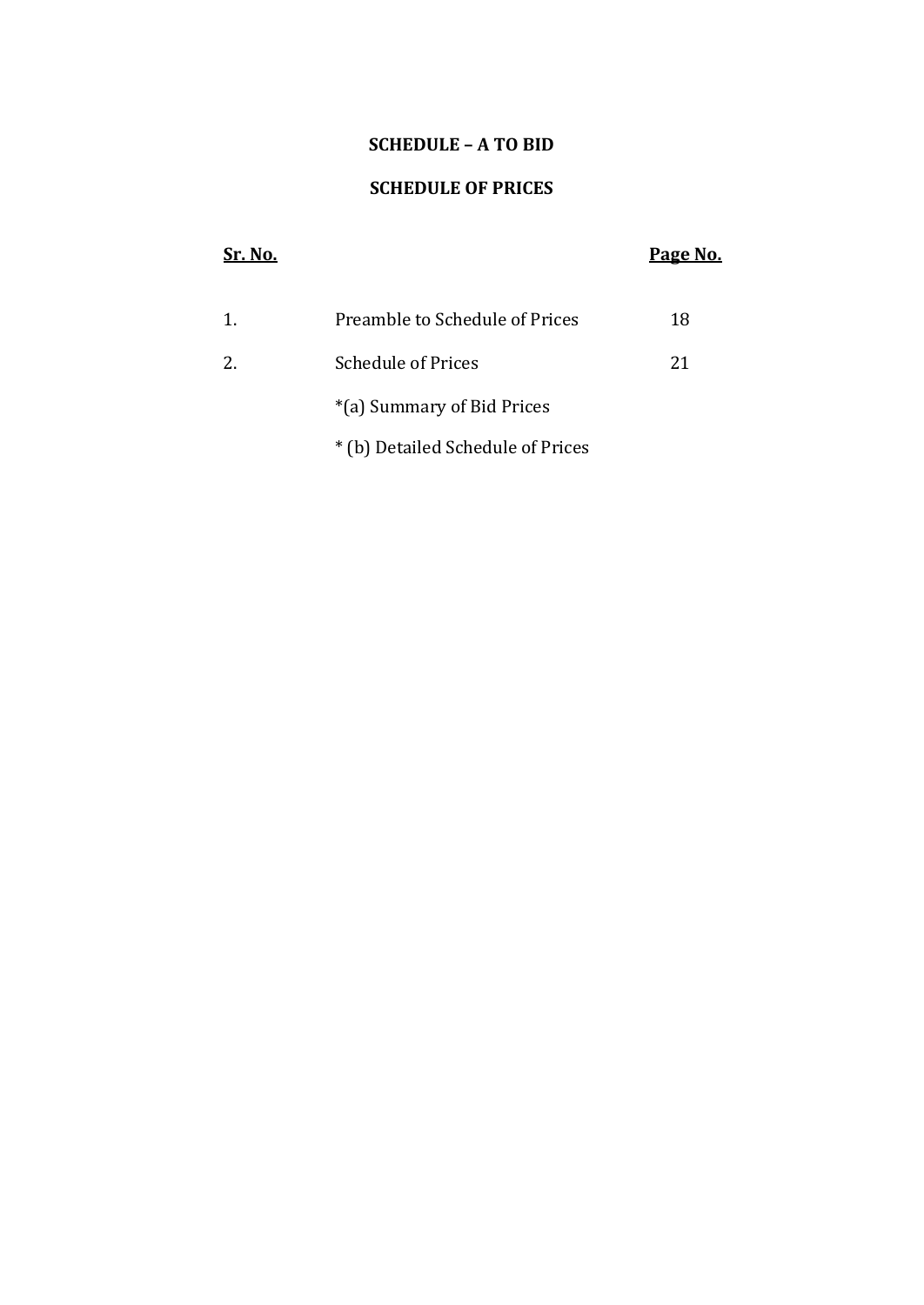#### **PREAMBLE TO SCHEDULE OF PRICES**

#### **1. General**

- 1.1 The Schedule of Prices shall be read in conjunction with the Conditions of Contract, Contract Data together with the Specifications and Drawings, if any.
- 1.2 The Contract shall be for the whole of the Works as described in these Bidding Documents. Bids must be for the complete scope of works.

#### **2. Description**

2.1 The general directions and descriptions of works and materials are not necessarily repeated nor summarized in the Schedule of Prices. References to the relevant sections of the Bidding Documents shall be made before entering prices against each item in the Schedule of Prices.

#### **3. Units & Abbreviations**

3.1 Units of measurement, symbols and abbreviations expressed in the Bidding Documents shall comply with the System International' Units (SI Units).

#### **4. Rates and Prices**

- 4.1 Except as otherwise expressly provided under the Conditions of Contract, the rates and amounts entered in the Schedule of Prices shall be the rates at which the Contractor shall be paid and shall be the full inclusive value of the works set forth or implied in the Contract; except for the amounts reimbursable, if any to the Contractor under the Contract.
- 4.2 Unless otherwise stipulated in the Contract Data, the rates and prices entered by the bidder shall not be subject to adjustment during the performance of the Contract.
- 4.3 All duties, taxes and other levies payable by the Contractor shall be included in the rates and prices.
- 4.4 The whole cost of complying with the provisions of the Contract shall be included in the items provided in the Schedule of Prices, and where no items are provided, the cost shall be deemed to be distributed among the rates and prices entered for the related items of the Works and no separate payment will be made for those items.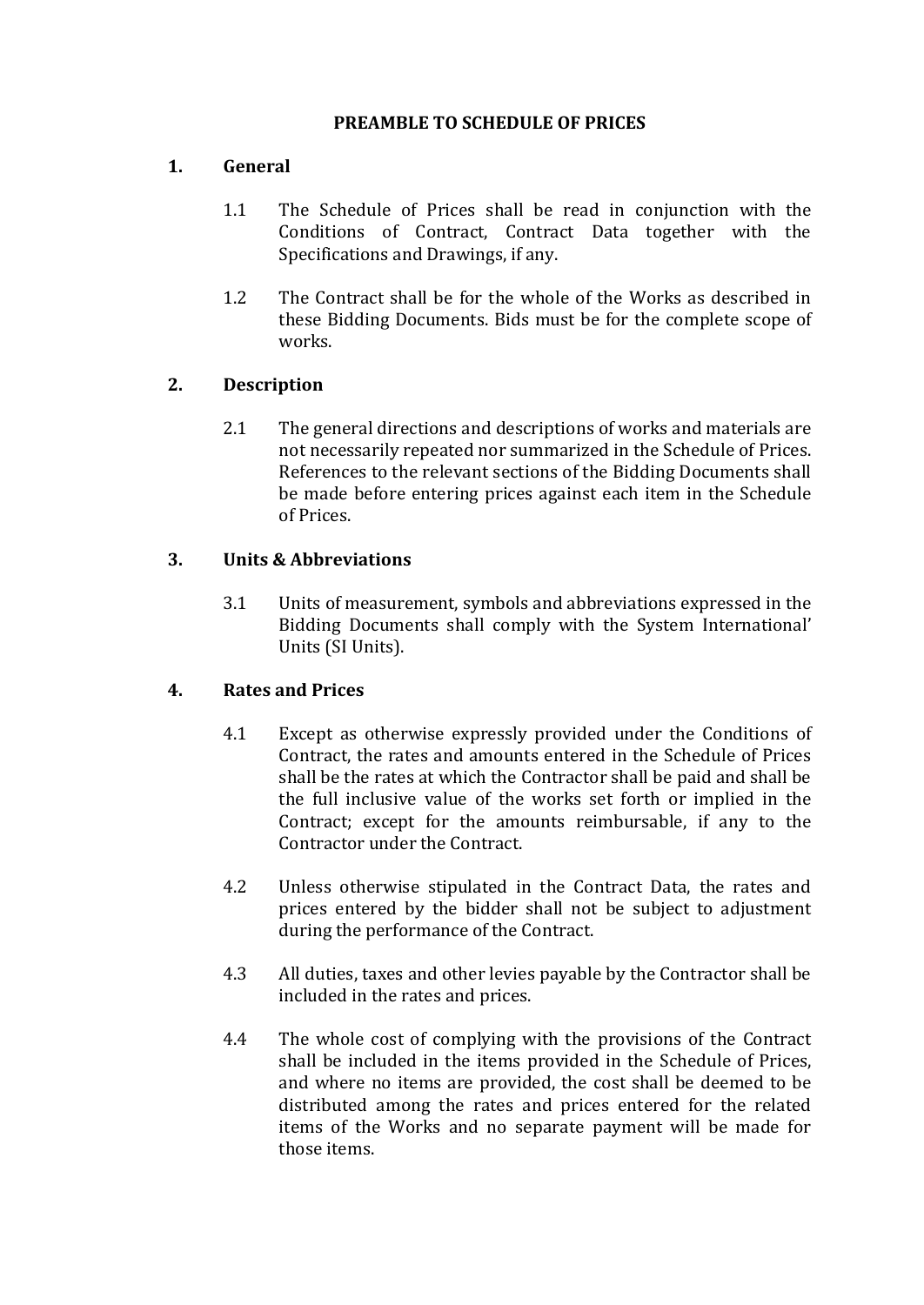The rates, prices and amounts shall be entered against each item in the Schedule of Prices. Any item against which no rate or price is entered by the bidder will not be paid for by the Procuring Entity when executed and shall be deemed covered by the rates and prices for other items in the Schedule of Prices. The rate prices and amount entered by the bidder shall be inclusive of all costs related to the scope of the work and procuring entity will not be liable to reimburse any amount not mentioned in the schedule.

- 4.5 (a) The bidder shall be deemed to have obtained all information as to and all requirements related thereto which may affect the bid price.
	- (b) The Contractor shall be responsible to make complete arrangements for the transportation of the Plant to the Site.
- 4.6 The Contractor shall provide for all parts of the Works to be completed in every respect. Notwithstanding that any details, accessories, etc. required for the complete installation and satisfactory operation of the Works, are not specifically mentioned in the Specifications, such details shall be considered as included in the Contract Price.

#### **5. Bid Prices**

5.1 Break-up of Bid Prices

The various elements of Bid Prices shall be quoted as detailed by the Procuring Entity in the format of Schedule of Prices.

The bidder shall recognize such elements of the costs which he expects to incur the performance of the Works and shall include all such costs in the rates and amounts entered in the Schedule of Prices.

5.2 Total Bid Price

The total of bid prices in the Schedule of Prices shall be entered in the Summary of Bid Prices.

#### **6. Provisional Sums**

**6.1** Provisional Sums included and so designated in the Schedule of Prices if any, shall be expended in whole or in part at the direction and discretion of the Engineer/Procuring Entity. The Contractor will only receive payment in respect of Provisional Sums if he has been instructed by the Engineer/Procuring Entity to utilize such sums.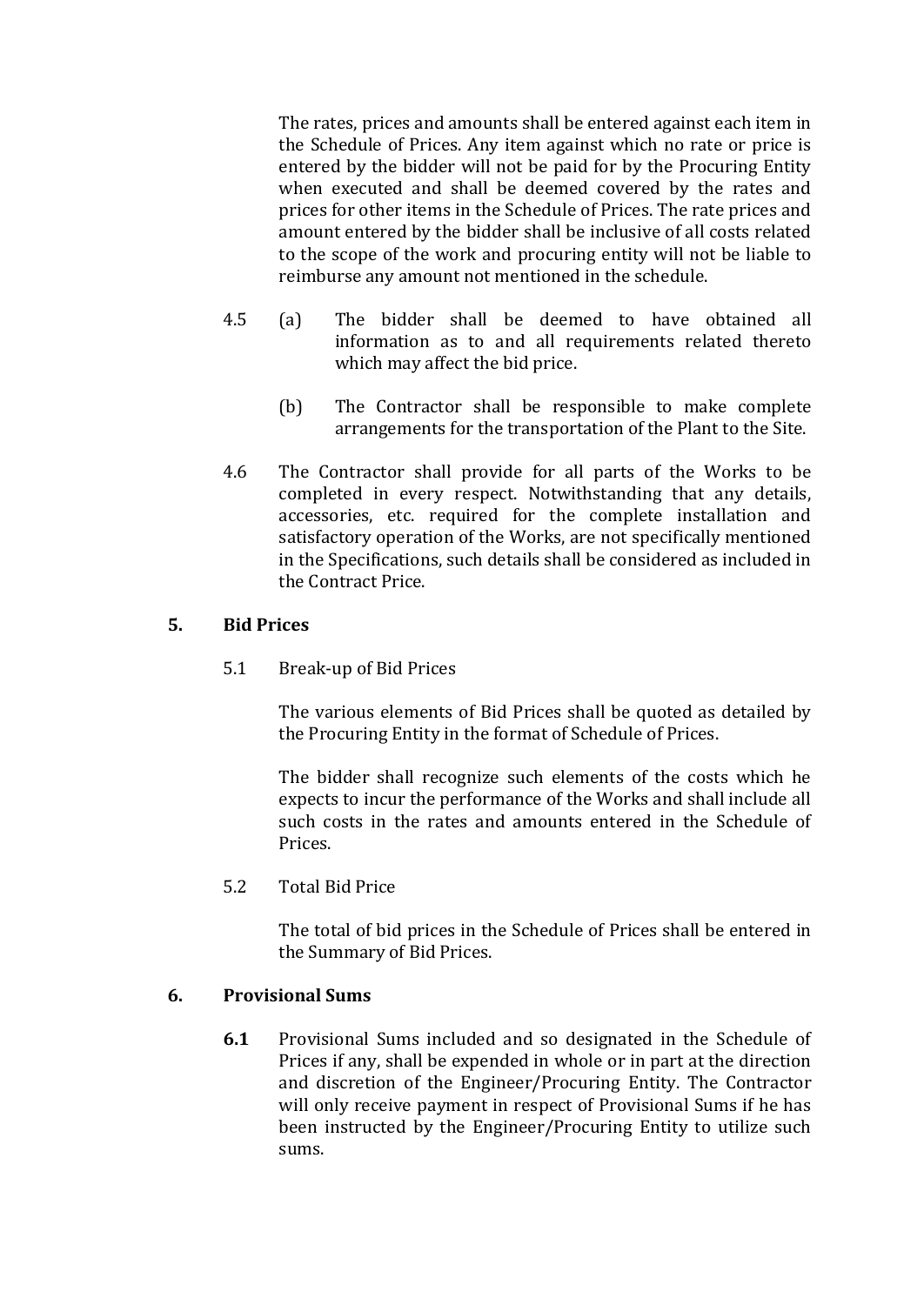# **Bill No. Description Total Amount (Rs) %age Above/Below estimated Price.** 1. Total Bid Price (The amount to be entered in Paragraph 1 of the Form of Bid) (In words).

#### **SCHEDULE A TO B SCHEDULE OF PRICES – SUMMARY OF BID PRICES (BOQ)**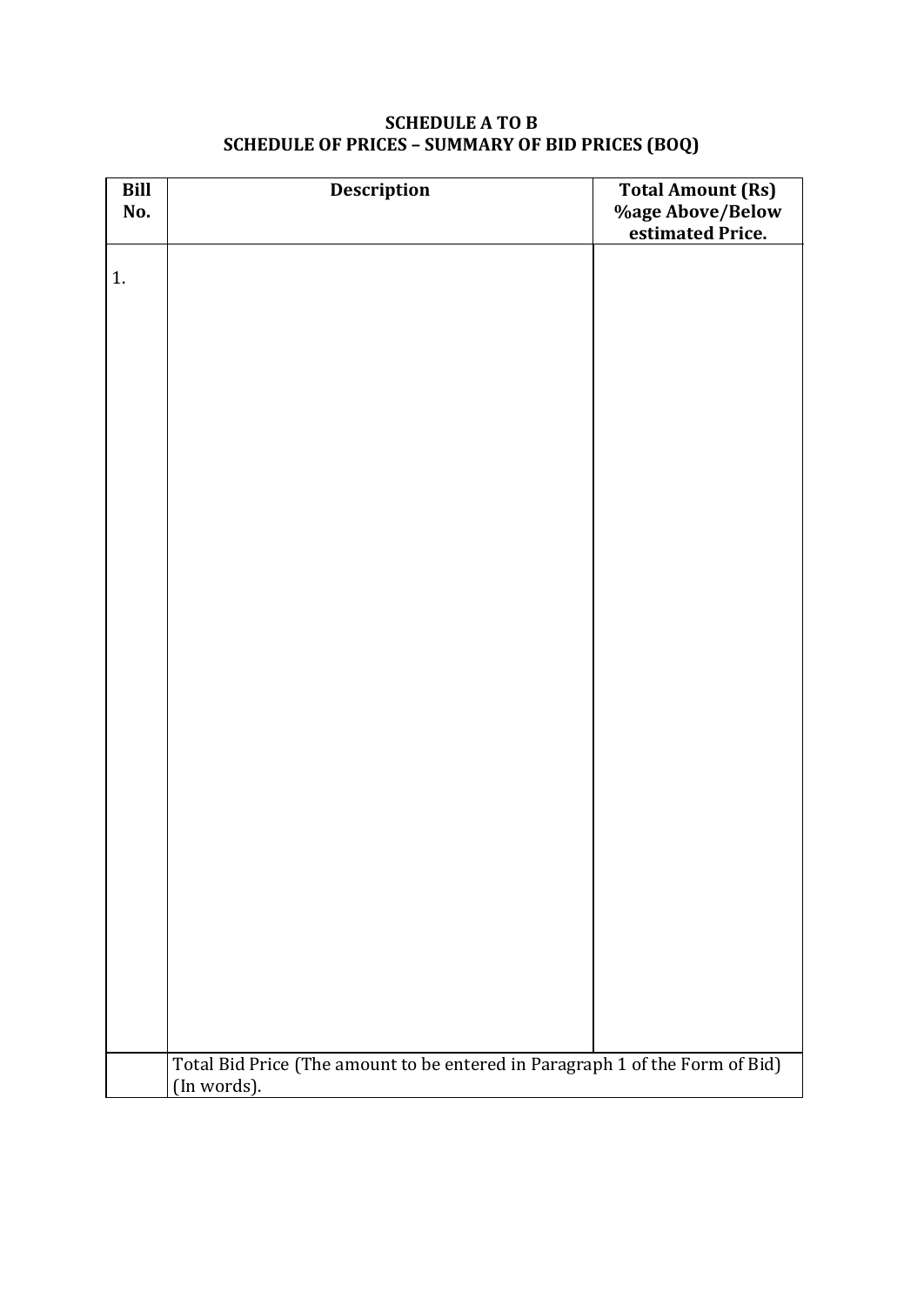#### **SCHEDULE A TO BID SCHEDULE OF PRICES**

| Item<br>No.                                   | Description | Quantity | <b>Unit Rate(Rs)</b> | <b>Total Amount</b><br>(Rs) |  |  |
|-----------------------------------------------|-------------|----------|----------------------|-----------------------------|--|--|
|                                               |             |          |                      |                             |  |  |
| 1.                                            |             |          |                      |                             |  |  |
|                                               |             |          |                      |                             |  |  |
|                                               |             |          |                      |                             |  |  |
|                                               |             |          |                      |                             |  |  |
|                                               |             |          |                      |                             |  |  |
|                                               |             |          |                      |                             |  |  |
|                                               |             |          |                      |                             |  |  |
|                                               |             |          |                      |                             |  |  |
|                                               |             |          |                      |                             |  |  |
|                                               |             |          |                      |                             |  |  |
|                                               |             |          |                      |                             |  |  |
|                                               |             |          |                      |                             |  |  |
|                                               |             |          |                      |                             |  |  |
|                                               |             |          |                      |                             |  |  |
|                                               |             |          |                      |                             |  |  |
|                                               |             |          |                      |                             |  |  |
|                                               |             |          |                      |                             |  |  |
|                                               |             |          |                      |                             |  |  |
|                                               |             |          |                      |                             |  |  |
|                                               |             |          |                      |                             |  |  |
|                                               |             |          |                      |                             |  |  |
|                                               |             |          |                      |                             |  |  |
|                                               |             |          |                      |                             |  |  |
|                                               |             |          |                      |                             |  |  |
| Total (to be carried to Summary of Bid Price) |             |          |                      |                             |  |  |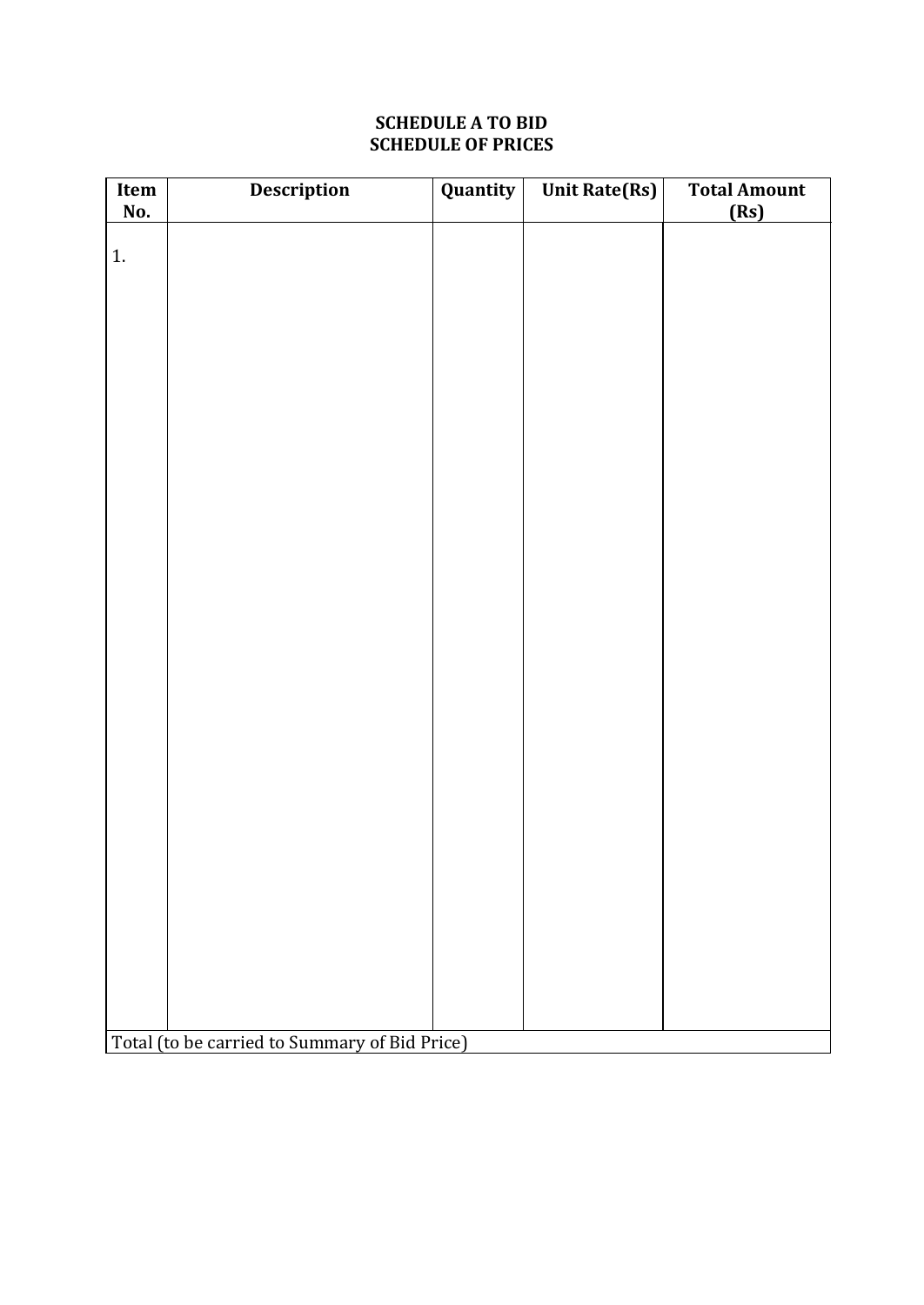#### **SCHEDULE - B TO BID**

### **\*SPECIFIC WORKS DATA**

| <b>IT PARK PESHAWAR</b><br><b>Bill of Quantites</b> |                                                                                                                                                                                                                                                                                                                                                                           |                                  |      |         |                   |           |
|-----------------------------------------------------|---------------------------------------------------------------------------------------------------------------------------------------------------------------------------------------------------------------------------------------------------------------------------------------------------------------------------------------------------------------------------|----------------------------------|------|---------|-------------------|-----------|
| Sr. No.                                             | <b>Description</b>                                                                                                                                                                                                                                                                                                                                                        | <b>Item Code</b><br>$(MRS-2022)$ | Unit | Qty     | <b>Unite Rate</b> | Amount    |
| $\mathbf{1}$                                        | Preparing surface & painting with<br>snowcem / weathershield paint : 3 coats<br>(For external surfaces)                                                                                                                                                                                                                                                                   | 13-25-a &<br>1325-b              | Sft  | 3823.20 | 44.90             | 171646.39 |
| $\overline{2}$                                      | Repainting of pipes and specials of GI, MS<br>or PVC conduit etc : Upto 1.5" i/d                                                                                                                                                                                                                                                                                          | $27-91-a$                        | Rft  | 445.00  | 18.90             | 8411.88   |
| 3                                                   | Removing distemper, water proofing<br>cement paint and the like by scrapping,<br>sand papering and preparing the surface<br>smooth including necessary repairs to<br>cratches etc. complete.                                                                                                                                                                              | 27-122                           | Sft  | 4092.50 | 3.42              | 13996.35  |
| $\overline{4}$                                      | Distempering Old surface: Two coats                                                                                                                                                                                                                                                                                                                                       | $11-21-b-02$                     | Sft  | 4092.50 | 5.17              | 21148.40  |
| 5                                                   | Removing of glazed earthen ware WC<br>European type                                                                                                                                                                                                                                                                                                                       | $27-08.$                         | Each | 8.00    | 407.49            | 3259.92   |
| 6                                                   | Removing of glazed earthen ware WC<br>squatting type                                                                                                                                                                                                                                                                                                                      | $27-09.$                         | Each | 8.00    | 474.41            | 3795.28   |
| $\overline{7}$                                      | Removing of glazed earthen ware wash<br>hand basin (WHB)                                                                                                                                                                                                                                                                                                                  | $27-10$ .                        | Each | 8.00    | 482.19            | 3857.52   |
| 8                                                   | Dismantling glazed or accoustics tiles etc                                                                                                                                                                                                                                                                                                                                | $04 - 46$ .                      | Sft  | 2463.00 | 24.90             | 61328.70  |
| 9                                                   | Providing and Fixing Ceramic Floor Tiles<br>of approved quality of Size: 12" x 12"                                                                                                                                                                                                                                                                                        | $10-50-a$                        | Sft  | 922.00  | 203.04            | 187206.75 |
| 10                                                  | Providing and Fixing of Ceramic Tiles<br>12"×24" of Imported Approved Quality<br>with jointing and finishing                                                                                                                                                                                                                                                              | $10-51$ .                        | Sft  | 2463.00 | 206.21            | 507885.13 |
| 11                                                  | Providing, laying cutting, jointing, testing<br>PPRC pipeline in walls/trenches with<br>pipes (confirming to DIN 8077/8078, PN<br>20 of approved quality & fittings<br>conforming to DIN 16962, PN25 of the<br>same manufacturer) for cold/hot water<br>supply systems including specials<br>complete in all respect as per<br>specifications: except excavation 1/2" i/d | $14 - 35 - g$                    | Rft  | 200.00  | 46.95             | 9390.00   |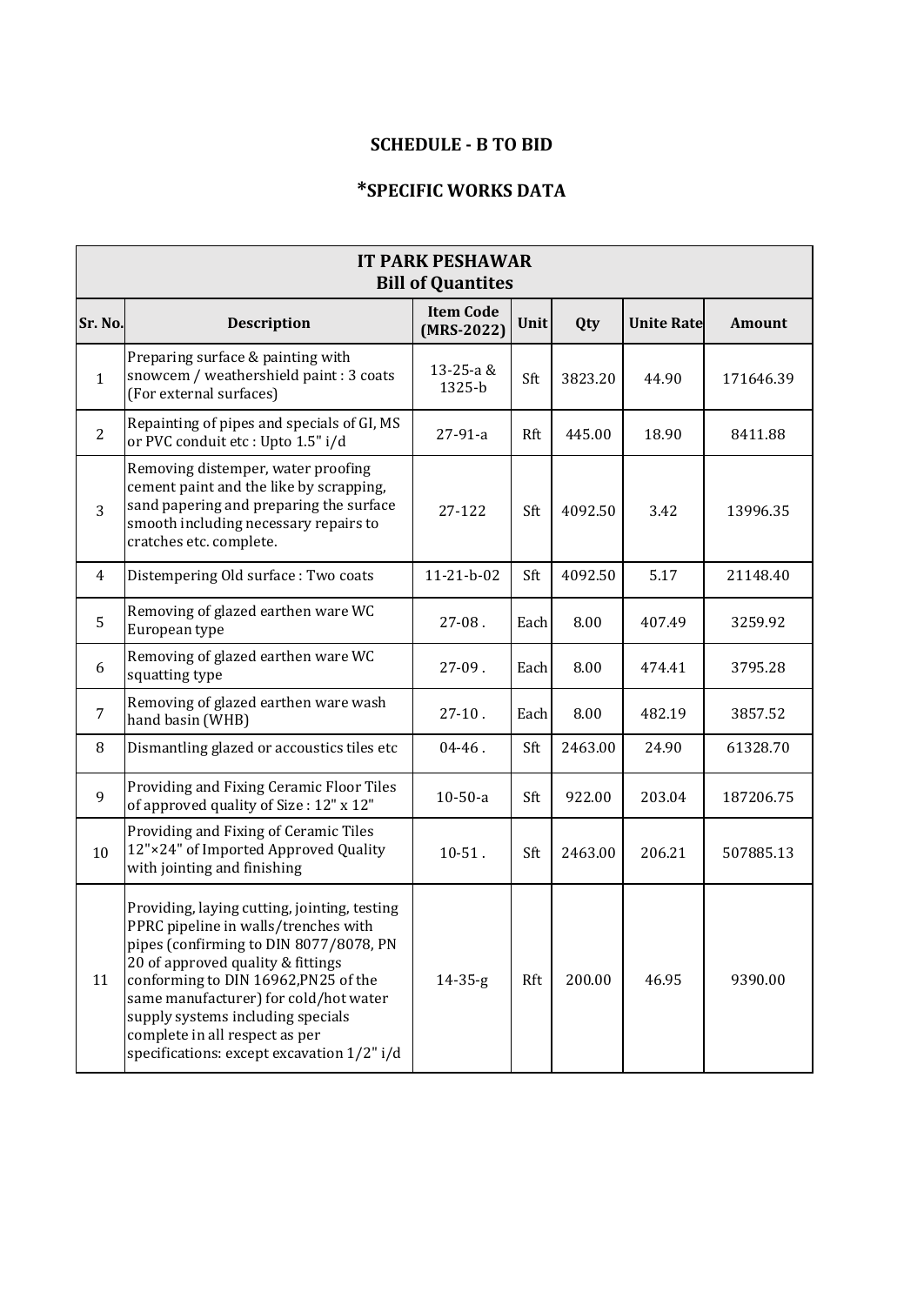| 12 | Providing, laying cutting, jointing, testing<br>PPRC pipeline in walls/trenches with<br>pipes (confirming to DIN 8077/8078, PN<br>20 of approved quality & fittings<br>conforming to DIN 16962, PN25 of the<br>same manufacturer) for cold/hot water<br>supply systems including specials<br>complete in all respect as per<br>specifications: except excavation 3/4" i/d | 14-35-a       | Rft  | 200.00 | 55.04     | 11008.00  |
|----|---------------------------------------------------------------------------------------------------------------------------------------------------------------------------------------------------------------------------------------------------------------------------------------------------------------------------------------------------------------------------|---------------|------|--------|-----------|-----------|
| 13 | Providing, laying cutting, jointing, testing<br>PPRC pipeline in walls/trenches with<br>pipes (confirming to DIN 8077/8078, PN<br>20 of approved quality & fittings<br>conforming to DIN 16962, PN25 of the<br>same manufacturer) for cold/hot water<br>supply systems including specials<br>complete in all respect as per<br>specifications: except excavation 1" i/d   | $14 - 35 - b$ | Rft  | 200.00 | 67.27     | 13454.00  |
| 14 | Supply, installation, testing &<br>commissioning of Exhaust Fan 18" dia<br>with plastic body, fan blades and louvers,<br>complete in all respects                                                                                                                                                                                                                         | $15 - 77 - e$ | Each | 4.00   | 5196.38   | 20785.52  |
| 15 | Supply<br>aluminium<br>and<br>Fixing<br>door/window,<br>Swing Door Single Action Deluxe model<br>$(1.60$ mm gauge) $3.5$ " section                                                                                                                                                                                                                                        | 12-65-e-01    | Sft  | 260.00 | 938.04    | 243890.40 |
| 16 | Supply<br>aluminium<br>and<br>Fixing<br>door/window,<br>Sliding Window/Ventilator Deluxe model<br>$(1.60 \text{ mm gauge})$ 4" section                                                                                                                                                                                                                                    | 12-65-a-04    | Sft  | 121.28 | 854.71    | 103659.23 |
| 17 | Providing and Fixing glazed earthen ware<br>WC European type of approved size<br>excluding cost of seat & cover, complete in<br>all respects: White                                                                                                                                                                                                                       | $14 - 01 - a$ | Each | 8.00   | 10,601.28 | 84810.24  |
| 18 | Providing and Fixing double seat & cover<br>only: Plastic                                                                                                                                                                                                                                                                                                                 | 14-02-b       | Each | 8.00   | 921.33    | 7370.64   |
| 19 | Providing and fitting glazed earthenware<br>water closet (WC), squatter type (orisa<br>pattern) combined with foot rest. complete<br>in all respects: White                                                                                                                                                                                                               | $14-03-a$     | Each | 8.00   | 2,489.74  | 19917.92  |
| 20 | Providing and Fixing Plastic low down<br>flushing cistern 3 gallons (13.63 Liters)<br>capacity including bracket set, copper<br>connection, etc. complete in all respects:<br>White (Best Quality)                                                                                                                                                                        | $14-10-c$     | Each | 8.00   | 4,540.86  | 36326.88  |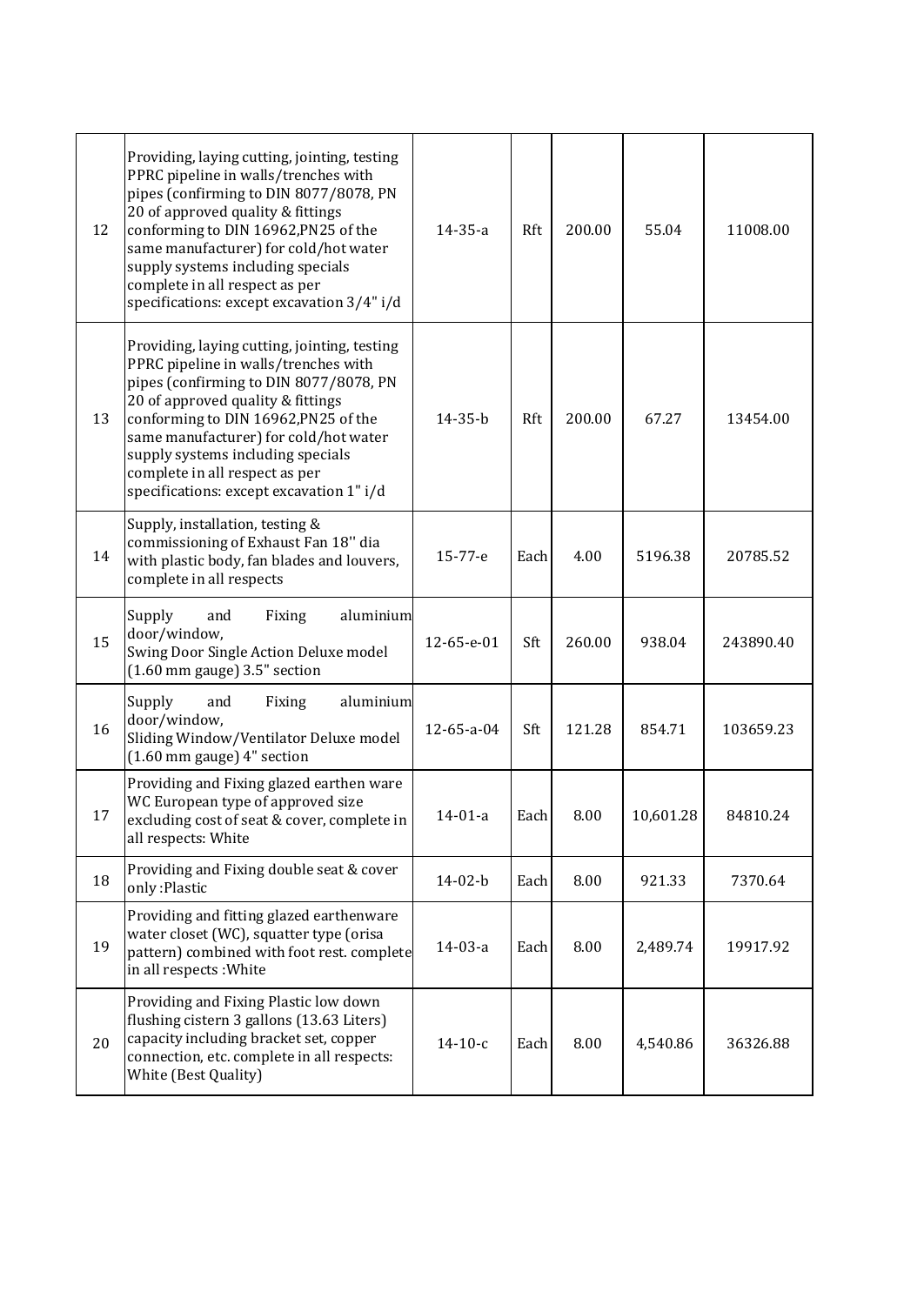| 21                     | Providing & fixing chromium plated<br>double bib-cock with Muslim Shower of<br>approved quality Complete is all respects                                                                                            | 14-86.        | Each | 16.00    | 2,406.24     | 38499.84  |
|------------------------|---------------------------------------------------------------------------------------------------------------------------------------------------------------------------------------------------------------------|---------------|------|----------|--------------|-----------|
| 22                     | Providing and fixing chromium plated (CP)<br>pillar-cock, heavy duty of approved quality<br>$2 \text{ cm } (3/4")$                                                                                                  | $14 - 21 - a$ | Each | 16.00    | 1,565.01     | 25040.16  |
| 23                     | Providing and fixing chromium plated (CP)<br>bib-cock heavy duty of approved quality :<br>1.5 cm $(1/2")$                                                                                                           | $14 - 24 - b$ | Each | 64.00    | 1,241.82     | 79476.48  |
| 24                     | Providing and fixing best quality looking<br>glass 5 mm thick neatly fitted on masonry<br>wall etc. as per instruction of Engineer<br>Incharge complete. Mirror 60 x 45 cm<br>(24"x18") size                        | 14-17-a       | Each | 8.00     | 2,529.49     | 20235.92  |
| 25                     | Providing and Fixing glazed earthen ware<br>wash hand basin (WHB) complete size<br>56x40 cm (22"x16"), including bracket set,<br>waste coupling, complete in all respects:<br>White without pedestal (Best Quality) | 14-05-a-03    | sft  | 8.00     | 6,516.62     | 52132.96  |
| 26                     | Providing and fixing choricum plated soap<br>dish complete.                                                                                                                                                         | 14-13.        | Each | 8.00     | 829.33       | 6634.64   |
| 27                     | Providing and Fixing CP (chromium<br>plated) toilet paper holder complete                                                                                                                                           | 14-15.        | Each | 16.00    | 802.84       | 12845.44  |
| 28                     | Providing and Fixing chromium plated<br>(CP) towel rail complete: 60 cm (24") long<br>and 2 cm (3/4") dia                                                                                                           | $14 - 16 - a$ | Each | 16.00    | 1,025.19     | 16403.04  |
| 29                     | Providing and Laying 1" Thick Super White<br>Marble Slab Exceeding 12"x12" size in<br>White Cement including all labour for<br>Grinding and Polishing.                                                              | 10-38-a       | sft  | 192.00   | 684.6        | 131443.20 |
| 30                     | Curtain railing to doors & windows<br>comprising railing of approved quality<br>including paint at KPITB office                                                                                                     | 12-60.        | Rft  | 12.00    | 273.13       | 3277.56   |
| 31                     | Rubbing and polishing old grit/mosaic<br>floor, including repairing voids, uneven<br>surface, complete                                                                                                              | 27-64.        | Sft  | 12208.00 | 22.3         | 272238.40 |
| 32                     | Minor Repair of office building (CS<br>plastering, filling of holes with Brick & CS<br>mortar, fixing etc. work) along with<br>painting/distempering (where required)<br>as per the directions of Engineer incharge | <b>NSI</b>    | Job  | 1.00     | 25,000.00    | 25000.00  |
| <b>Total Cost (Rs)</b> |                                                                                                                                                                                                                     |               |      |          | 2,216,376.79 |           |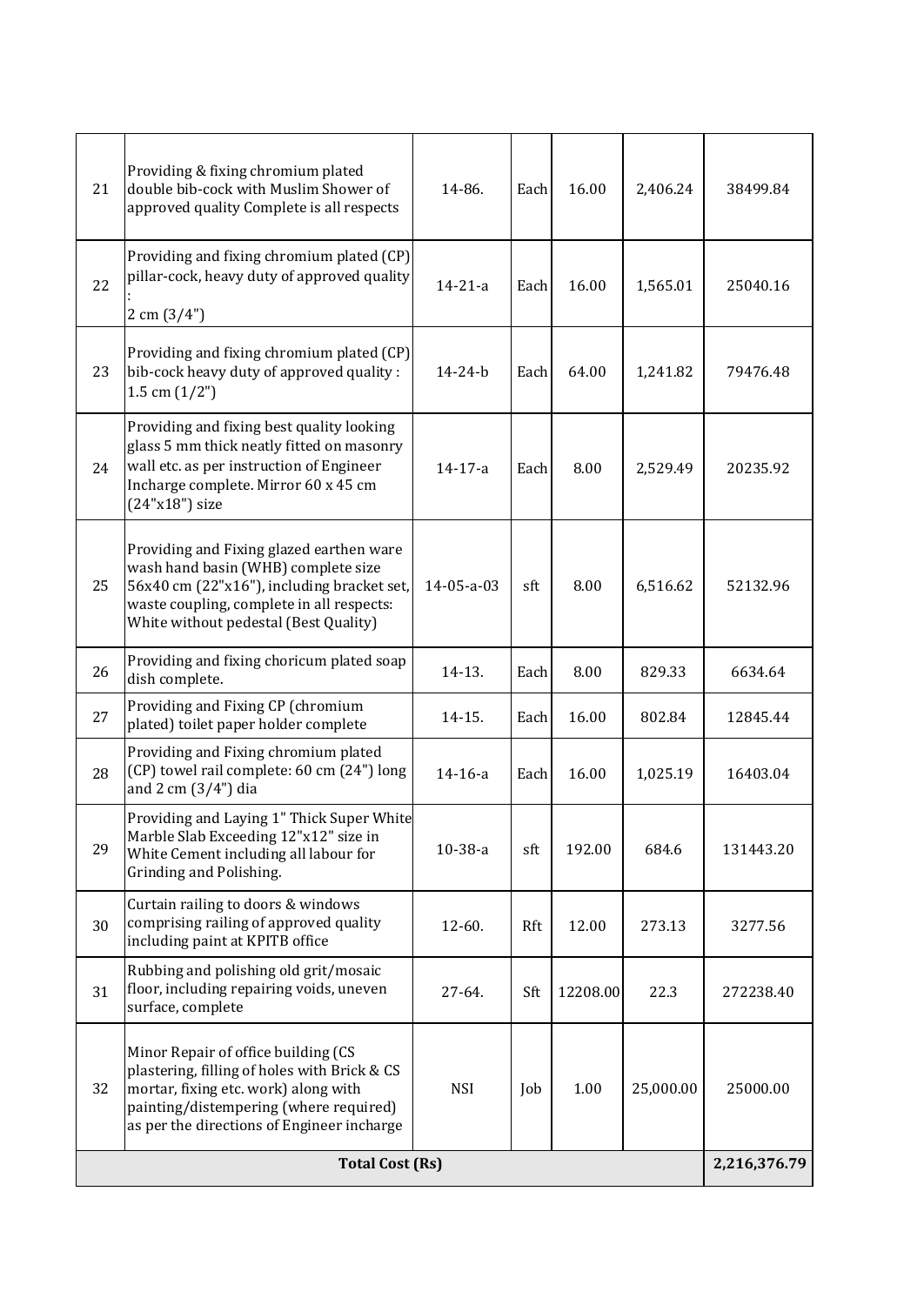#### **SCHEDULE – C TO BID**

#### **PROPOSED PROGRAM OF WORKS (If required)**

Bidder shall provide a program in a bar-chart showing the sequence of work items by which he proposes to complete the Works of the entire Contract. The program should indicate the sequence of work items and the period of time during which he proposes to complete the Works including the activities like designing, schedule of submittal of drawings, ordering and procurement of materials, manufacturing, delivering, construction of civil works, erection, testing and commissioning of Works to be supplied under the Contract.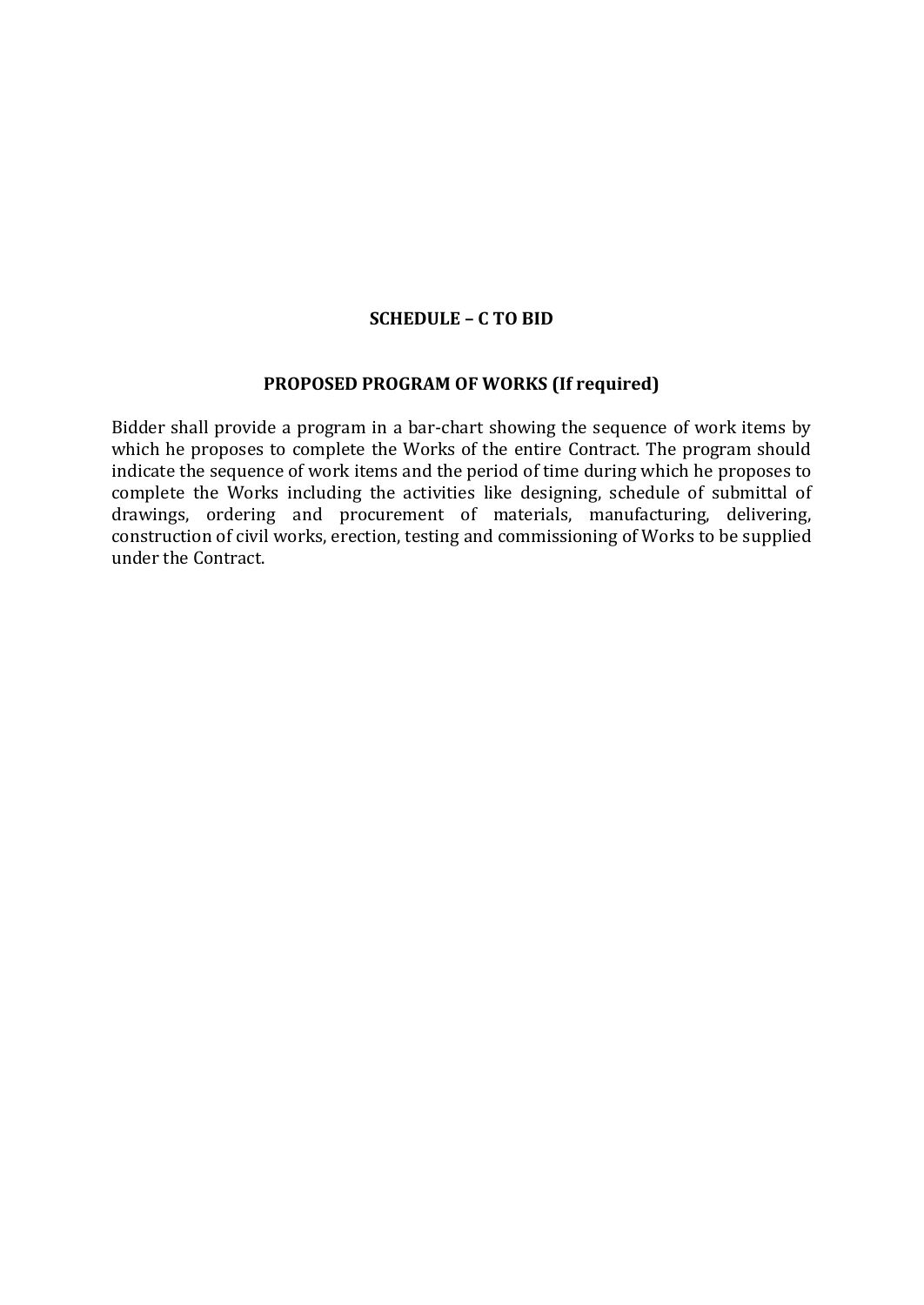#### **SCHEDULE – D TO BID**

#### **METHOD OF PERFORMING WORKS**

The bidder is required to submit a narrative outlining the method of performing the Works. The narrative should indicate in detail and include but not be limited to:

 The sequence and methods in which he proposes to carry out the Works, including the number of shifts per day and hours per shift, he expects to work.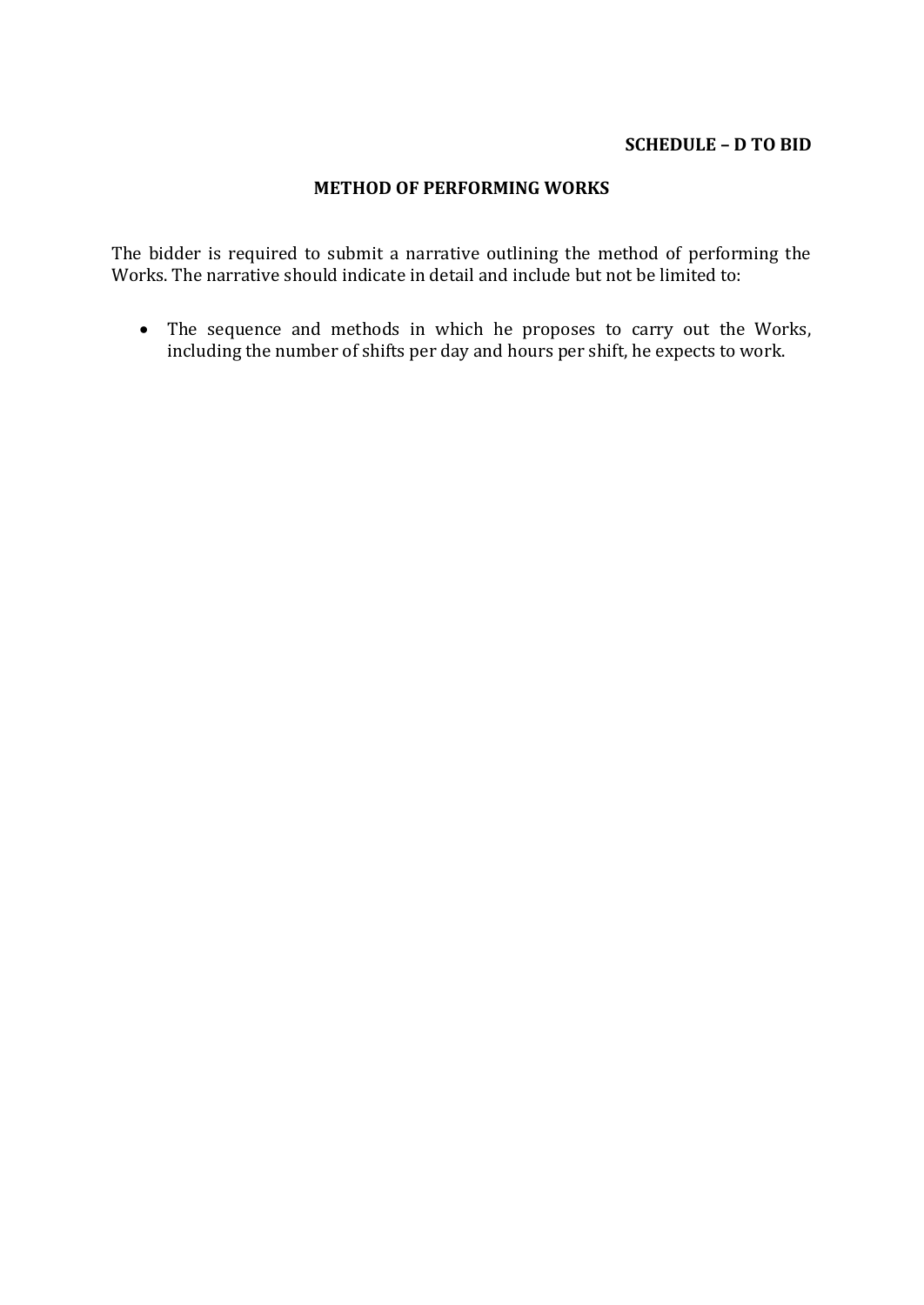# **TABLE OF CONTENTS**

#### **CONDITIONS OF CONTRACT**

<span id="page-29-0"></span>

|         | Clause No.<br><b>Description</b>              | Page No. |
|---------|-----------------------------------------------|----------|
|         |                                               |          |
| $1_{-}$ | <b>General Provisions</b>                     | 37       |
| 2.      | The Procuring Entity                          | 39       |
| 3.      | Engineer's/Procuring Entity's Representatives | 39       |
| 4.      | The Contractor                                | 40       |
|         | 5. Design by Contractor                       | 40       |
| 6.      | <b>Procuring Entity's Risks</b>               | 41       |
|         | 7. Time for Completion                        | 42       |
|         | 8. Taking Over                                | 42       |
|         | 9. Remedying Defects                          | 43       |
|         | 10. Contract Price And Payment                | 44       |
|         | 11. Default                                   | 46       |
|         | 12. Risks And Responsibilities                | 47       |
|         | 13. Insurance                                 | 48       |
|         | 14. Resolution of Disputes                    | 48       |
|         | 15. Integrity Pact                            | 49       |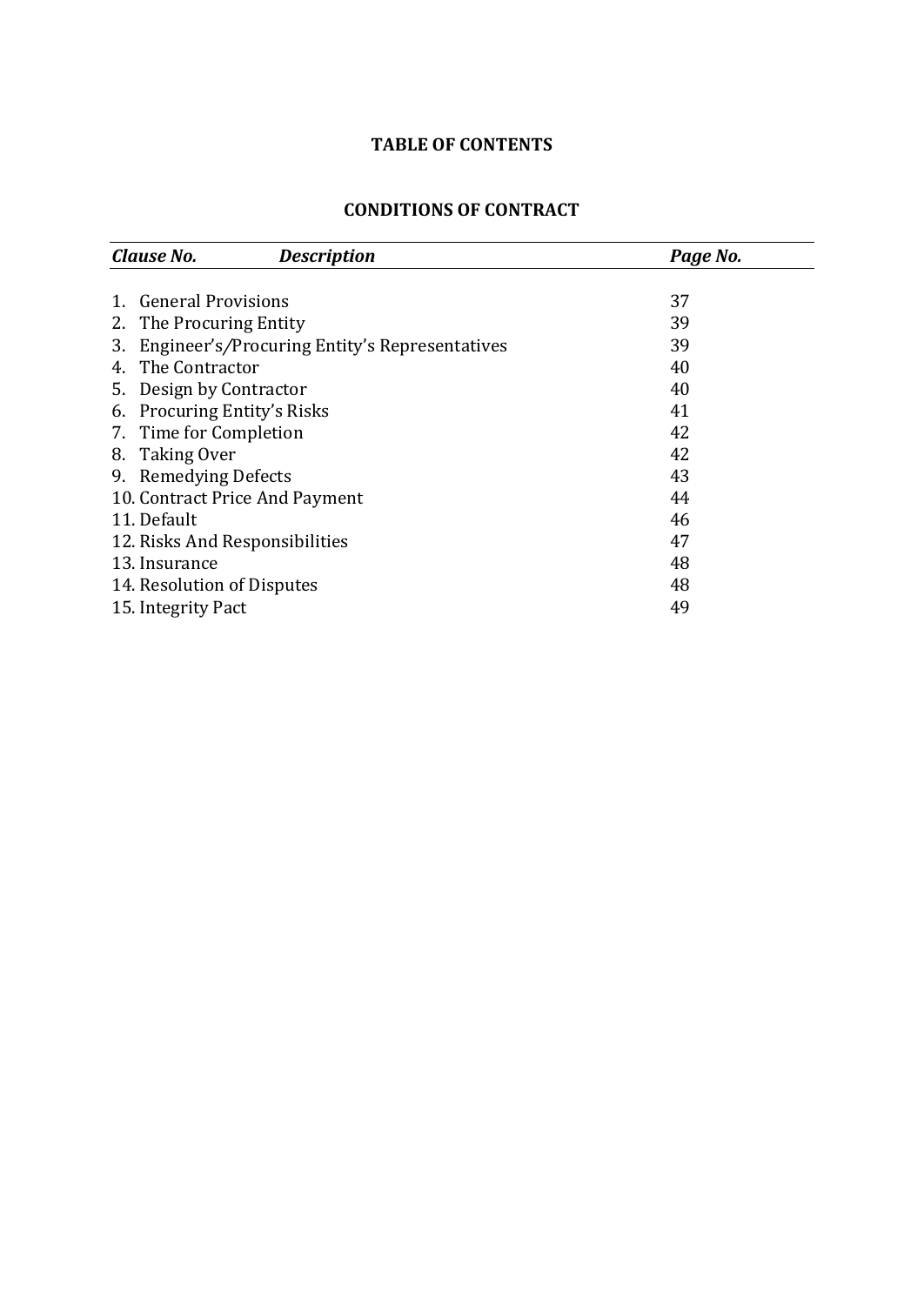#### **CONDITIONS OF CONTRACT**

#### **1. GENERAL PROVISIONS**

#### 1.1 **Definitions**

In the Contract as defined below, the words and expressions defined shall have the following meanings assigned to them, except where the context requires otherwise:

#### **The Contract**

- 1.1.1 "Contract" means the Contract Agreement and the other documents listed in the Contract Data.
- 1.1.2 "Specifications" means the document as listed in the Contract Data, including Procuring Entity's requirements in respect of design to be carried out by the Contractor (if any), and any Variation to such document.
- 1.1.3 "Drawings" means the Procuring Entity's drawings of the Works as listed in the Contract Data, and any Variation to such drawings.

#### **Persons**

- 1.1.4 "Procuring Entity" means the person named in the Contract Data and the legal successors in title to this person, but not (except with the consent of the Contractor) any assignee.
- 1.1.5 "Contractor" means the person named in the Contract Data and the legal successors in title to this person, but not (except with the consent of the Procuring Entity) any assignee.
- 1.1.6 "Party" means either the Procuring Entity or the Contractor.

#### **Dates, Times and Periods**

- 1.1.7 "Commencement Date" means the date fourteen(14) days after the date the Contract comes into effect or any other date named in the Contract Data.
- 1.1.8 "Day" means a calendar day
- 1.1.9 "Time for Completion" means the time for completing the Works as stated in the Contract Data (or as extended under Sub-Clause 7.3), calculated from the Commencement Date.

#### **Money and Payments**

1.1.10 "Cost" means all expenditure properly incurred (or to be incurred) by the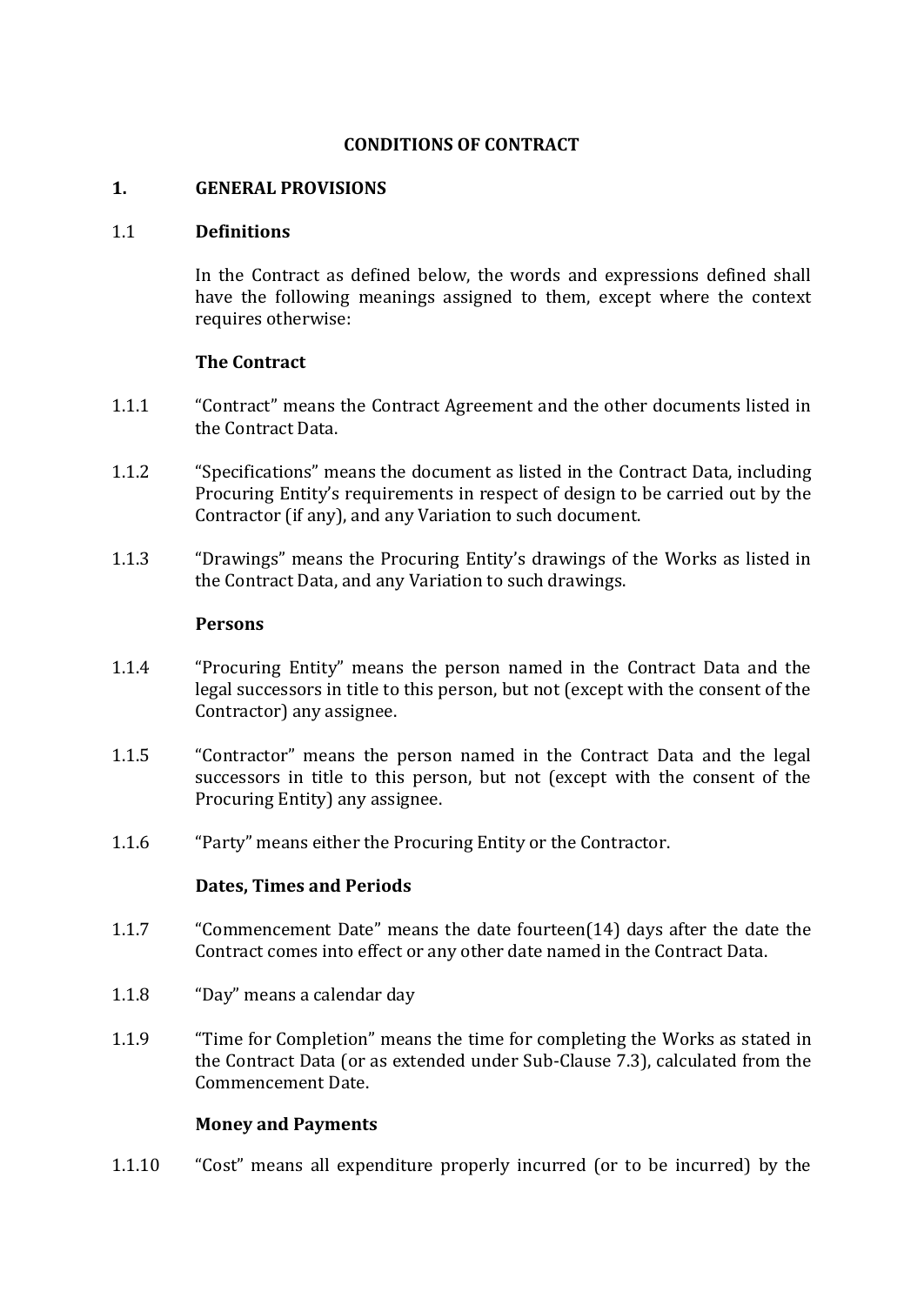Contractor, whether on or off the Site, including overheads and similar charges but does not include any allowance for profit.

#### **Other Definitions**

- 1.1.11 "Contractor's Equipment" means all machinery, apparatus and other things required for the execution of the Works but does not include Materials or Plant intended to form part of the Works.
- 1.1.12 "Country" means the Islamic Republic of Pakistan.
- 1.1.13 "Province" means Khyber Pakhtunkhwa.
- 1.1.14 "Procuring Entity's Risks" means those matters listed in Sub-Clause 6.1.
- 1.1.14 "Force Majeure" means an event or circumstance which makes performance of a Party's obligations illegal or impracticable and which is beyond that Party's reasonable control.
- 1.1.15 'Materials" means things of all kinds (other than Plant) to be supplied and incorporated in the Works by the Contractor.
- 1.1.16 "Plant" means the machinery and apparatus intended to form or forming part of the Works.
- 1.1.17 "Site" means the places provided by the Procuring Entity where the Works are to be executed, and any other places specified in the Contract as forming part of the Site.
- 1.1.18 "Variation" means a change which is instructed by the Engineer/Procuring Entity under Sub-Clause 10.1.
- 1.1.19 'Works" means any or all the works whether Supply, Installation, Construction etc. and design (if any) to be performed by the Contractor including temporary works and any variation thereof.
- 1.1.20 "Engineer" means the person, if any, notified by the Procuring Entity to act as Engineer for the purpose of the Contract and named as such in Contract Data.

#### 1.2 **Interpretation**

Words importing persons or parties shall include firms and organizations. Words importing singular or one gender shall include plural or the other gender where the context requires.

#### 1.3 **Priority of Documents**

The documents forming the Contract are to be taken as mutually explanatory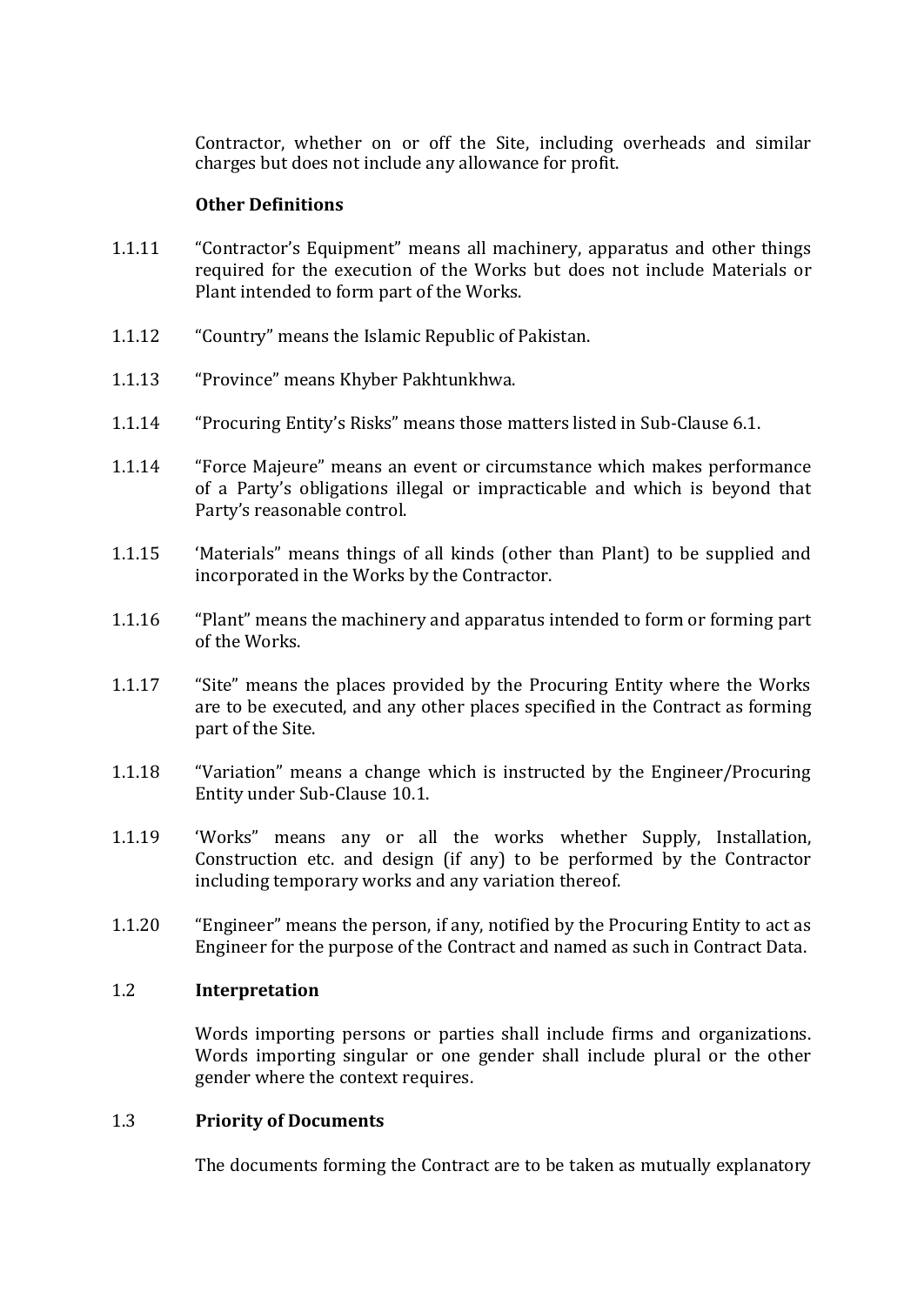of one another. If an ambiguity or discrepancy is found in the documents, the priority of the documents shall be in accordance with the order as listed in the Contract Data.

#### 1.4 **Law**

The law of the Contract is the relevant Law of Khyber Pakhtunkhwa Province,

#### 1.5 **Communications**

All Communications related to the Contract shall be in English language.

#### 1.6 **Statutory Obligations**

The Contractor shall comply with the Laws of Islamic Republic of Pakistan and shall give all notices and pay all fees and other charges in respect of the Works.

#### **2. THE PROCURING ENTITY**

#### 2.1 **Provision of Site**

The Procuring Entity shall provide the Site and right of access thereto at the times stated in the Contract Data.

#### 2.2 **Permits etc.**

The Procuring Entity shall, if requested by the Contractor, assist him in applying for permits, licenses or approvals which are required for the Works.

#### 2.3 **Engineer's/Procuring Entity's Instructions**

The Contractor shall comply with all instructions given by the Procuring Entity or the Engineer, if notified by the Procuring Entity, in respect of the Works including the suspension of all or part of the Works.

#### 2.4 **Approvals**

No approval or consent or absence of comment by the Engineer/Procuring Entity shall affect the Contractor's obligations.

#### **3. ENGINEER'S/PROCURING ENTITY'S REPRESENTATIVES**

#### 3.1 **Authorized Person**

The Procuring Entity shall appoint a duly authorized person to act for him and on his behalf for the purposes of this Contract. Such authorized person shall be duly identified in the Contract Data or otherwise notified in writing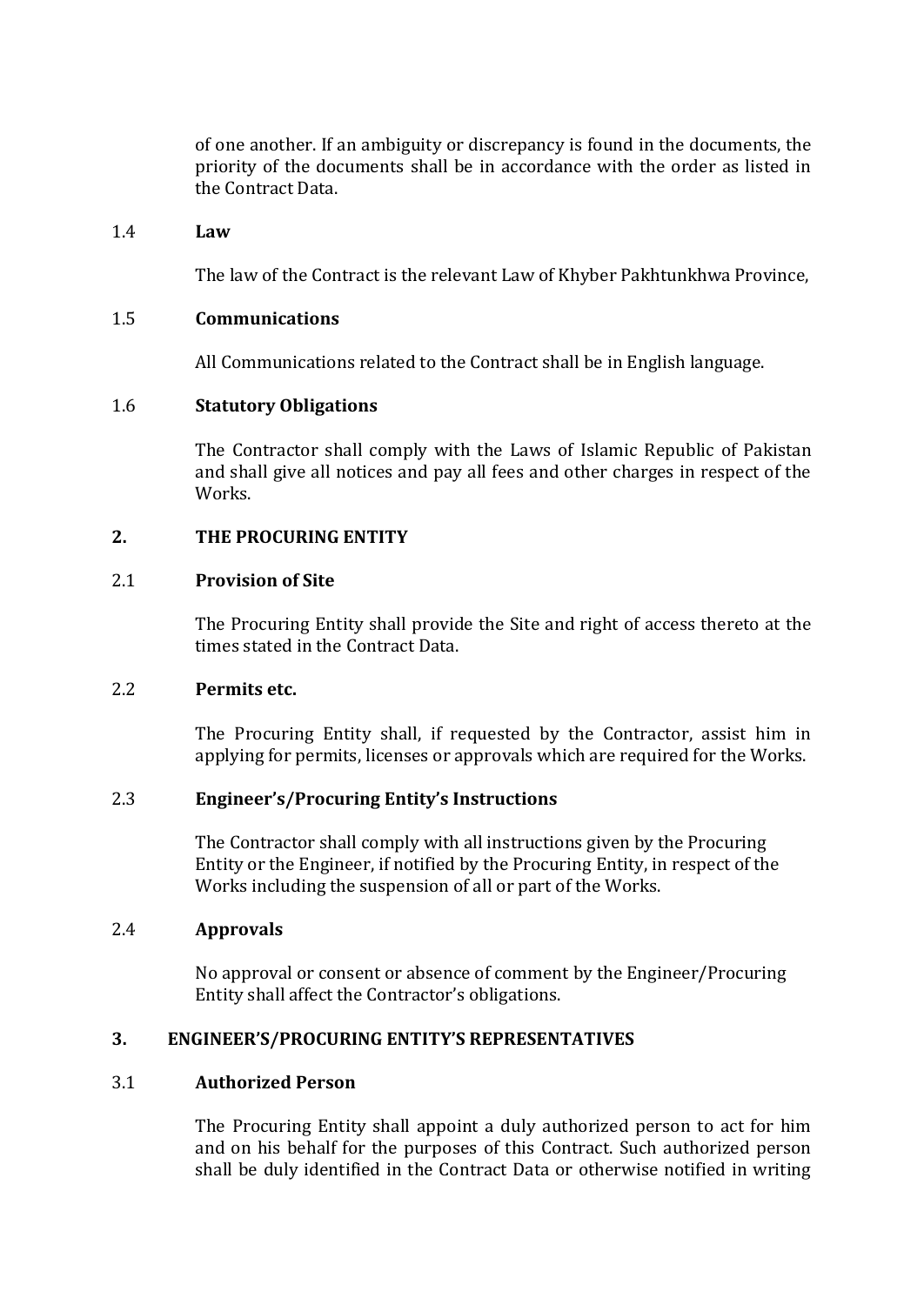to the Contractor as soon as he is so appointed. In either case the Procuring Entity shall notify the Contractor, in writing, the precise scope of the authority of such authorized person at the time of his appointment.

#### 3.2 **Engineer's/Procuring Entity's Representative**

The name and address of Engineer's/Procuring Entity's Representative is given in Contract Data. However the Contractor shall be notified by the Engineer/Procuring Entity, the delegated duties and authority before the Commencement of Works.

#### **4. THE CONTRACTOR**

#### 4.1 **General Obligations**

The Contractor shall carry out the Works properly and in accordance with the Contract. The Contractor shall provide all supervision, labour, Materials, Plant and Contractor's Equipment which may be required.

#### 4.2 **Contractor's Representative**

The Contractor shall appoint a representative at site on full time basis to supervise the execution of work and to receive instructions on behalf of the Contractor but only after obtaining the consent of the Procuring Entity for such appointment which consent shall not be unreasonable withheld by the Procuring Entity. Such authorized representative may be substituted/replaced by the Contractor at any time during the Contract Period but only after obtaining the consent of the Procuring Entity as aforesaid.

#### 4.3 **Subcontracting**

The Contractor shall not subcontract the whole of the Works. The Contractor shall not subcontract any part of the Works without the consent of the Procuring Entity.

#### 4.4 **Performance Security**

The Contractor shall furnish to the Procuring Entity within fourteen (14) days after receipt of Letter of Acceptance a Performance Security at the option of the bidder, in the form of Bank Draft or Bank Guarantee for the amount and validity specified in Contract Data, in case the contract value is equal to or exceeds Rs.20.00 million. No Performance Security will be needed for contracts values less than Rs.20.00 million. (10 million rule 21)

#### **5. DESIGN BY CONTRACTOR**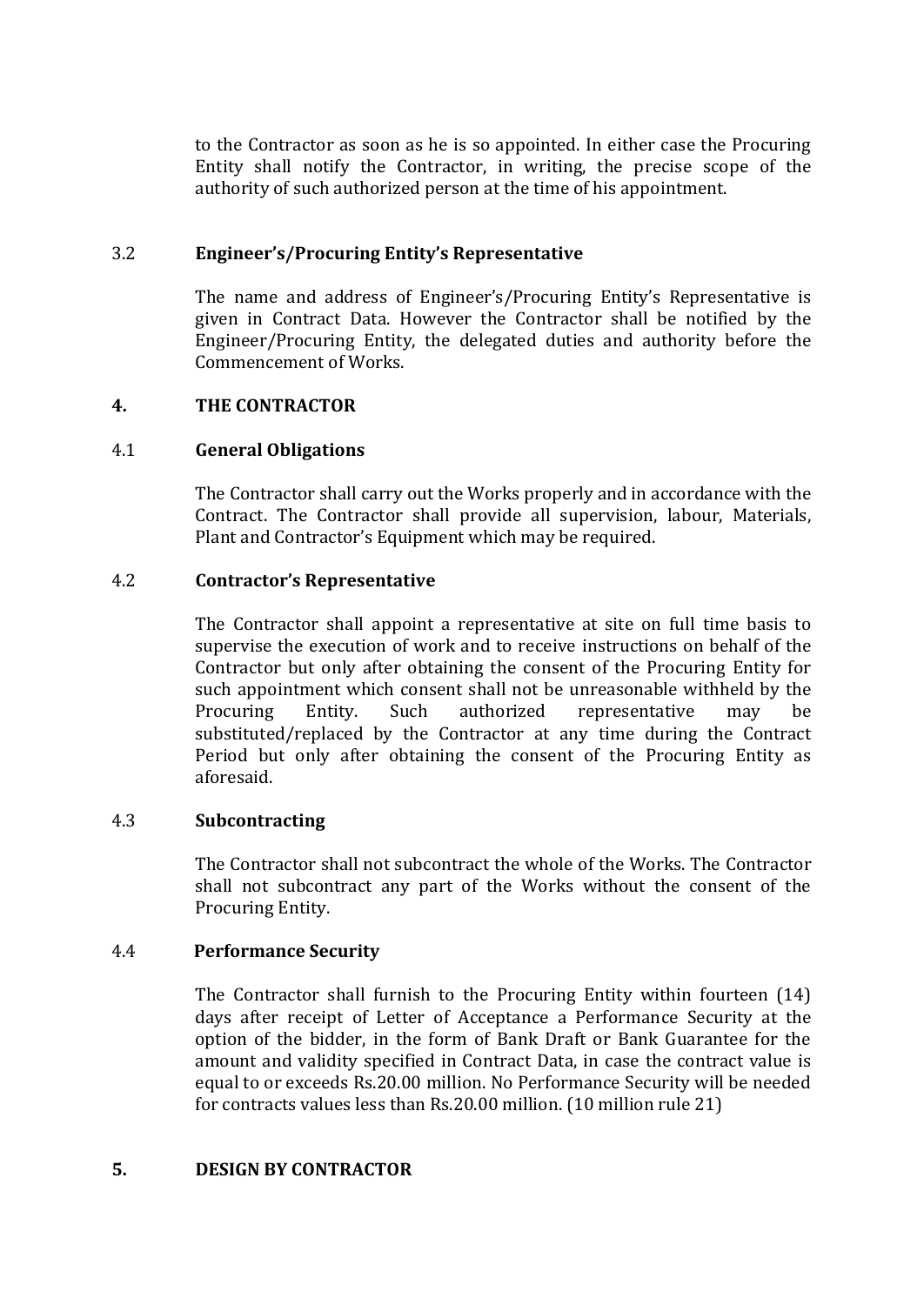#### 5.1 **Contractor's Design**

The Contractor shall carry out design to the extent specified, as referred to in the Contract Data. The Contractor shall promptly submit to the Engineer/Procuring Entity all designs prepared by him. Within fourteen (14) days of receipt the Engineer/Procuring Entity shall notify any comments or, if the design submitted is not in accordance with the Contract, shall reject it stating the reasons. The Contractor shall not construct any element of the Works designed by him within fourteen (14) days after the design has been submitted to the Engineer/Procuring Entity or which has been rejected. Design that has been rejected shall be promptly amended and resubmitted. The Contractor shall resubmit all designs commented on taking these comments into account as necessary.

#### 5.2 **Responsibility for Design**

The Contractor shall remain responsible for his bided design and the design under this Clause, both of which shall be fit for the intended purposes defined in the Contract and he shall also remain responsible for any infringement of any patent or copyright in respect of the same. The Engineer/Procuring Entity shall be responsible for the Specifications and Drawings.

#### **6. PROCURING ENTITY'S RISKS**

#### 6.1 **The Procuring Entity's Risks**

The Procuring Entity's Risks are:-

- a) war, hostilities (whether war be declared or not), invasion, act of foreign enemies, within the Country**;**
- b) rebellion, terrorism, revolution, insurrection, military or usurped power, or civil war, within the Country**;**
- c) riot, commotion or disorder by persons other than the Contractor's personnel and other employees including the personnel and employees of Sub-Contractors, affecting the Site and/or the Works**;**
- d) Ionizing radiations, or contamination by radio-activity from any nuclear fuel, or from any nuclear waste from the combustion of nuclear fuel, radio-active toxic explosive, or other hazardous properties of any explosive nuclear assembly or nuclear component of such an assembly, except to the extent to which the Contractor/Sub-Contractors may be responsible for the use of any radio-active material**;**
- e) Pressure waves caused by aircraft or other aerial devices travelling at sonic or supersonic speeds**;**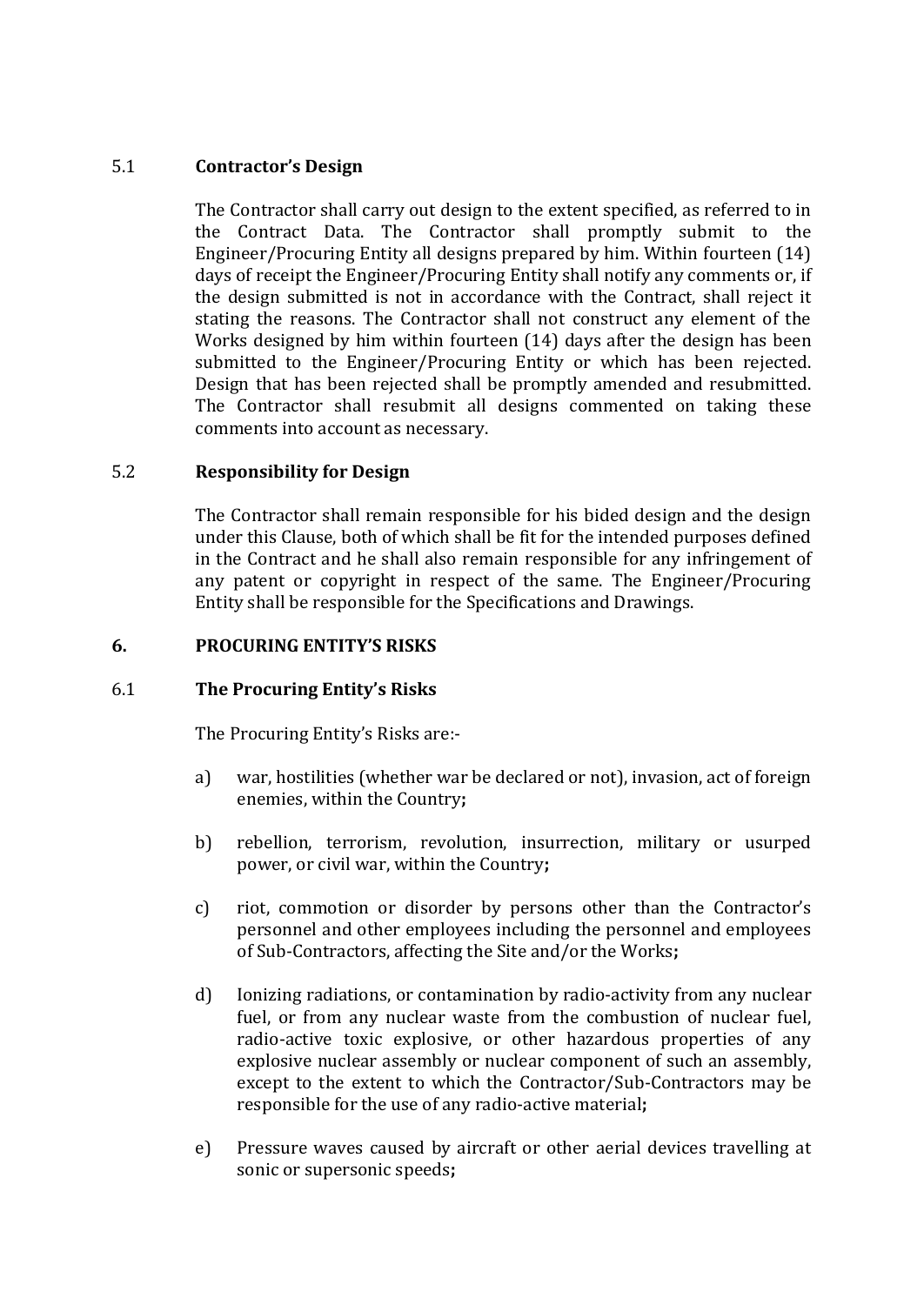- f) use or occupation by the Procuring Entity of any part of the Works, except as may be specified in the Contract**;**
- g) late handing over of sites, anomalies in drawings, late delivery of designs and drawings of any part of the Works by the Procuring Entity's personnel or by others for whom the Procuring Entity is responsible;
- h) a suspension under Sub-Clause 2.3 unless it is attributable to the Contractor's failure; and
- i) physical obstructions or physical conditions other than climatic conditions, encountered on the Site during the performance of the Works, for which the Contractor immediately notified to the Procuring Entity and accepted by the Procuring Entity.

#### **7. TIME FOR COMPLETION**

#### 7.1 **Execution of the Works**

The Contractor shall commence the Works on the Commencement Date and shall proceed expeditiously and without delay and shall complete the Works, subject to Sub-Clause 7.3 below, within the Time for Completion.

#### 7.2 **Program**

Within the time stated in the Contract Data, the Contractor shall submit to the Engineer/Procuring Entity a program for the Works in the form stated in the Contract Data.

#### 7.3 **Extension of Time**

The Contractor shall, within such time as may be reasonable under the circumstances, notify the Procuring Entity/Engineer of any event(s) falling within the scope of Sub-Clause 6.1 or 10.3 of these Conditions of Contract and request the Procuring Entity/Engineer for a reasonable extension in the time for the completion of Works. Subject to the aforesaid, the Procuring Entity/Engineer shall determine such reasonable extension in the time for the completion of Works as may be justified in the light of the details/particulars supplied by the Contractor in connection with the such determination by the Procuring Entity/Engineer within such period as may be prescribed by the Procuring Entity/Engineer for the same; and the Procuring Entity shall extend the Time for Completion as determined.

#### 7.4 **Late Completion**

If the Contractor fails to complete the Works within the Time for Completion, the Contractor's only liability to the Procuring Entity for such failure shall be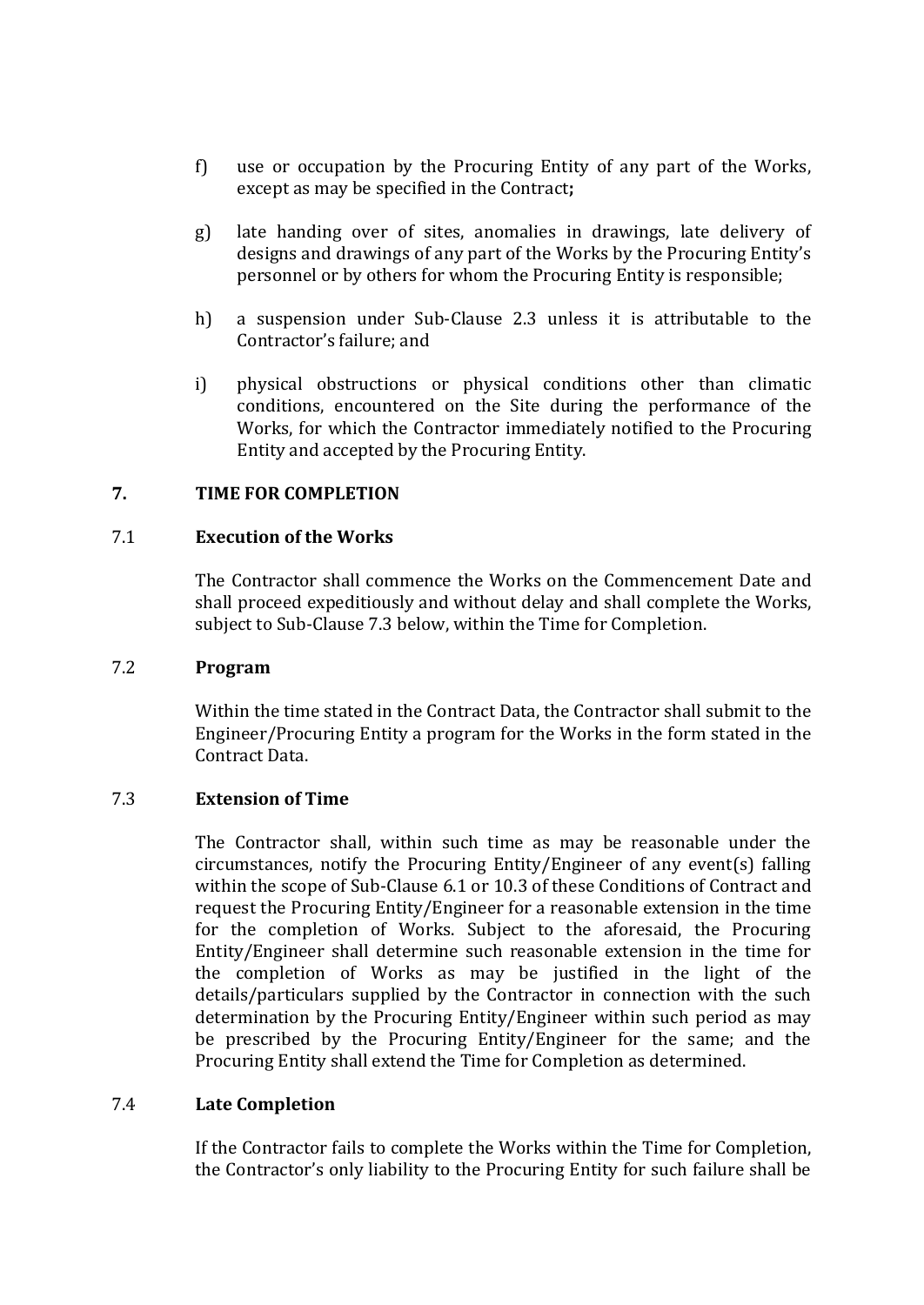to pay the amount stated in the Contract Data for each day for which he fails to complete the Works.

#### 8. **TAKING-OVER**

#### 8.1 **Completion**

The Contractor may notify the Engineer/Procuring Entity when he considers that the Works are complete.

#### 8.2 **Taking-Over Notice**

Within fourteen (14) days of the receipt of the said notice of completion from the Contractor the Procuring Entity/Engineer shall either takeover the completed Works and issue a Certificate of Completion to that effect or shall notify the Contractor his reasons for not taking-over the Works. While issuing the Certificate of Completion as aforesaid, the Procuring Entity/Engineer may identify any outstanding items of work which the Contractor shall undertake during the Maintenances Period.

#### **9. REMEDYING DEFECTS**

#### 9.1 **Remedying Defects**

The Contractor shall for a period stated in the Contract Data from the date of issue of the Certificate of Completion carry out, at no cost to the Procuring Entity, repair and rectification work which is necessitated by the earlier execution of poor quality of work or use of below specifications material in the execution of Works and which is so identified by the Procuring Entity/Engineer in writing within the said period. Upon expiry of the said period, and subject to the Contractor's faithfully performing his aforesaid obligations, the Procuring Entity/Engineer shall issue a Maintenance Certificate whereupon all obligations of the Contractor under this Contract shall come to an end.

Failure to remedy any such defects or complete outstanding work within a reasonable time shall entitle the Procuring Entity to carry out all necessary works at the Contractor's cost. However, the cost of remedying defects not attributable to the Contractor shall be valued as a Variation.

#### 9.2 **Uncovering and Testing**

The Engineer/Procuring Entity may give instruction as to the uncovering and/or testing of any work. Unless as a result of an uncovering and/or testing it is established that the Contractor's design, Materials, Plant or workmanship are not in accordance with the Contract, the Contractor shall be paid for such uncovering and/or testing as a Variation in accordance with Sub-Clause 10.2.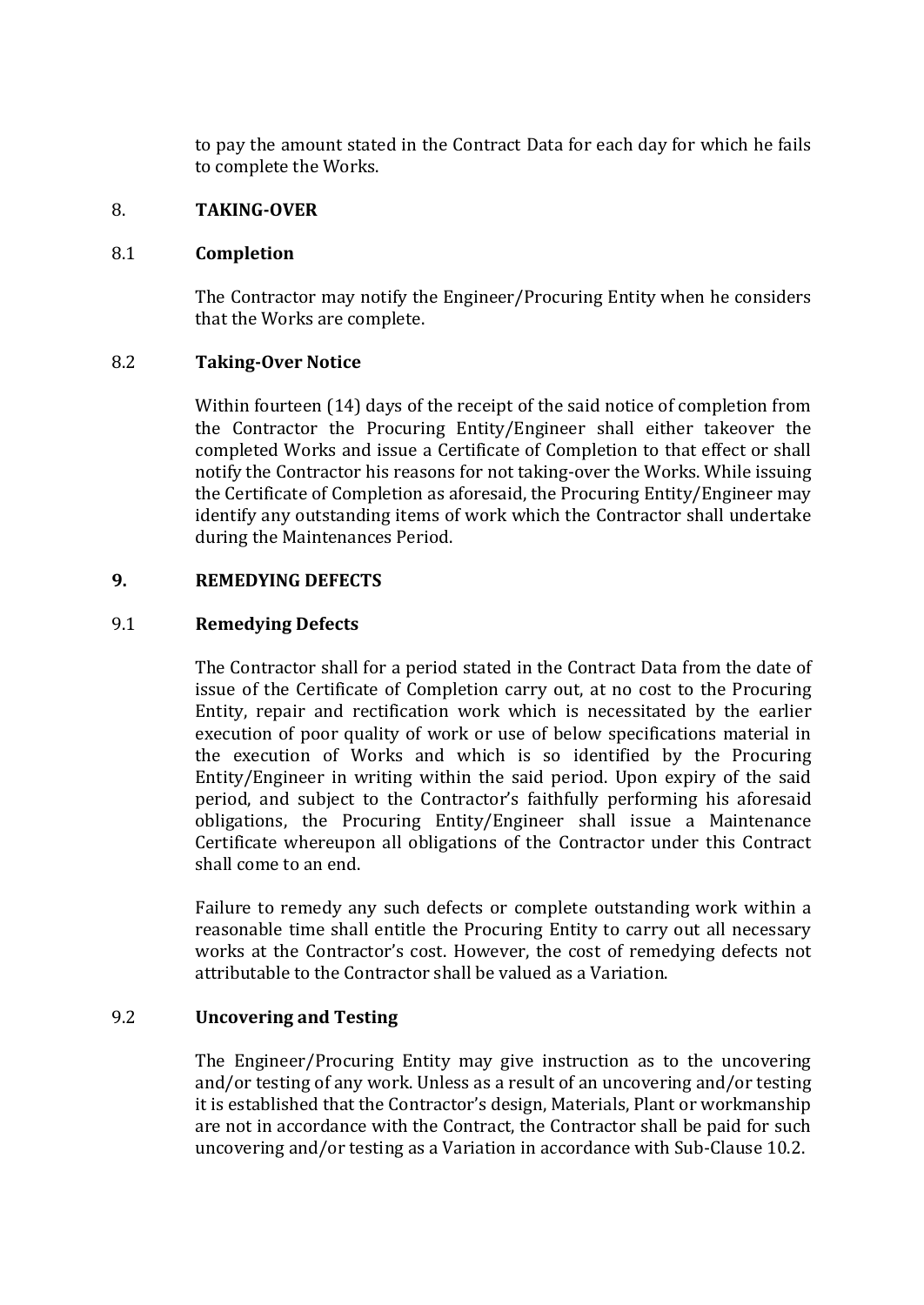#### **10. CONTRACT PRICE AND PAYMENT**

#### 10.1 (a) **Terms of Payments**

The amount due to the Contractor under any Interim Payment Certificate issued by the Engineer pursuant to this Clause, or to any other terms of the Contract, shall , subject to Clause 7.4 of Conditions of Contract (CoC) be paid by the Procuring Entity to the Contractor within 30 days after such Interim Payment Certificate has been jointly verified by Procuring Entity and Contractor, or, in the case of the Final Certificate referred to in Sub Clause 11.5 of CoC, within 60 days after such Final Payment Certificate has been jointly verified by Procuring Entity and Contractor; Provided that the Interim Payment shall be caused in 42 days and Final Payment in 60 days in case of foreign funded project. In the event of the failure of the Procuring Entity to make payment within the times stated, the Procuring Entity shall pay to the Contractor compensation at the 28 days rate of KIBOR+2% per annum in local currency and LIBOR+1% for foreign currency, upon all sums unpaid from the date by which the same should have been paid. The provisions of this Sub-Clause are without prejudice to the Contractor's entitlement under Clause 12.2 CoC.

#### (b) **Valuation of the Works**

The Works shall be valued as provided for in the Contract Data, subject to Clause 10.

#### 10.2 **Monthly Statements**

The Contractor shall be entitled to be paid at monthly intervals:

- a) The value of the Works executed; and
- b) The percentage of the value of Materials and Plant reasonably delivered to the Site, as stated in the Contract Data, subject to any additions or deductions which may be due.

The Contractor shall submit each month to the Engineer/Procuring Entity a statement showing the amounts to which he considers himself entitled.

#### 10.3 **Interim Payments**

Within a period not exceeding seven (7) days from the date of submission of a statement for interim payment by the Contractor, the Engineer / Procuring Entity shall verify the same and within a period not exceeding thirty (30) days from the said date of submission by the Contractor, the Procuring Entity shall pay to the Contractor the sum verified by the Engineer less retention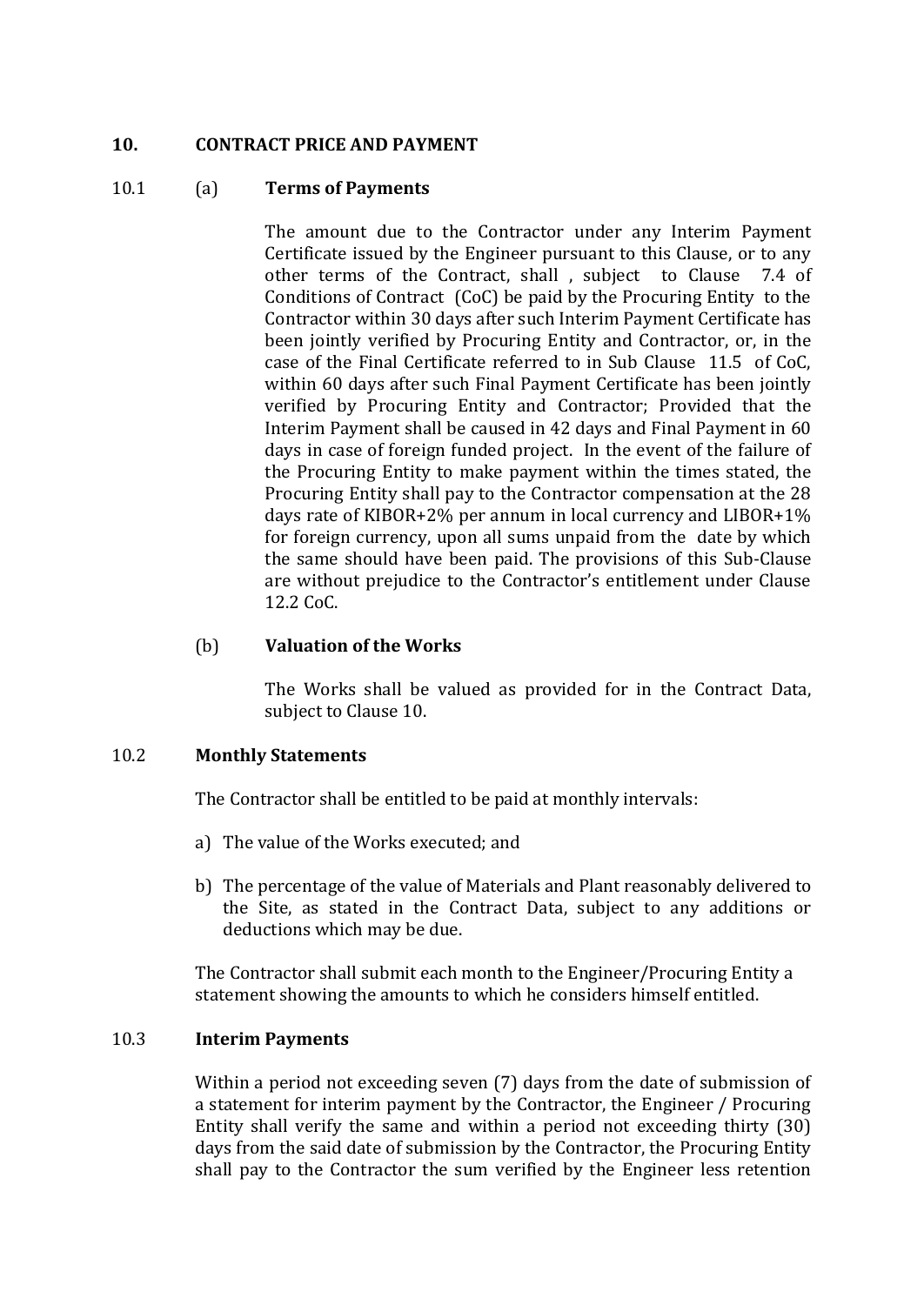money at the rate stated in the Contract Data.

#### 10.4 **Retention**

Retention money shall be paid by the Procuring Entity to the Contractor within fourteen (14) days after either the expiry of the period stated in the Contract Data, or the remedying of notified defects, or the completion of outstanding work, all as referred to in Sub-Clause 9.1, whichever is the later.

#### 10.5 **Final Payment**

Within twenty one (21) days from the date of issuance of the Maintenance Certificate the Contractor shall submit a final account to the Engineer to verify and the Engineer shall verify the same within fourteen (14) days from the date of submission and forward the same to the Procuring Entity together with any documentation reasonably required to enable the Procuring Entity to ascertain the final contract value.

Within sixty (60) days from the date of receipt of the verified final account from the Engineer, the Procuring Entity shall pay to the Contractor any amount due to the Contractor. While making such payment the Procuring Entity may, for reasons to be given to the Contractor in writing, withhold any part or parts of the verified amount.

#### 10.6 **Currency**

Payment shall be in the currency stated in the Contract Data.

#### **11. DEFAULT**

#### 11.1 **Default by Contractor**

If the Contractor abandons the Works, refuses or fails to comply with a valid instruction of the Engineer/Procuring Entity or fails to proceed expeditiously and without delay, or is, despite a written complaint, in breach of the Contract, the Procuring Entity may give notice referring to this Sub-Clause and stating the default.

If the Contractor has not taken all practicable steps to remedy the default within fourteen(14) days after receipt of the Procuring Entity's notice, the Procuring Entity may by a second notice given within a further twenty one(21) days, terminate the Contract. The Contractor shall then demobilize from the Site leaving behind any Contractor's Equipment which the Procuring Entity instructs, in the second notice, to be used for the completion of the Works at the risk and cost of the Contractor.

#### 11.2 **Default by Procuring Entity**

If the Procuring Entity fails to pay in accordance with the Contract, or is,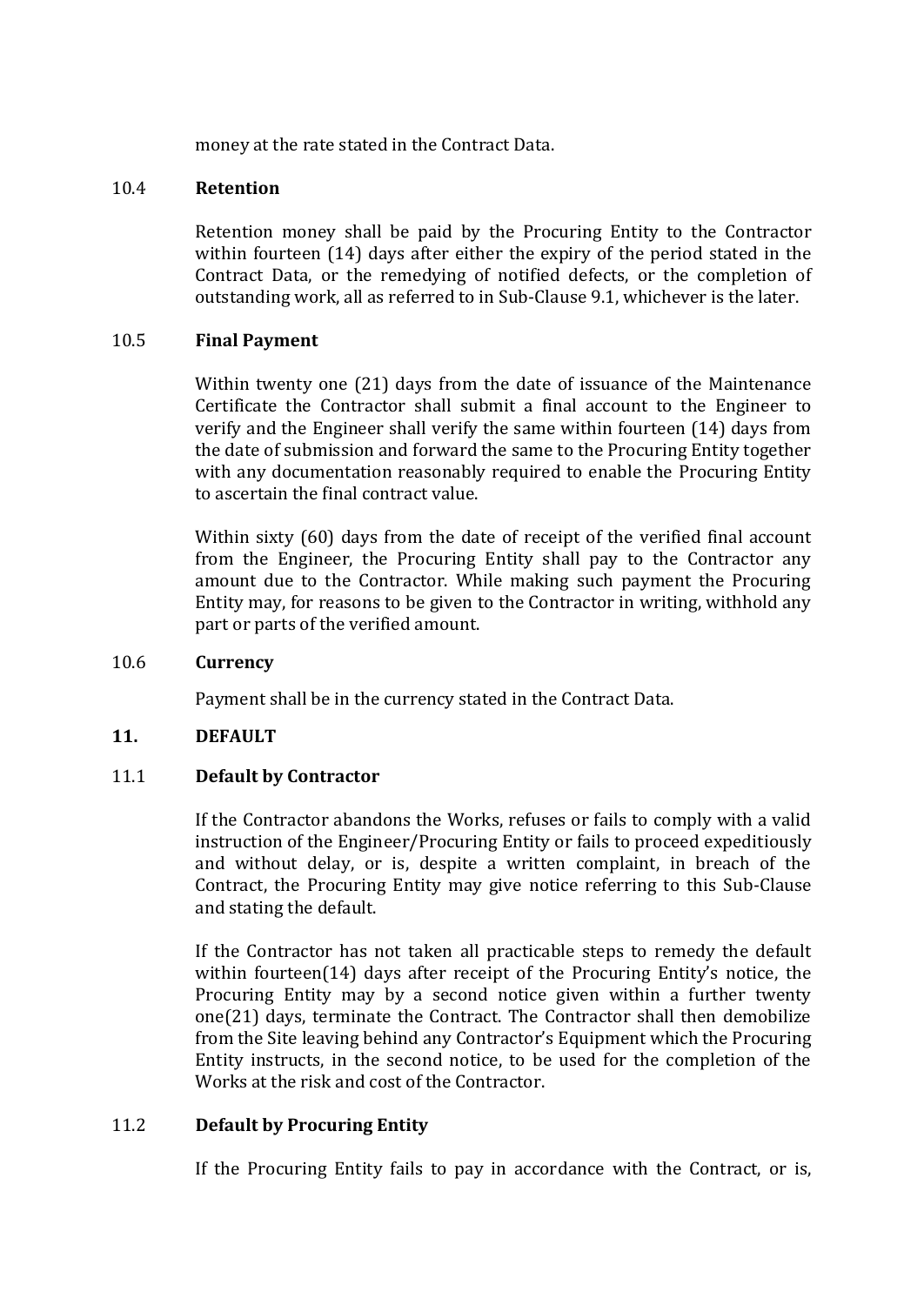despite a written complaint, in breach of the Contract, the Contractor may give notice referring to this Sub-Clause and stating the default. If the default is not remedied within fourteen (14) days after the Procuring Entity's receipt of this notice, the Contractor may suspend the execution of all or parts of the Works.

If the default is not remedied within twenty-eight (28) days after the Procuring Entity's receipt of the Contractor's notice, the Contractor may by a second notice given within a further twenty-one (21) days, terminate the Contract. The Contractor shall then demobilize from the Site.

#### 11.3 **Insolvency**

If a Party is declared insolvent under any applicable law, the other Party may by notice terminate the Contract immediately. The Contractor shall then demobilize from the Site leaving behind, in the case of the Contractor's insolvency, any Contractor's Equipment which the Procuring Entity instructs in the notice is to be used for the completion of the Works.

#### 11.4 **Payment upon Termination**

After termination, the Contractor shall be entitled to payment of the unpaid balance of the value of the Works executed and of the Materials and Plant reasonably delivered to the Site, adjusted by the following:

- a) any sums to which the Contractor is entitled under Sub-Clause 10.4,
- b) any sums to which the Procuring Entity is entitled,
- c) if the Procuring Entity has terminated under Sub-Clause 12.1 or 12.3, the Procuring Entity shall be entitled to a sum equivalent to twenty percent(20%) of the value of parts of the Works not executed at the date of the termination, and
- d) if the Contractor has terminated under Sub-Clause 12.2 or 12.3*,* the Contractor shall be entitled to the cost of his demobilization together with a sum equivalent to ten percent (10%) of the value of parts of the Works not executed at the date of termination.

The net balance due shall be paid or repaid within twenty-eight (28) days of the notice of termination.

#### **12. RISKS AND RESPONSIBILITIES**

#### 12.1 **Contractor's Care of the Works**

Subject to Sub-Clause 9.1, the Contractor shall take full responsibility for the care of the Works from the Commencement Date until the date of the Procuring Entity's/Engineer's issuance of Certificate of Completion under Sub-Clause 8.2. Responsibility shall then pass to the Procuring Entity. If any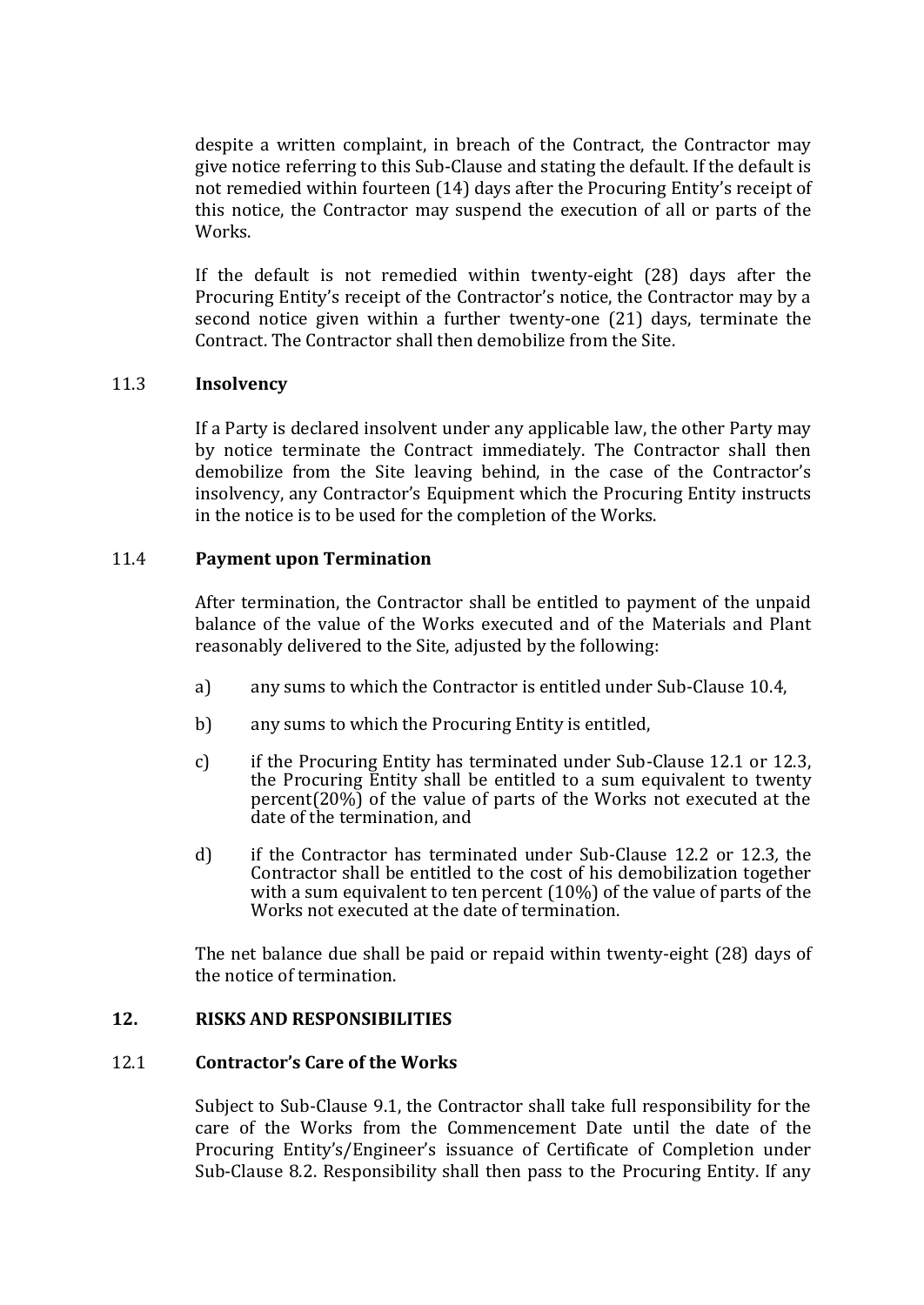loss or damage happens to the Works during the above period, the Contractor shall rectify such loss or damage so that the Works conform with the Contract.

Unless the loss or damage happens as a result of any of the Procuring Entity's Risks, the Contractor shall indemnify the Procuring Entity, or his agents against all claims loss, damage and expense arising out of the Works.

#### 12.2 **Force Majeure**

If Force Majeure occurs, the Contractor shall notify the Engineer/Procuring Entity immediately. If necessary, the Contractor may suspend the execution of the Works and, to the extent agreed with the Procuring Entity demobilize the Contractor's Equipment.

If the event continues for a period of eighty four (84) days, either Party may then give notice of termination which shall take effect twenty eight (28) days after the giving of the notice.

After termination, the Contractor shall be entitled to payment of the unpaid balance of the value of the Works executed and of the Materials and Plant reasonably delivered to the Site, adjusted by the following:

- a) any sums to which the Contractor is entitled under Sub-Clause 10.4,
- b) the cost of his demobilization, and
- c) less any sums to which the Procuring Entity is entitled.

The net balance due shall be paid or repaid within thirty five (35) days of the notice of termination.

#### **13. INSURANCE**

#### 13.1 **Arrangements**

The Contractor shall, prior to commencing the Works, effect insurances of the types, in the amounts and naming as insured the persons stipulated in the Contract Data except for items (a) to (e) and (i) of the Procuring Entity's Risks under Sub-Clause 6.1. The policies shall be issued by insurers and in terms approved by the Procuring Entity. The Contractor shall provide the Engineer/Procuring Entity with evidence that any required policy is in force and that the premiums have been paid.

#### 13.2 **Default**

If the Contractor fails to effect or keep in force any of the insurances referred to in the previous Sub-Clause, or fails to provide satisfactory evidence,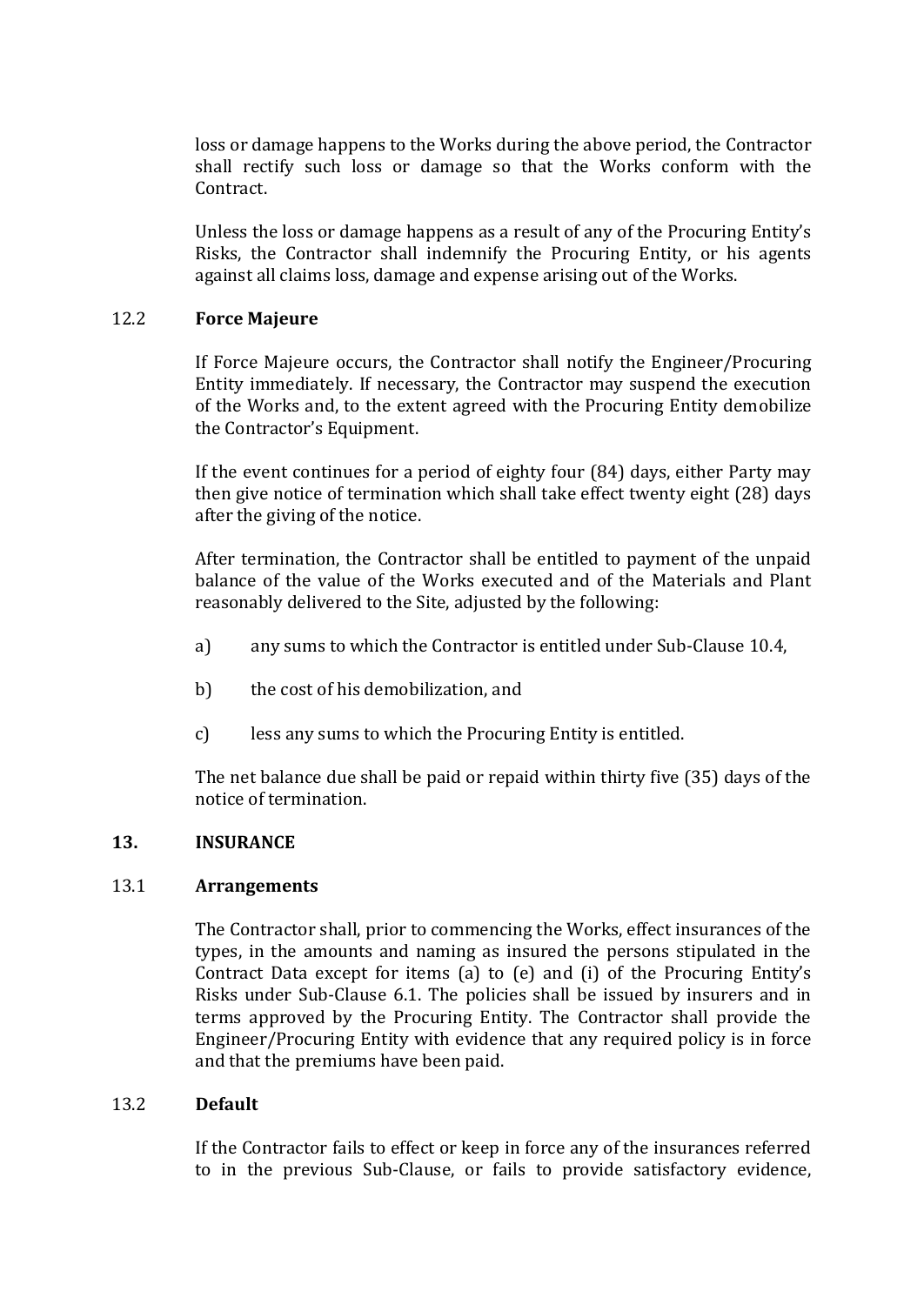policies or receipts, the Procuring Entity may, without prejudice to any other right or remedy, effect insurance for the cover relevant to such as a default and pay the premiums due and recover the same plus a sum in percentage given in Contractor Data from any other amounts due to the Contractor.

#### **14. RESOLUTION OF DISPUTES**

#### 14.1 **Engineer's Decision**

If a dispute of any kind whatsoever arises between the Procuring Entity and the Contractor in connection with the Works, the matter in dispute shall, in the first place, be referred in writing to the Engineer, with a copy to the other party. Such reference shall state that it is made pursuant to this Clause. No later than the twenty eight (28) days after the day on which he received such reference, the Engineer shall give notice of his decision to the Procuring Entity and the Contractor. Unless the Contract has already been repudiated or terminated, the Contractor shall, in every case, continue to proceed with the Work with all due diligence, and the Contractor and the Procuring Entity shall give effect forthwith to every such decision of the Engineer unless and until the same shall be revised, as hereinafter provided in an arbitral award.

#### 14.2 **Notice of Dissatisfaction**

If a Party is dissatisfied with the decision of the Engineer or if no decision is given within the time set out in Sub-Clause 15.1 hereabove, the Party may give notice of dissatisfaction referring to this Sub-Clause within fourteen(14) days of receipt of the decision or the expiry of the time for the decision. If no notice of dissatisfaction is given within the specified time, the decision shall be final and binding on the Parties. If notice of dissatisfaction is given within the specified time, the decision shall be binding on the Parties who shall give effect to it without delay unless and until the decision of the Engineer is revised by an arbitrator.

#### 14.3 **Arbitration**

A dispute which has been the subject of a notice of dissatisfaction shall be finally settled as per provisions of Arbitration Act 1940 (Act No. X of 1940) and Rules made thereunder and any statutory modifications thereto. Any hearing shall be held at the place specified in the Contract Data and in the language referred to in Sub-Clause 1.5.

14.4 Resolution of Dispute in Absence of The Engineer.

In case no Engineer has been appointed, the dispute, if any, between the Procuring Entity and the Contractor in connection with the Works, shall first be tried to be resolved amicably. In case the dispute could not be resolved amicably, it shall be settled as per provision of Arbitration Act-1940.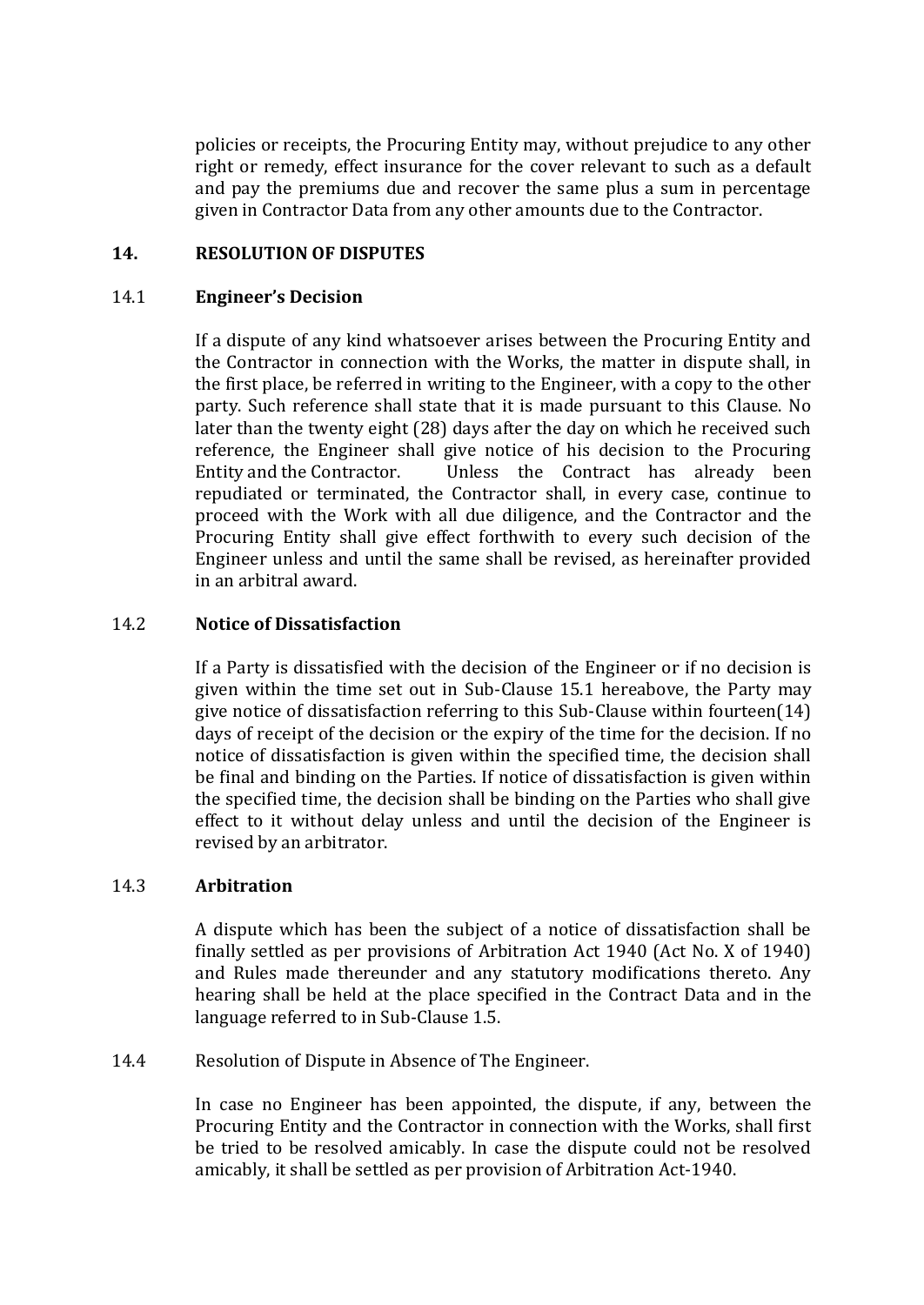#### **15 INTEGRITY PACT**

- 15.1 If the Contractor, or any of his Sub-Contractors, agents or servants is found to have violated or involved in violation of the Integrity Pact signed by the Contractor as Schedule-F to his Bid, then the Procuring Entity shall be entitled to:
	- (a) recover from the Contractor an amount equivalent to ten times the sum of any commission, gratification, bribe, finder's fee or kickback given by the Contractor or any of his Sub-Contractors, agents or servants;
	- (b) terminate the Contract; and
	- (b) recover from the Contractor any loss or damage to the Procuring Entity as a result of such termination or of any other corrupt business practices of the Contractor or any of his Sub-Contractors, agents or servants.

On termination of the Contract under Sub-Para (b) of this Sub-Clause, the Contractor shall demobilize from the Site leaving behind Contractor's Equipment which the Procuring Entity instructs, in the termination notice, to be used for the completion of the Works at the risk and cost of the Contractor. Payment upon such termination shall be made under Sub-Clause 12.4, in accordance with Sub-Para (c) thereof, after having deducted the amounts due to the Procuring Entity under Sub-Para (a) and (c) of this Sub-Clause.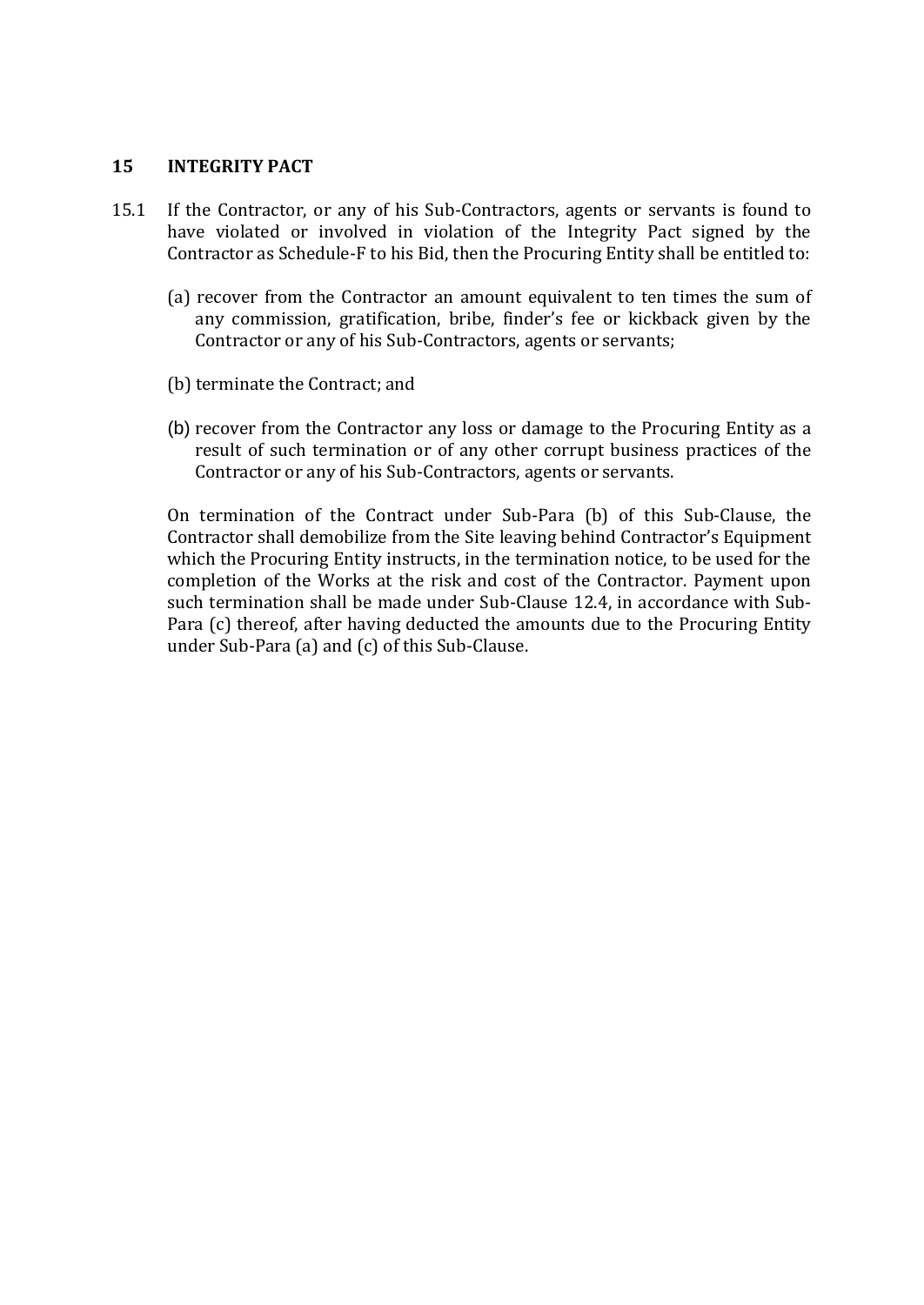#### **CONTRACT DATA**

(Note: Except where otherwise indicated, all Contract Data should be filled in by the Procuring Entity prior to issuance of the Bidding Documents.)

#### **Sub-Clauses of Conditions of Contract**

- 1.1.3 Procuring Entity's Drawings,
	- a. Drawing of the available space
	- b. Layout of measurement of available space
	- c. Pictures as samples (if needed)
	- d. Any other

#### 1.1.4 **The Procuring Entity** means Khyber Pakhtunkhwa Information Technology Board- KPITB

#### 1.1.5 **The Contractor** means

**\_\_\_\_\_\_\_\_\_\_\_\_\_\_\_\_\_\_\_\_\_\_\_\_\_\_\_\_\_ \_\_\_\_\_\_\_\_\_\_\_\_\_\_\_\_\_\_\_\_\_\_\_\_\_\_\_\_\_\_**

1.1.7 **Commencement Date** means the date of issue of Procuring Entity/Engineer's Notice to Commence which shall be issued within fourteen (14) days of the signing of the Contract Agreement.

#### 1.1.9 **Time for Completion:** 02 Months

(The time for completion of the whole of the Works should be assessed by the Procuring Entity)

#### 1.1.20 **Engineer**

Project Manager, Digital City Haripur (Procuring Entity)

#### 1.3 **Documents forming the Contract listed in the order of priority:**

- (a) The Contract Agreement
- (b) Letter of Acceptance
- (c) The completed Standard Bidding Document
- (d) Contract Data & Conditions of Contract
- (e) The completed Schedule of Prices
- (f) The Drawings, if any
- (g) The Specifications
- 2.1 **Provision of Site:** On the Commencement Date\*
- 3.1 **Authorized:** Assistant Director Procurement, KPITB
- 3.2 **Name and address of Engineer's/Procuring Entity's**

Project Manager, Digital City Haripur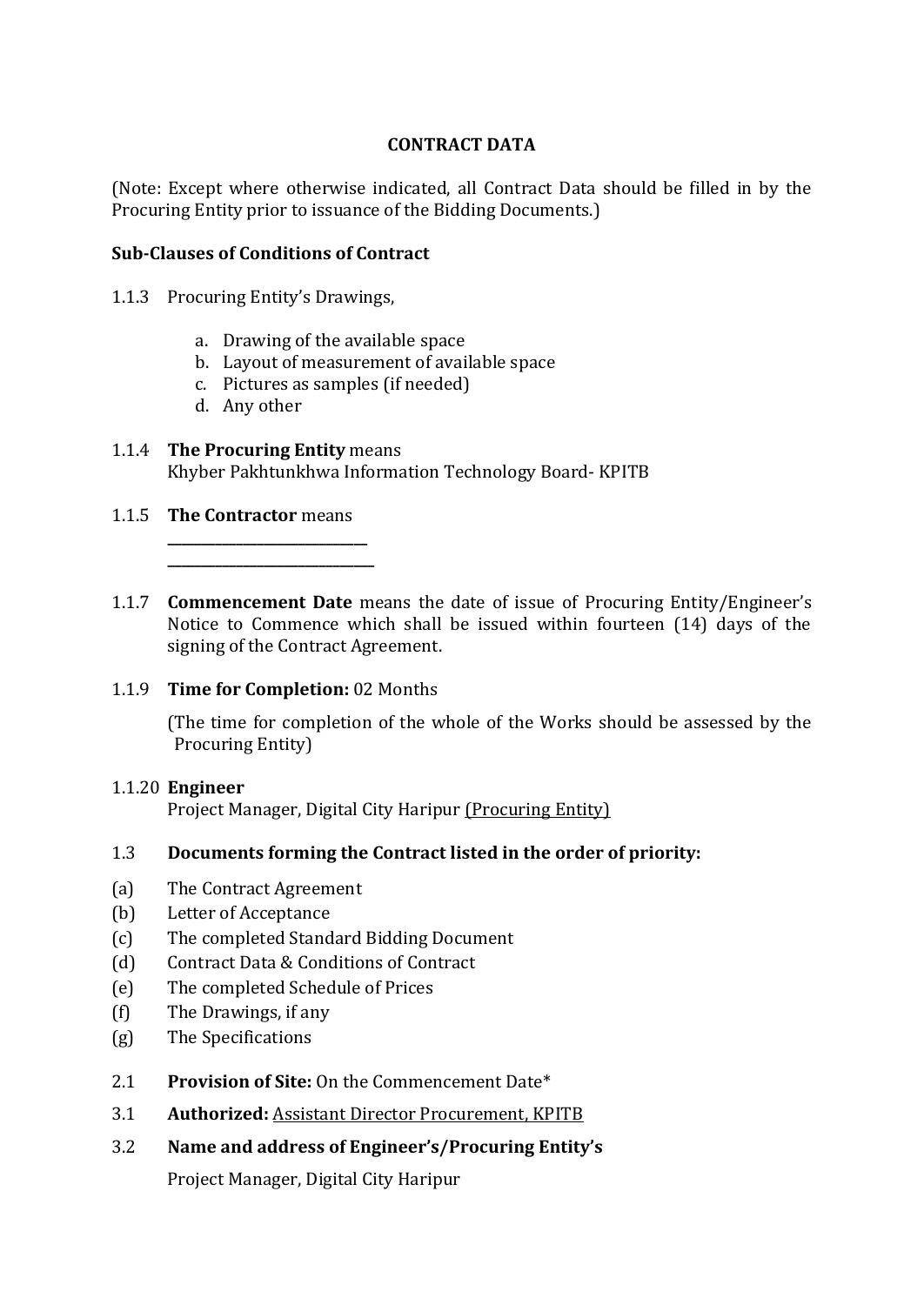#### 5.1 **Requirements for Contractor's design (if any):**

Specification Clause No's

7.4 Amount payable due to failure to complete shall be 0.05 % per day up to a maximum of (10%) \* of sum stated in the Letter of Acceptance

#### 9.1 **Period for remedying defects:** 90 days

#### 11.1 **\*(a) Terms of Payments**

Payment of Contract Price shall be made in the following manners**:**

- i) Ten percent (10%) of Contract Price shall be paid as interest free mobilization advance payment within 10 days after the receipt of acceptable Bank Guarantee for such advance payment. The recovery / adjustment of mobilization advance or other advances, if any, is to be affected @ 10% of each IPC starting from the Ist IPC of the executed works. Full recovery of advances, if remains un-accounted for in the IPC's is to be affected in the final payment certificate.
- ii). Eighty five (85%) shall be paid in accordance with Clause 8.2,11.2 & 11.3 of Conditions of Contract. And
- iii). Five percent (5%) shall be paid in accordance with Clause 11.4 of Conditions of Contract.11.1

#### **\***(b) **Valuation of the Works\*:**

- i) Lump sum price\_\_\_\_\_\_\_\_\_\_\_\_\_(details), or
- ii) Lump sum price with schedules of rates \_\_\_\_\_\_\_\_\_\_\_\_ (details), or
- iii) Lump sum price with bill of quantities (details), or
- iv) Re-measurement with estimated/bid quantities in the Schedule of
- v) Prices\_\_\_\_\_\_\_\_\_\_\_\_\_\_(details), or/and
- v) Cost reimbursable\_\_\_\_\_\_\_\_\_\_\_(details)
- 10.3 **Percentage of retention:** five (5%)
- 10.6 **Currency of payment:** Pak. Rupees
- 15.3 **Arbitration**

Place of Arbitration: Peshawar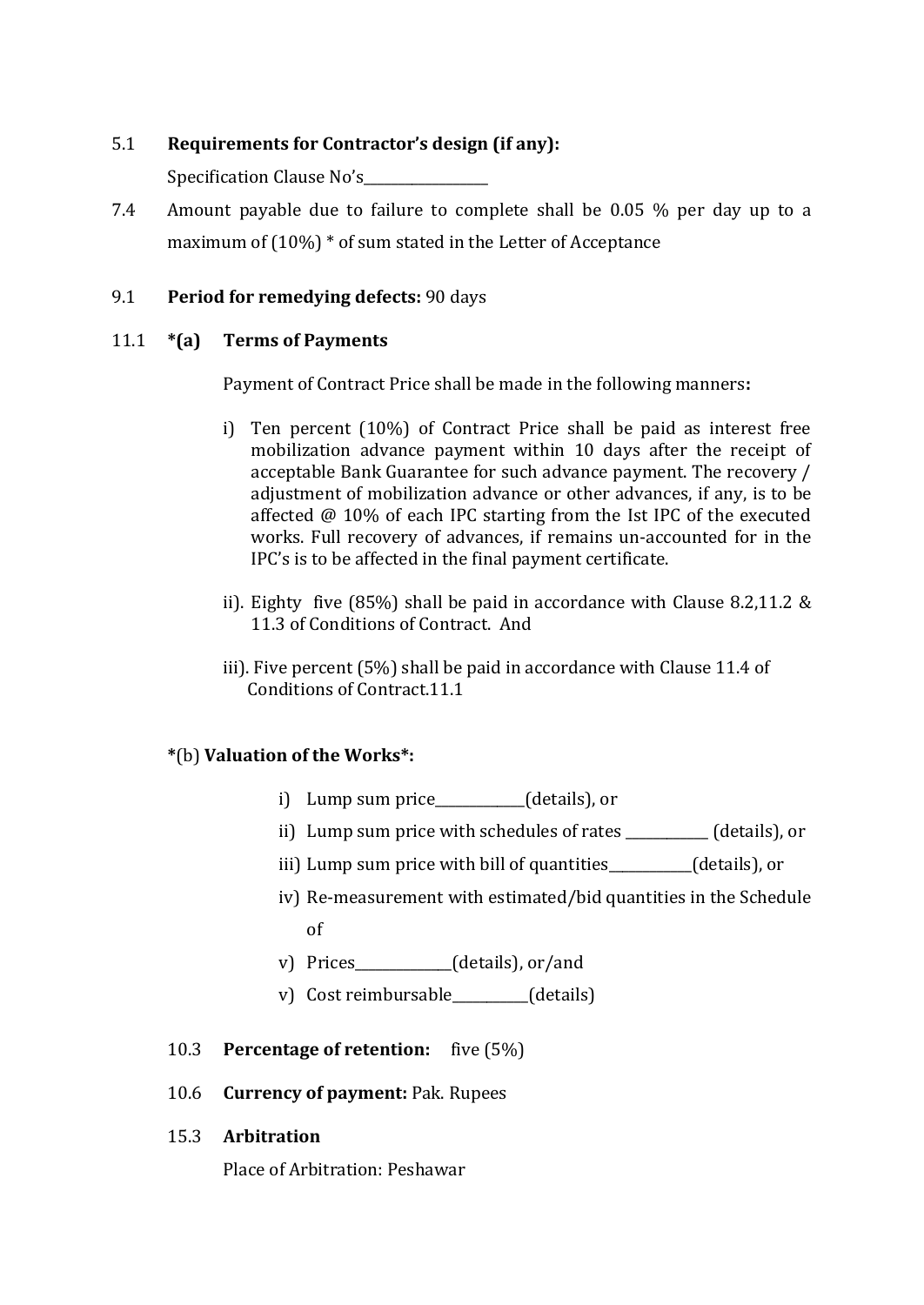#### **STANDARD FORMS**

<span id="page-45-0"></span>(Note: Standard Forms provided in this document for securities are to be issued by a bank. In case the bidder chooses to issue a bond for accompanying his bid or performance of contract or receipt of advance, the relevant format shall be tailored accordingly without changing the spirit of the Forms of securities).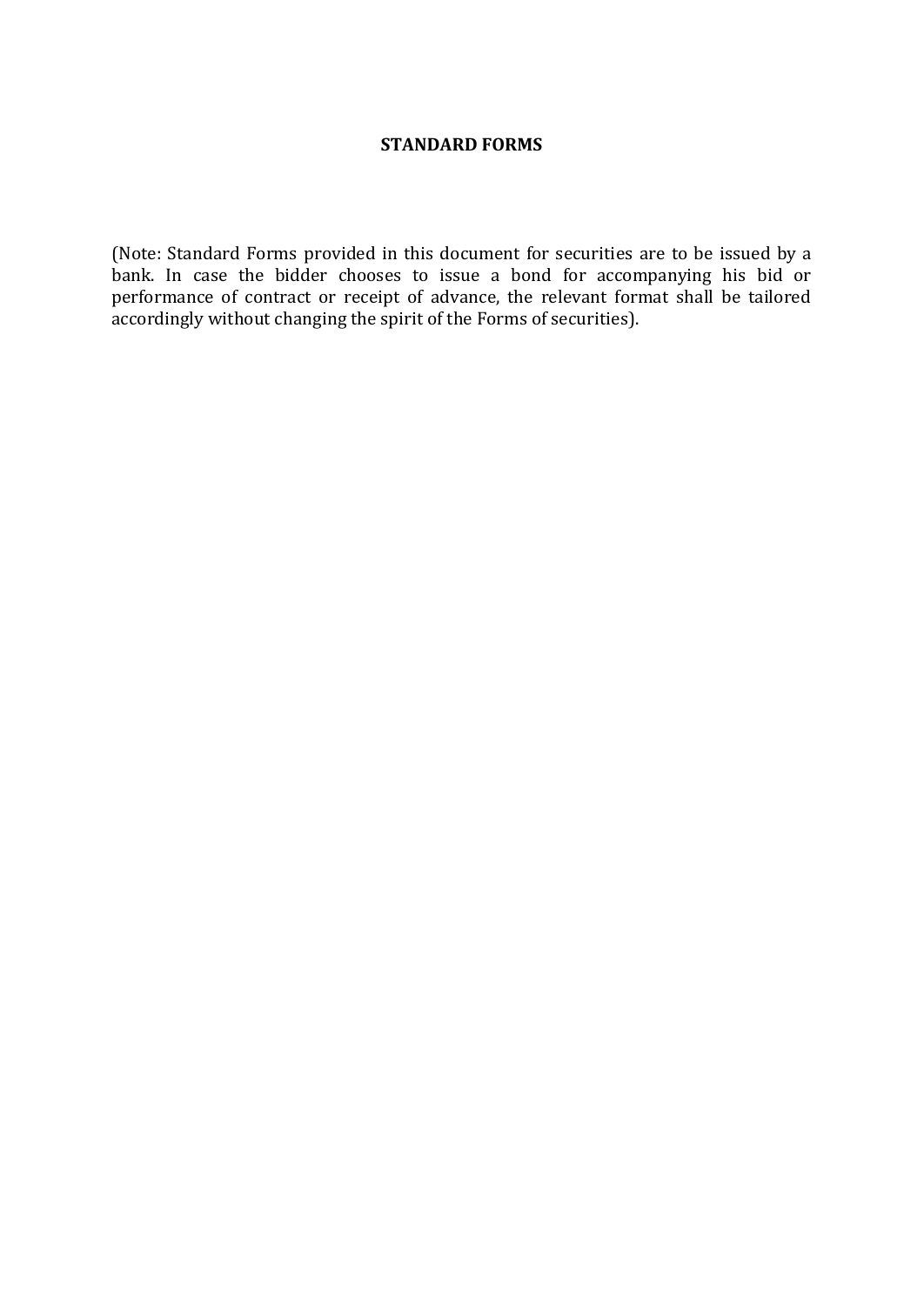#### **FORM OF BID SECURITY**

(Bank Guarantee)

| Guarantee No. |  |
|---------------|--|
| Executed on   |  |

**(**Letter by the Guarantor to the Procuring Entity)

Name of Guarantor (Scheduled Bank in Pakistan) with address: Name of Principal (Bidder) with

address:\_\_\_\_\_\_\_\_\_\_\_\_\_\_\_\_\_\_\_\_\_\_\_\_\_\_\_\_\_\_\_\_\_\_\_\_\_\_\_\_\_\_\_\_\_\_\_\_\_\_\_\_\_\_\_\_\_\_\_\_

Penal Sum of Security (express in words and  $figures$ :

Bid Reference No. The Date of Bid

\_\_\_\_\_\_\_\_\_\_\_\_\_\_\_\_\_\_\_\_\_\_\_\_\_\_\_\_\_\_\_\_\_\_\_\_\_\_\_\_\_\_\_\_\_\_\_\_\_\_\_\_\_\_\_\_\_\_\_\_\_\_\_\_\_\_\_

\_\_\_\_\_\_\_\_\_\_\_\_\_\_\_\_\_\_\_\_\_\_\_\_\_\_\_\_\_\_\_\_\_\_\_\_\_\_\_\_\_\_\_\_\_\_\_\_\_\_\_\_\_\_\_\_\_\_\_\_\_\_\_\_\_\_\_

KNOW ALL MEN BY THESE PRESENTS, that in pursuance of the terms of the Bid and at the request of the said Principal, we the Guarantor above-named are held and firmly bound unto the \_\_\_\_\_\_\_\_\_\_\_\_\_\_\_\_\_\_\_\_\_\_\_\_\_\_\_\_\_\_\_\_\_\_, (hereinafter called The "Procuring Entity") in the sum stated above, for the payment of which sum well and truly to be made, we bind ourselves, our heirs, executors, administrators and successors, jointly and severally, firmly by these presents.

THE CONDITION OF THIS OBLIGATION IS SUCH, that whereas the Principal has submitted the accompanying Bid numbered and dated as above for \_\_\_\_\_\_\_\_\_\_\_\_\_\_\_\_\_\_\_\_\_\_\_\_\_\_\_\_\_\_\_\_\_\_\_\_\_\_\_\_ (Particulars of Bid) to the said Procuring Entity; and

WHEREAS, the Procuring Entity has required as a condition for considering the said Bid that the Principal furnishes a Bid Security in the above said sum to the Procuring Entity, conditioned as under:

- (1) that the Bid Security shall remain valid for a period of twenty eight (28) days beyond the period of validity of the bid;
- (2) that in the event of;
	- (a) the Principal withdraws his Bid during the period of validity of Bid, or
	- (b) the Principal does not accept the correction of his Bid Price, pursuant to Sub-Clause 16.4 (b) of Instructions to Bidders, or
	- (c) failure of the successful bidder to
		- (i) furnish the required Performance Security, in accordance with Sub-Clause IB-21**.**1 of Instructions to Bidders, or
		- (ii) sign the proposed Contract Agreement, in accordance with Sub-Clauses IB-20.2 & 20.3 of Instructions to Bidders,

the entire sum be paid immediately to the said Procuring Entity for delayed completion and not as penalty for the successful bidder's failure to perform.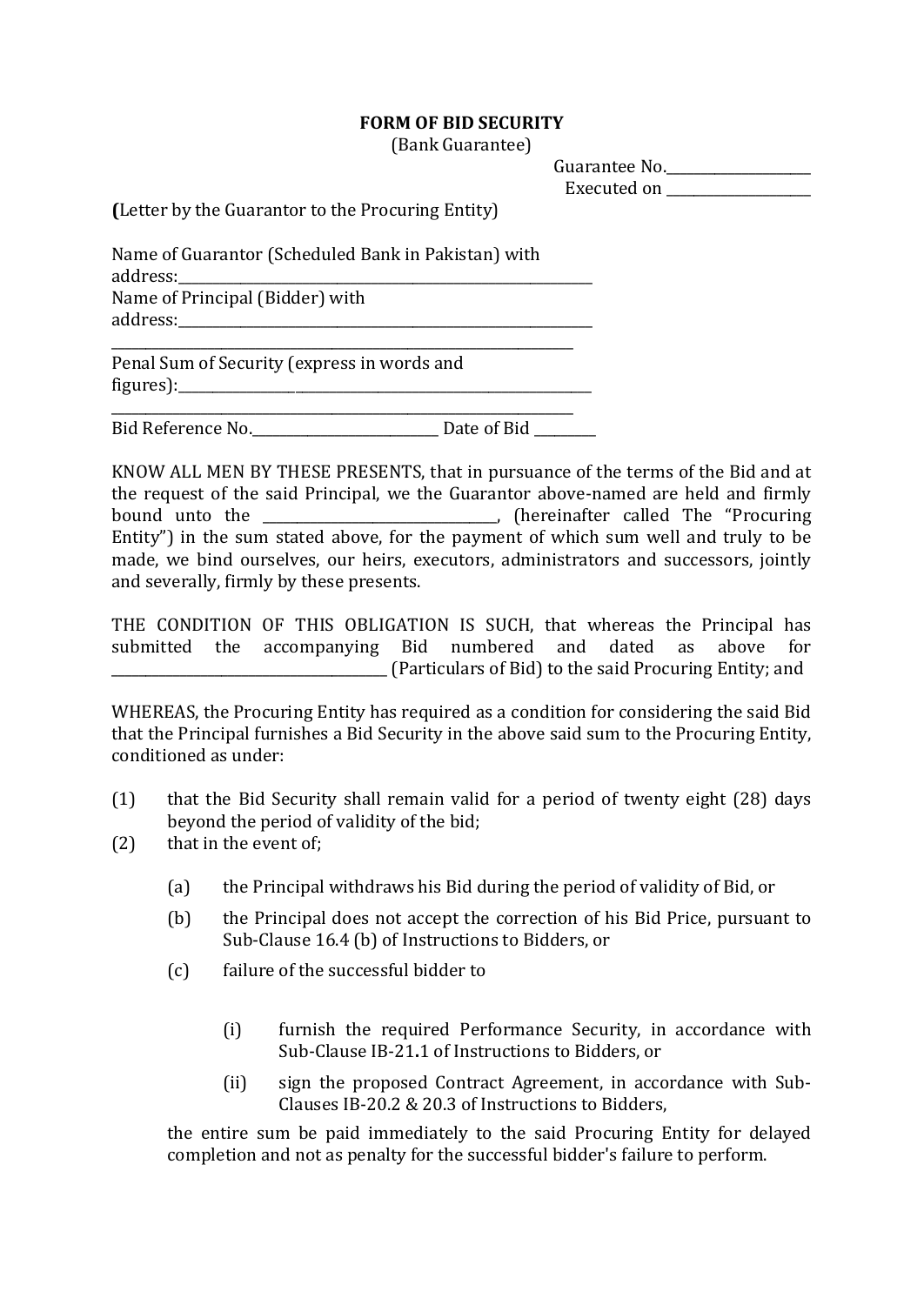NOW THEREFORE, if the successful bidder shall, within the period specified therefore, on the prescribed form presented to him for signature enter into a formal Contract Agreement with the said Procuring Entity in accordance with his Bid as accepted and furnish within fourteen (14)days of receipt of Letter of Acceptance, a Performance Security with good and sufficient surety , as may be required, upon the form prescribed by the said Procuring Entity for the faithful performance and proper fulfilment of the said Contract or in the event of non**-**withdrawal of the said Bid within the time specified then this obligation shall be void and of no effect, but otherwise to remain in full force and effect.

PROVIDED THAT the Guarantor shall forthwith pay to the Procuring Entity the said sum stated above upon first written demand of the Procuring Entity without cavil or argument and without requiring the Procuring Entity to prove or to show grounds or reasons for such demand, notice of which shall be sent by the Procuring Entity by registered post duly addressed to the Guarantor at its address given above.

PROVIDED ALSO THAT the Procuring Entity shall be the sole and final judge for deciding whether the Principal has duly performed his obligations to sign the Contract Agreement and to furnish the requisite Performance Security within the time stated above, or has defaulted in fulfilling said requirements and the Guarantor shall pay without objection the sum stated above upon first written demand from the Procuring Entity forthwith and without any reference to the Principal or any other person.

IN WITNESS WHEREOF, the above bounded Guarantor has executed the instrument under its seal on the date indicated above, the name and seal of the Guarantor being hereto affixed and these presents duly signed by its undersigned representative pursuant to authority of its governing body.

Guarantor (Bank)

Witness: 1. Signature 1. Signature

Corporate Secretary (Seal)

3. Title \_\_\_\_\_\_\_\_\_\_\_\_\_\_\_\_\_\_\_\_\_\_\_\_\_\_

2. Name

2.

(Name, Title & Address) Corporate Guarantor (Seal)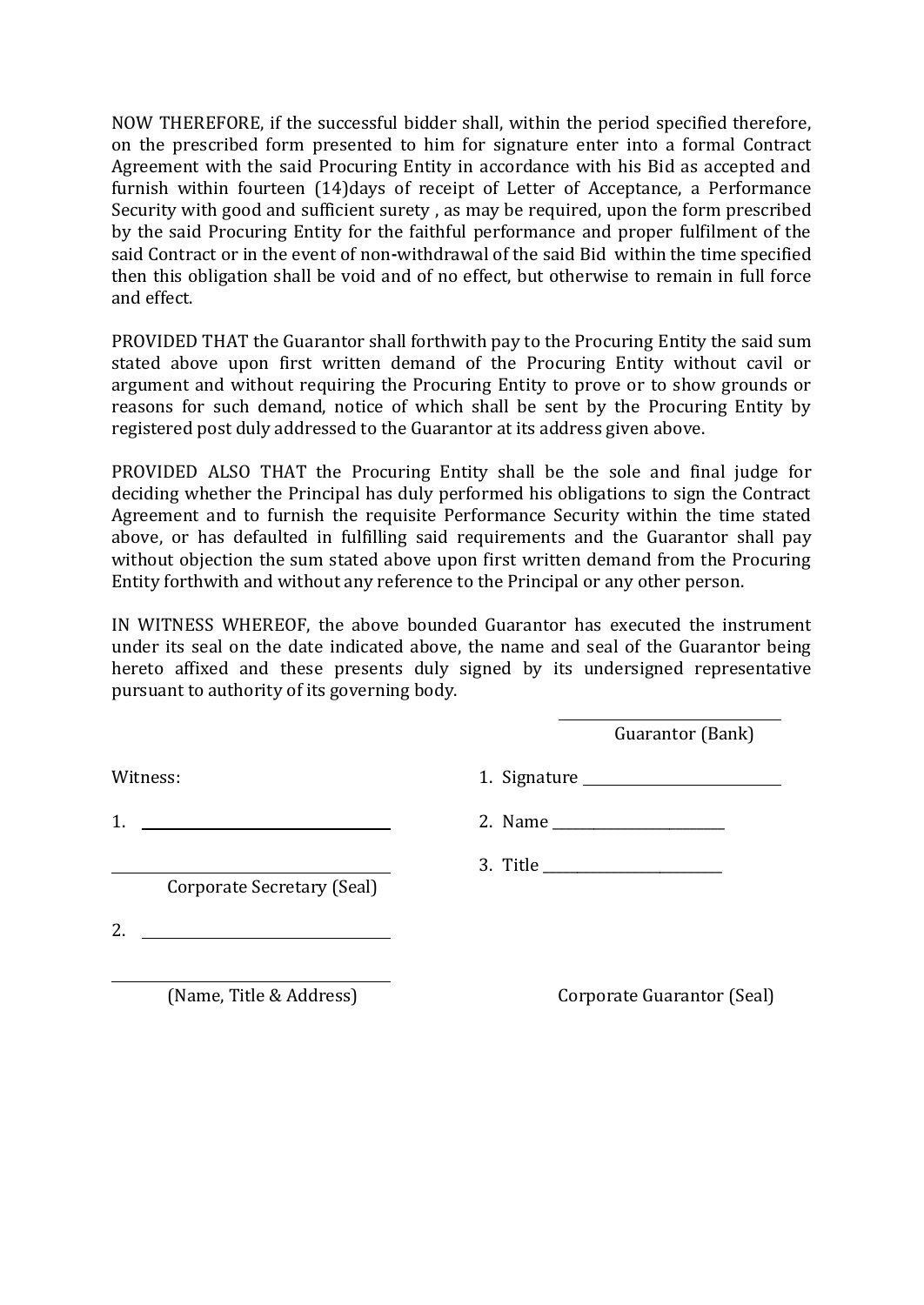#### **FORM OF PERFORMANCE SECURITY (Bank Guarantee)**

|                                                                                                                                                                                                                                                                               | Guarantee No.                 |
|-------------------------------------------------------------------------------------------------------------------------------------------------------------------------------------------------------------------------------------------------------------------------------|-------------------------------|
| (Letter by the Guarantor to the Procuring Entity)                                                                                                                                                                                                                             | Executed on _________________ |
| Name of Guarantor (Scheduled Bank in Pakistan) with                                                                                                                                                                                                                           |                               |
|                                                                                                                                                                                                                                                                               |                               |
| Name of Principal (Contractor) with                                                                                                                                                                                                                                           |                               |
| Penal Sum of Security (express in words and<br>figures) expansion and the set of the set of the set of the set of the set of the set of the set of the set of the set of the set of the set of the set of the set of the set of the set of the set of the set of the set of t |                               |
|                                                                                                                                                                                                                                                                               | Dated _______                 |

KNOW ALL MEN BY THESE PRESENTS, that in pursuance of the terms of the Bidding Documents and above said Letter of Acceptance (hereinafter called the Documents) and at the request of the said Principal we, the Guarantor above named, are held and firmly bound unto the **EXECUTE 10** is the contract of the contract of the called the second the second the second the second the second the second the second the second the second the second the second the second the second the s Procuring Entity) in the penal sum of the amount stated above*,* for the payment of which sum well and truly to be made to the said Procuring Entity, we bind ourselves, our heirs, executors, administrators and successors, jointly and severally, firmly by these presents.

THE CONDITION OF THIS OBLIGATION IS SUCH, that whereas the Principal has accepted the Procuring Entity's above said Letter of Acceptance for \_\_\_\_\_\_\_\_ (Name of Contract) for the

\_\_\_\_\_\_\_\_\_\_\_\_\_\_\_\_\_\_\_\_\_\_\_\_\_\_\_\_\_\_\_ (Name of Project).

NOW THEREFORE, if the Principal (Contractor) shall well and truly perform and fulfill all the undertakings, covenants, terms and conditions of the said Documents during the original terms of the said Documents and any extensions thereof that may be granted by the Procuring Entity, with or without notice to the Guarantor, which notice is, hereby, waived and shall also well and truly perform and fulfill all the undertakings, covenants terms and conditions of the Contract and of any and all modifications of the said Documents that may hereafter be made, notice of which modifications to the Guarantor being hereby waived, then, this obligation to be void; otherwise to remain in full force and virtue till all requirements of Clause 9, Remedying Defects, of Conditions of Contract are fulfilled.

Our total liability under this Guarantee is limited to the sum stated above and it is a condition of any liability attaching to us under this Guarantee that the claim for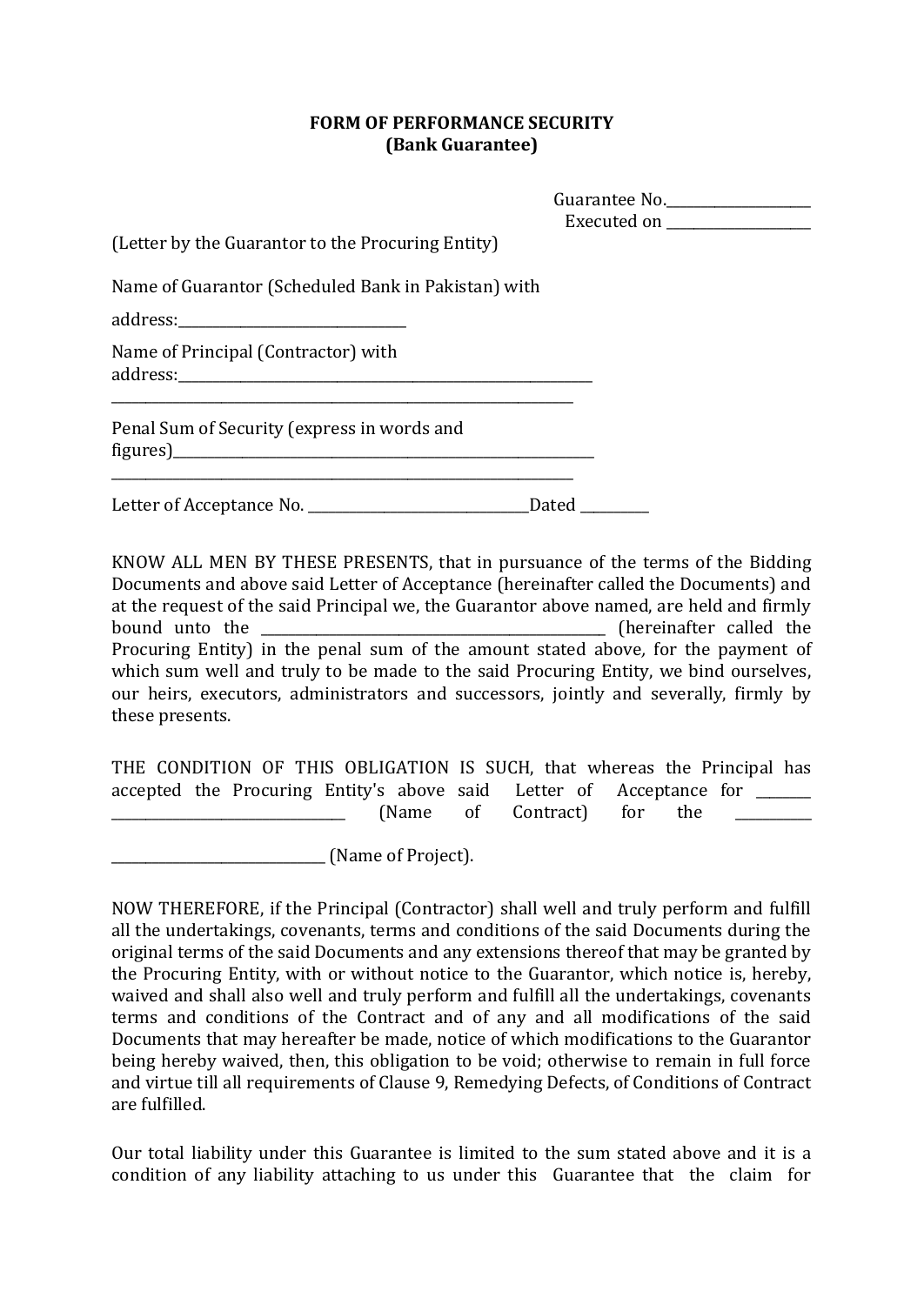payment in writing shall be received by us within the validity period of this Guarantee, failing which we shall be discharged of our liability, if any, under this Guarantee.

We, \_\_\_\_\_\_\_\_\_\_\_\_\_\_\_\_\_\_\_\_\_\_\_\_\_\_\_\_\_\_\_\_\_\_\_\_ (the Guarantor), waiving all objections and defences under the Contract, do hereby irrevocably and independently guarantee to pay to the Procuring Entity without delay upon the Procuring Entity's first written demand without cavil or arguments and without requiring the Procuring Entity to prove or to show grounds or reasons for such demand any sum or sums up to the amount stated above, against the Procuring Entity's written declaration that the Principal has refused or failed to perform the obligations under the Contract, for which payment will be effected by the Guarantor to Procuring Entity's designated Bank & Account Number.

PROVIDED ALSO THAT the Procuring Entity shall be the sole and final judge for deciding whether the Principal (Contractor) has duly performed his obligations under the Contract or has defaulted in fulfilling said obligations and the Guarantor shall pay without objection any sum or sums up to the amount stated above upon first written demand from the Procuring Entity forthwith and without any reference to the Principal or any other person.

IN WITNESS WHEREOF, the above bounded Guarantor has executed this Instrument under its seal on the date indicated above, the name and corporate seal of the Guarantor being hereto affixed and these presents duly signed by its undersigned representative, pursuant to authority of its governing body.

Witness:

Corporate Secretary (Seal)

2. \_\_\_\_\_\_\_\_\_\_\_\_\_\_\_\_\_\_\_\_\_\_\_

(Name, Title & Address) Corporate Guarantor (Seal)

\_\_\_\_\_\_\_\_\_\_\_\_\_\_\_\_\_\_\_\_\_\_\_ \_\_\_\_\_\_\_\_\_\_\_\_\_\_\_\_\_\_\_\_\_\_\_

Guarantor (Bank)

\_\_\_\_\_\_\_\_\_\_\_\_\_\_\_

- $1.$  Signature  $1.$  Signature
	- \_\_\_\_\_\_\_\_\_\_\_\_\_\_\_\_\_\_\_\_\_\_\_ 2. Name \_\_\_\_\_\_\_\_\_\_\_\_\_\_\_\_\_\_

3. Title \_\_\_\_\_\_\_\_\_\_\_\_\_\_\_\_\_\_\_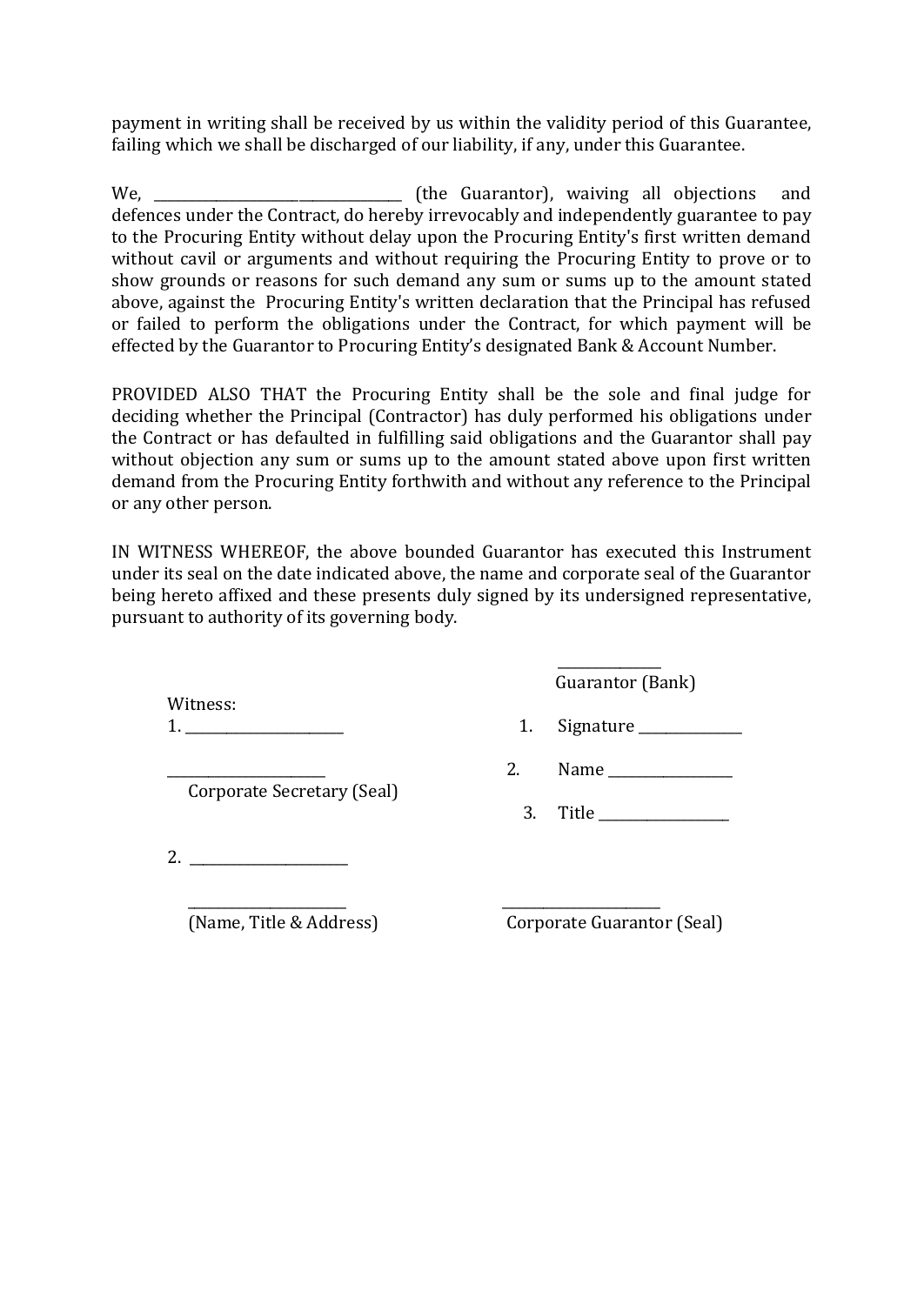#### **FORM OF CONTRACT AGREEMENT**

THIS CONTRACT AGREEMENT (hereinafter called the "Agreement") made on the \_\_\_\_\_ day of 200 between the contraction of the "Procuring" between the "Procuring the "Procuring" called the "Procuring Entity") of the one part and  $\qquad \qquad$  (hereinafter called the "Contractor") of the other part.

WHEREAS the Procuring Entity is desirous that certain Works, viz should be executed by the Contractor and has accepted a Bid by the Contractor for the execution and completion of such Works and the remedying of any defects therein.

NOW this Agreement witnessed as follows:

- 1. In this Agreement words and expressions shall have the same meanings as are respectively assigned to them in the Conditions of Contract hereinafter referred to.
- 2. The following documents after incorporating addenda, if any except those parts relating to Instructions to Bidders, shall be deemed to form and be read and construed as part of this Agreement, viz:
	- (a) The Letter of Acceptance;
	- (b) The completed Form of Bid along with Schedules to Bid;
	- (c) Conditions of Contract & Contract Data;
	- (d) The priced Schedule of Prices;
	- (e) The Specifications; and
	- (f) The Drawings
- 3. In consideration of the payments to be made by the Procuring Entity to the Contractor as hereinafter mentioned, the Contractor hereby covenants with the Procuring Entity to execute and complete the Works and remedy defects therein in conformity and in all respects within the provisions of the Contract.
- 4. The Procuring Entity hereby covenants to pay the Contractor, in consideration of the execution and completion of the Works as per provisions of the Contract, the Contract Price or such other sum as may become payable under the provisions of the Contract at the times and in the manner prescribed by the Contract.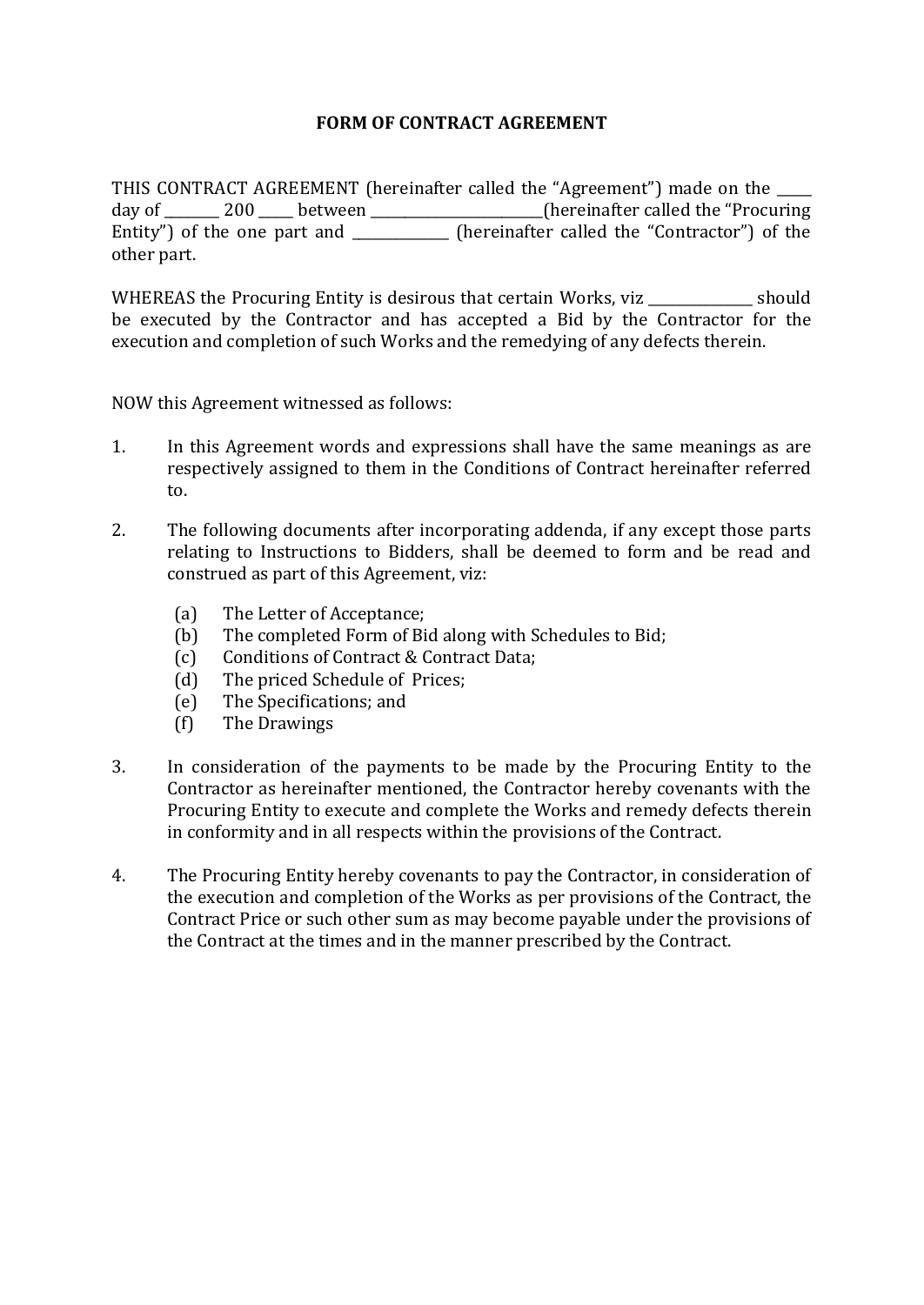IN WITNESS WHEREOF the parties hereto have caused this Contract Agreement to be executed on the day*,* month and year first before written in accordance with their respective laws.

Signature of the Contactor Signature of the Procuring Entity

\_\_\_\_\_\_\_\_\_\_\_\_\_\_\_\_\_\_\_\_\_\_ \_\_\_\_\_\_\_\_\_\_\_\_\_\_\_\_\_\_\_\_\_

(Seal) (Seal)

Signed, Sealed and Delivered in the presence of:

Witness: Witness:

**\_\_\_\_\_\_\_\_\_\_\_\_\_\_\_\_\_\_\_\_\_\_\_\_ \_\_\_\_\_\_\_\_\_\_\_\_\_\_\_\_\_\_\_\_\_\_\_\_\_\_\_\_\_\_\_\_\_**

(Name, Title and Address) (Name, Title and Address)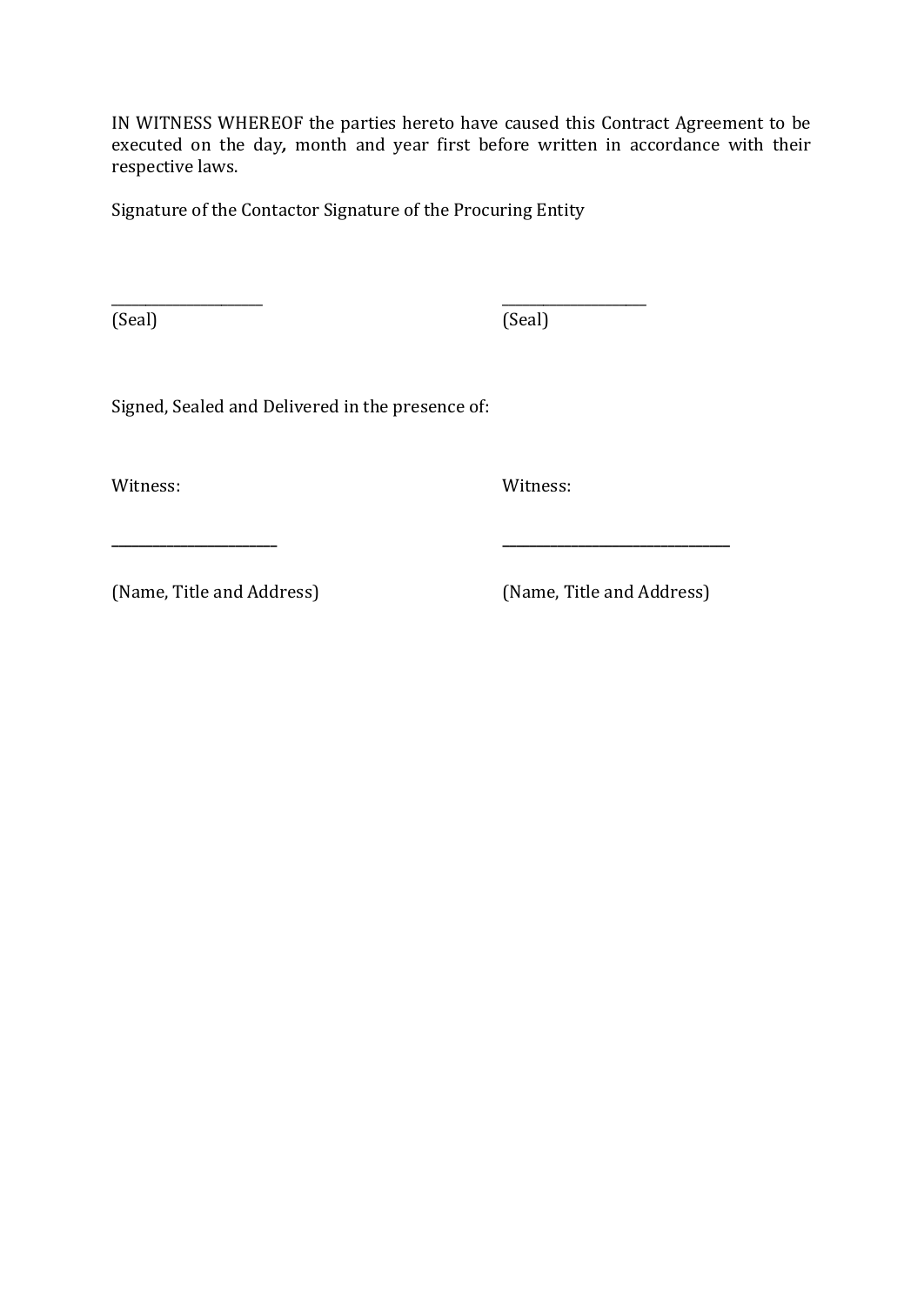#### **FORM OF BANK GUARANTEE FOR ADVANCE PAYMENT**

|                                                                                                 |  |  |  |                            |  | Guarantee No.           |  |  |
|-------------------------------------------------------------------------------------------------|--|--|--|----------------------------|--|-------------------------|--|--|
| (Letter by the Guarantor to the Procuring Entity)                                               |  |  |  |                            |  | Executed on             |  |  |
| WHEREAS the<br>Procuring Entity) has entered into a Contract for ______________________________ |  |  |  |                            |  | (hereinafter called the |  |  |
|                                                                                                 |  |  |  | (Particulars of Contract), |  | with                    |  |  |
| (hereinafter called the Contractor).                                                            |  |  |  |                            |  |                         |  |  |

AND WHEREAS the Procuring Entity has agreed to advance to the Contractor, at the Contractor's request, an amount of Rs.\_\_\_\_\_\_\_\_\_\_\_\_\_\_\_\_\_\_\_\_\_ Rupees \_\_\_\_\_\_\_\_\_\_\_\_\_\_\_\_\_\_\_\_\_\_\_\_) which amount shall be advanced to the Contractor as per provisions of the Contract.

AND WHEREAS the Procuring Entity has asked the Contractor to furnish Guarantee to secure the advance payment for the performance of his obligations under the said Contract.

AND WHEREAS \_\_\_\_\_\_\_\_\_\_\_\_\_\_\_\_\_\_\_\_\_\_\_\_\_\_\_\_\_\_\_\_\_\_\_\_\_\_\_\_\_\_\_\_ (Scheduled Bank) (hereinafter called the Guarantor) at the request of the Contractor and in consideration of the Procuring Entity agreeing to make the above advance to the Contractor, has agreed to furnish the said Guarantee.

NOW THEREFORE the Guarantor hereby guarantees that the Contractor shall use the advance for the purpose of above mentioned Contract and if he fails, and commits default in fulfillment of any of his obligations for which the advance payment is made, the Guarantor shall be liable to the Procuring Entity for payment not exceeding the aforementioned amount.

Notice in writing of any default, of which the Procuring Entity shall be the sole and final judge, as aforesaid, on the part of the Contractor, shall be given by the Procuring Entity to the Guarantor, and on such first written demand payment shall be made by the Guarantor of all sums then due under this Guarantee without any reference to the Contractor and without any objection.

This Guarantee shall come into force as soon as the advance payment has been credited to the account of the Contractor.

This Guarantee shall expire not later than \_\_\_\_\_\_\_\_\_\_\_\_\_\_\_\_\_\_\_\_\_\_\_\_\_\_\_\_\_\_\_\_\_

by which date we must have received any claims by registered letter, telegram, telex or e-mail.

It is understood that you will return this Guarantee to us on expiry or after settlement of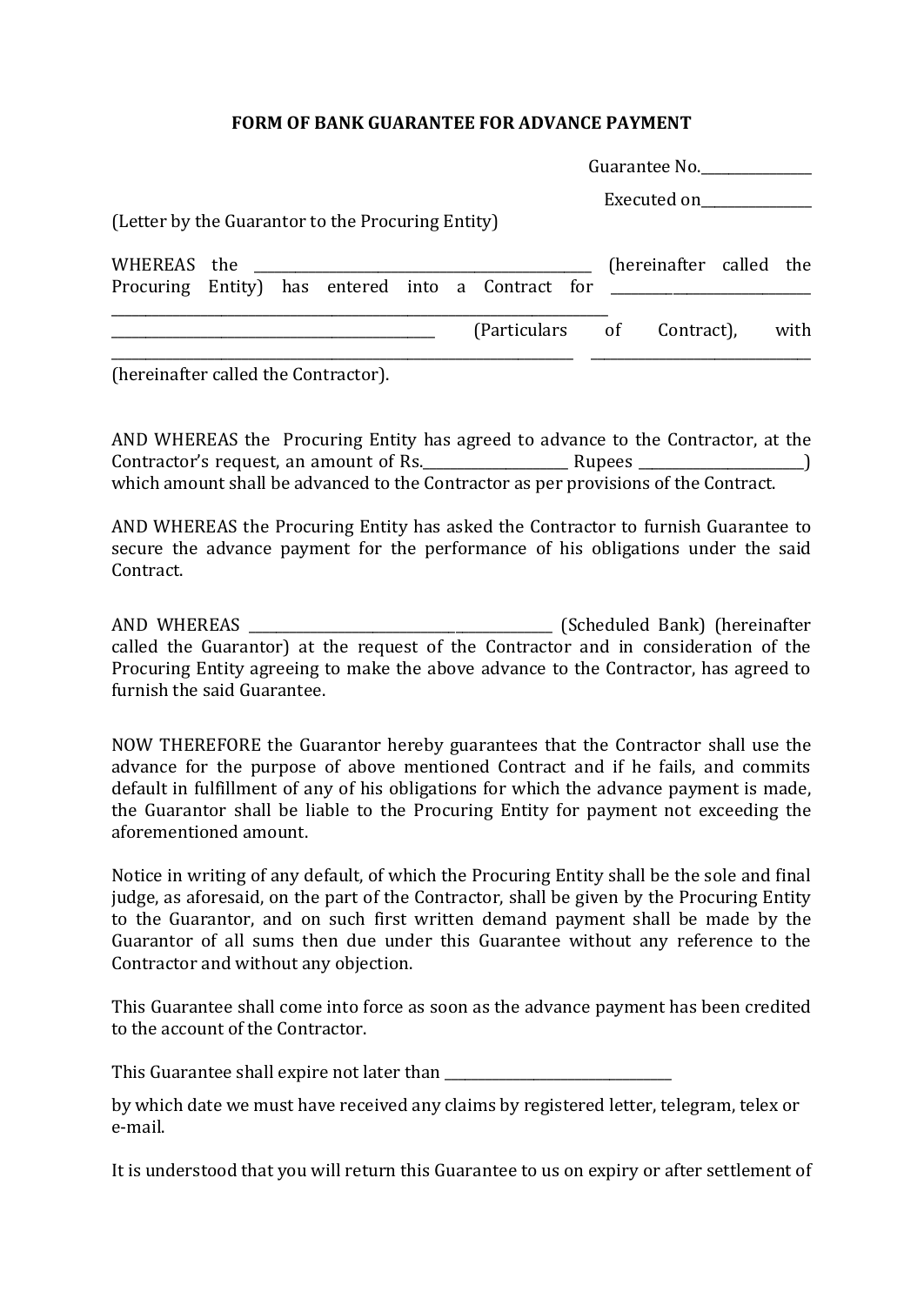the total amount to be claimed hereunder.

\_\_\_\_\_\_\_\_\_\_\_\_\_\_\_\_\_\_\_\_\_\_ Guarantor (Scheduled Bank)

| Witness: |                            | 1. | $Sigma$ = $\frac{1}{2}$ = $\frac{1}{2}$ = $\frac{1}{2}$ = $\frac{1}{2}$ = $\frac{1}{2}$ = $\frac{1}{2}$ = $\frac{1}{2}$ = $\frac{1}{2}$ = $\frac{1}{2}$ = $\frac{1}{2}$ = $\frac{1}{2}$ = $\frac{1}{2}$ = $\frac{1}{2}$ = $\frac{1}{2}$ = $\frac{1}{2}$ = $\frac{1}{2}$ = $\frac{1}{2}$ = $\frac{1}{2}$ = |
|----------|----------------------------|----|-----------------------------------------------------------------------------------------------------------------------------------------------------------------------------------------------------------------------------------------------------------------------------------------------------------|
|          |                            | 2. |                                                                                                                                                                                                                                                                                                           |
|          | Corporate Secretary (Seal) | 3. | Title _______________                                                                                                                                                                                                                                                                                     |
|          | 2. $\qquad \qquad$         |    |                                                                                                                                                                                                                                                                                                           |
|          | (Name, Title & Address)    |    | Corporate Guarantor (Seal)                                                                                                                                                                                                                                                                                |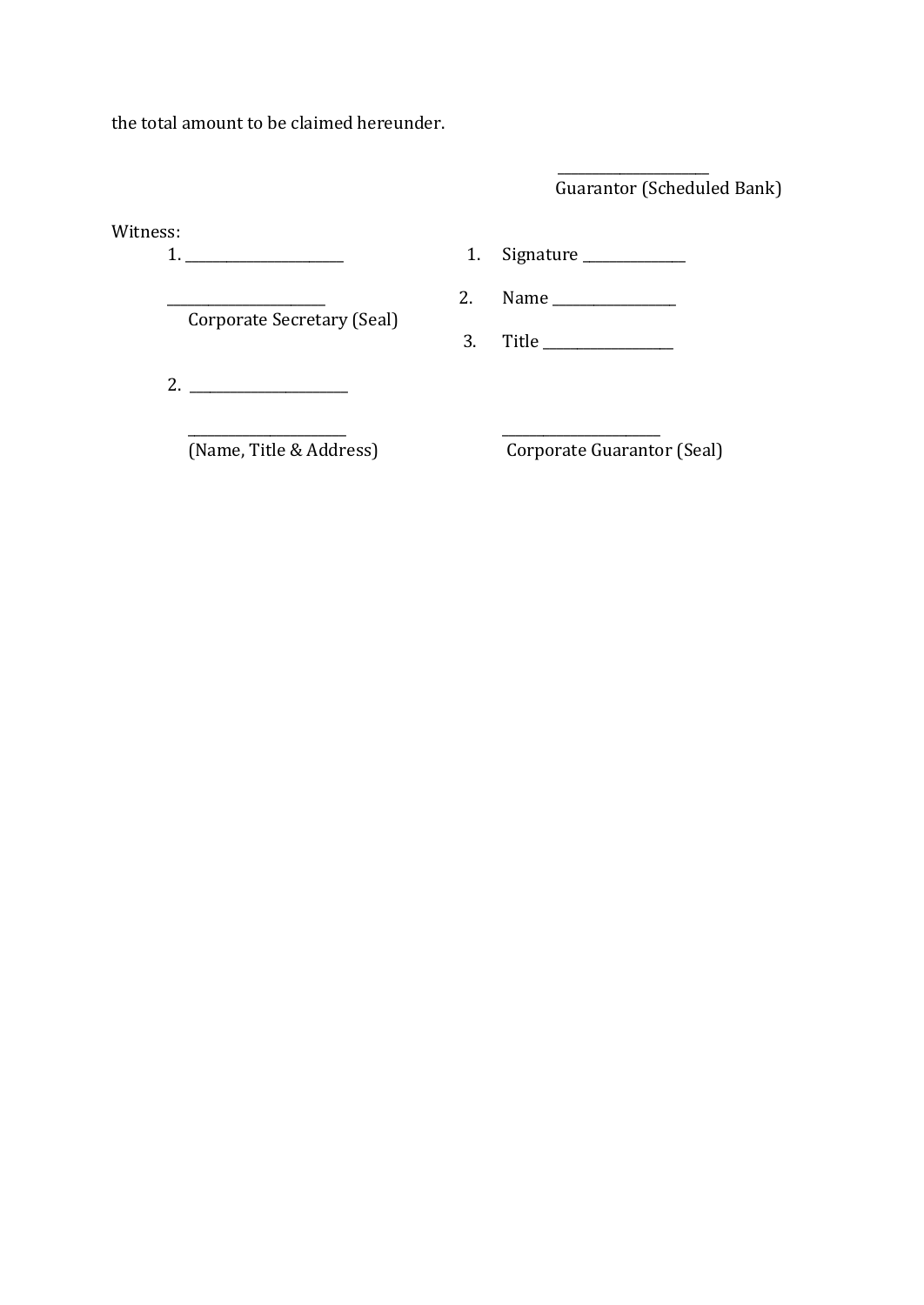#### **SPECIFICATIONS**

#### **[Note for Preparing the Specifications**

A set of precise and clear specifications is a prerequisite for bidders to respond realistically and competitively to the requirements of the user without qualifying their Bids. The specifications must be drafted to permit the widest possible competition and, at the same time, present a clear statement of the required standards of workmanship, materials, performance of the works. Only if this is done objectives of economy, efficiency, and fairness in procurement will be realized and responsiveness of Bids can be ensured, and the subsequent task of bid evaluation can be facilitated. The specifications should require that materials to be incorporated in the works be new, unused, and of the most recent or current models, and incorporated all recent improvements in design and materials unless provided for otherwise in the contract.

Samples of specifications from similar to previous procurements are useful in this respect. The use of metric units is encouraged. Depending on the complexity of the works and the repetitiveness of the type of procurement, it may be advantageous to standardize the Technical Specifications that should cover all classes of workmanship, materials and equipment although not necessarily to be used in a particular procurement.

Care must be taken in drafting specifications to ensure that they are not restrictive. In the specification of standards for equipment, materials, and workmanship, recognized international standards should be used as much as possible. The specifications shall consider all conditions but not limited to seismic conditions, weather conditions and environmental impact. The specifications should state that equipment, materials, and workmanship that meet other authoritative standards, and which ensure at least a substantially equal quality than the standards mentioned, will also be acceptable. The following clause may be inserted in the Specifications.

Sample Clause: Equivalency of Standards and Codes

Wherever reference is made in the Specifications to specific standards and codes to be met by Works to be furnished and tested, the provisions of the latest current edition or revision of the relevant shall apply, unless otherwise expressly stated in the Contract. Other authoritative standards that ensure equivalence to the standards and codes specified will be acceptable.]